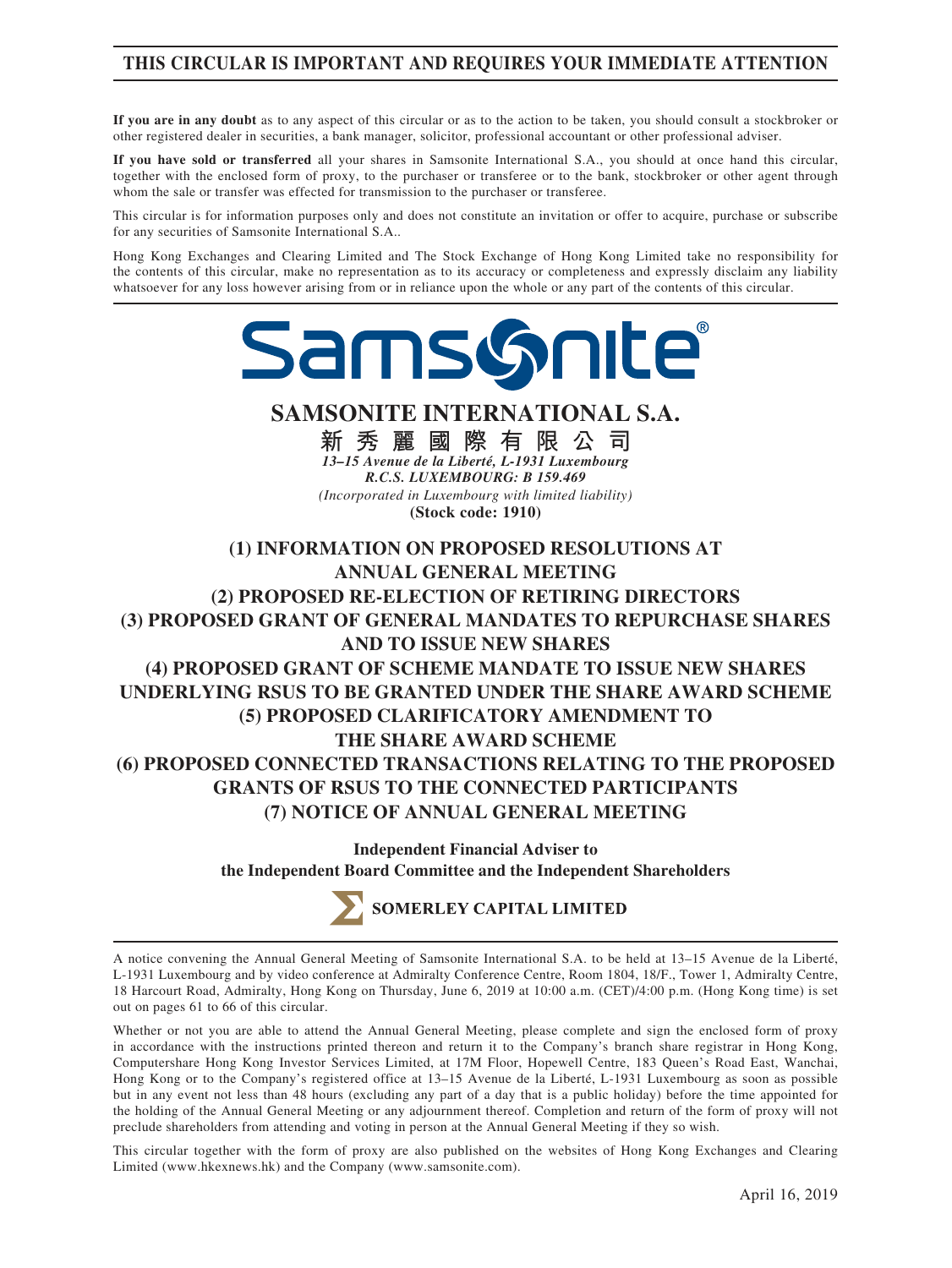# **CONTENTS**

### *Page*

|                                                                                 | $\overline{1}$ |  |  |
|---------------------------------------------------------------------------------|----------------|--|--|
|                                                                                 | 6              |  |  |
| 1.                                                                              | $\tau$         |  |  |
| 2.                                                                              | 7              |  |  |
| 3.<br>Information on Proposed Resolutions at the Annual General Meeting         | $\tau$         |  |  |
| 4.                                                                              | 35             |  |  |
| Appendix I — Details of the Retiring Directors Proposed to be Re-elected at the | 36             |  |  |
| Appendix II — Explanatory Statement on the Share Buy-back Mandate               | 39             |  |  |
|                                                                                 |                |  |  |
|                                                                                 |                |  |  |
| 46                                                                              |                |  |  |
| 61                                                                              |                |  |  |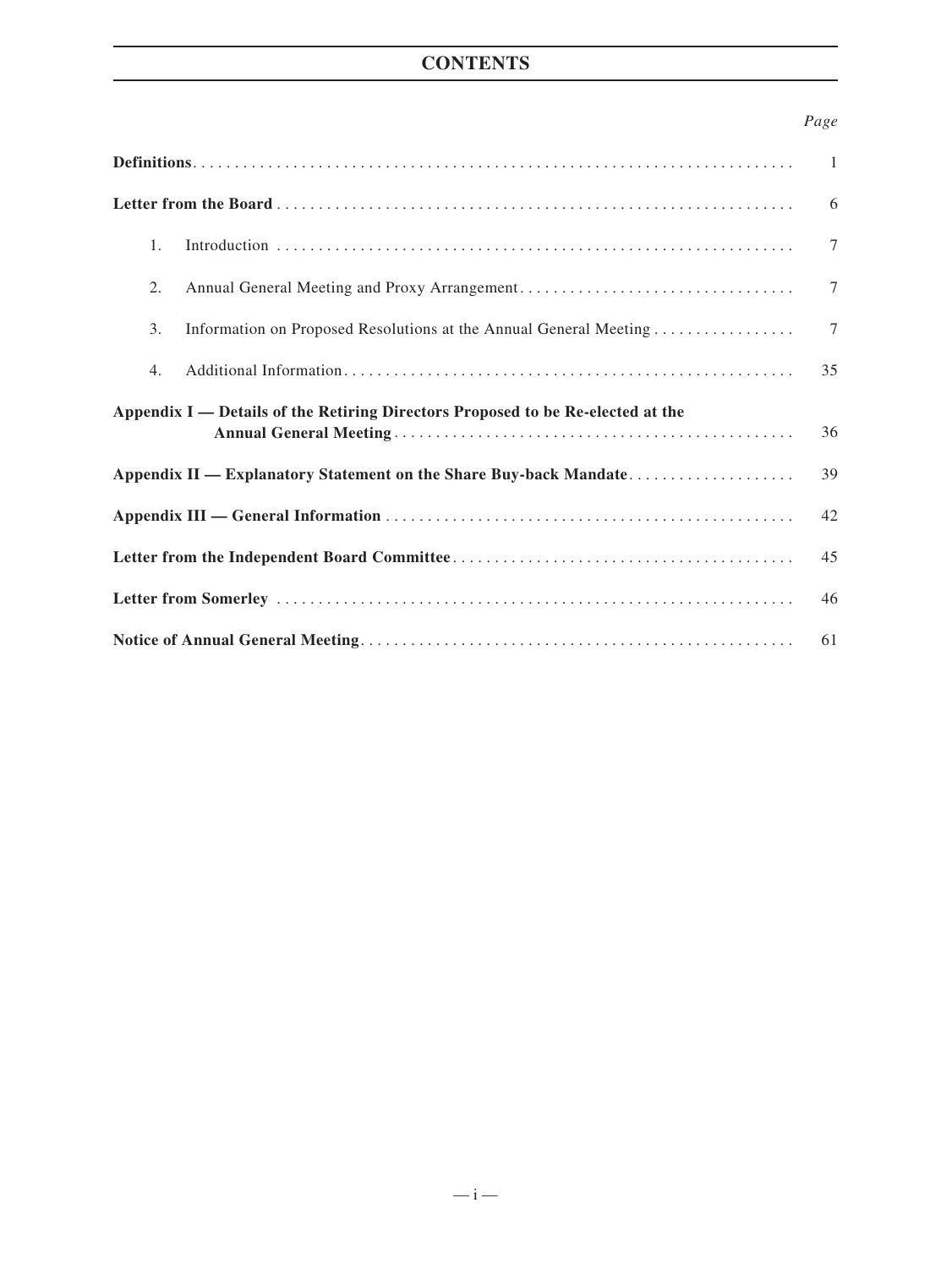*In this circular, unless the context otherwise requires, the following expressions shall have the following meanings:*

| "Adjusted Net Income"       | profit for the year after eliminating the effect of a number of costs,<br>charges and credits and certain other non-cash charges, along with their<br>respective tax effects, that impact the Company's US dollar reported<br>profit for the year. This is a non-IFRS measure and the Company believes<br>that this measure helps to give securities analysts, investors and other<br>interested parties a better understanding of the Company's underlying<br>financial performance;                                                                    |  |  |
|-----------------------------|----------------------------------------------------------------------------------------------------------------------------------------------------------------------------------------------------------------------------------------------------------------------------------------------------------------------------------------------------------------------------------------------------------------------------------------------------------------------------------------------------------------------------------------------------------|--|--|
| "Annual General Meeting"    | the annual general meeting of the shareholders of the Company to<br>be held at 13-15 Avenue de la Liberté, L-1931 Luxembourg and by<br>video conference at Admiralty Conference Centre, Room 1804, 18/F.,<br>Tower 1, Admiralty Centre, 18 Harcourt Road, Admiralty, Hong Kong on<br>Thursday, June 6, 2019 at 10:00 a.m. (CET)/4:00 p.m. (Hong Kong time),<br>to consider and, if appropriate, to approve the resolutions contained in the<br>notice of the meeting which is set out on pages 61 to 66 of this circular, or<br>any adjournment thereof; |  |  |
| "annual LTIP Awards"        | Awards granted under the LTIP on an annual basis as part of the annual<br>compensation package for Participants;                                                                                                                                                                                                                                                                                                                                                                                                                                         |  |  |
| "Articles of Incorporation" | the articles of incorporation of the Company currently in force;                                                                                                                                                                                                                                                                                                                                                                                                                                                                                         |  |  |
| "Awards"                    | an award granted under the Share Award Scheme in the form of an Option<br>or an RSU;                                                                                                                                                                                                                                                                                                                                                                                                                                                                     |  |  |
| "Benchmarked Price"         | the higher of:                                                                                                                                                                                                                                                                                                                                                                                                                                                                                                                                           |  |  |
|                             | the closing price of the Shares on the date of the relevant agreement<br>(i)<br>involving the proposed issue of securities; and                                                                                                                                                                                                                                                                                                                                                                                                                          |  |  |
|                             | (ii) the average closing price of the Shares in the five trading days<br>immediately prior to the earlier of:                                                                                                                                                                                                                                                                                                                                                                                                                                            |  |  |
|                             | (A) the date of announcement of the proposed transaction or<br>arrangement involving the proposed issue of securities;                                                                                                                                                                                                                                                                                                                                                                                                                                   |  |  |
|                             | the date of the agreement involving the proposed issue of<br>(B)<br>securities; and                                                                                                                                                                                                                                                                                                                                                                                                                                                                      |  |  |
|                             | (C) the date on which the subscription price for the securities is<br>fixed;                                                                                                                                                                                                                                                                                                                                                                                                                                                                             |  |  |
| "Board"                     | the board of Directors of the Company;                                                                                                                                                                                                                                                                                                                                                                                                                                                                                                                   |  |  |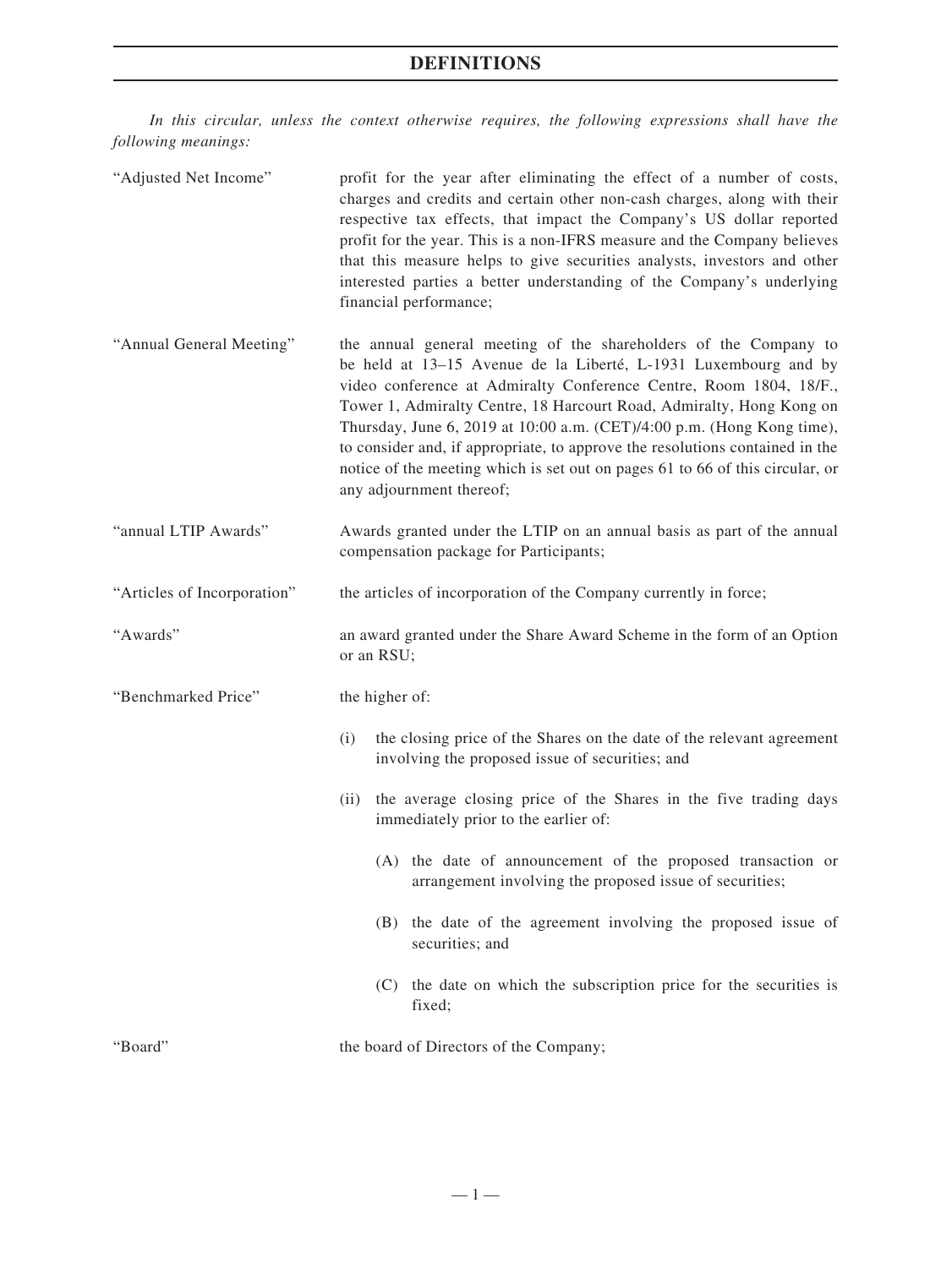| "Company" |                 | Samsonite International S.A. 新秀麗國際有限公司, a société                          |  |  |  |  |
|-----------|-----------------|----------------------------------------------------------------------------|--|--|--|--|
|           |                 | <i>anonyme</i> incorporated and existing under the laws of the Grand-      |  |  |  |  |
|           |                 | Duchy of Luxembourg on March 8, 2011 having its registered office at       |  |  |  |  |
|           |                 | 13–15 Avenue de la Liberté, L-1931 Luxembourg, registered with the         |  |  |  |  |
|           |                 | Luxembourg trade and companies register with number B159.469 with          |  |  |  |  |
|           |                 | limited liability, the Shares of which are listed on the Main Board of the |  |  |  |  |
|           | Stock Exchange: |                                                                            |  |  |  |  |

- "Connected Grants" the proposed grants of RSUs to the Connected Participants under the Share Award Scheme;
- "Connected Participants" the Participants who are connected persons of the Company, being an executive Director, certain directors and/or chief executives of the Significant Subsidiaries and an associate of a director of certain Significant Subsidiaries, details of which are set out in paragraphs 11 and 12 of the information on the proposed resolutions at the Annual General Meeting in the Letter from the Board;
- "connected person" has the meaning ascribed to it in the Listing Rules;
- "cumulative adjusted EPS" the sum of adjusted diluted earnings per Share for each of the three years ended December 31, 2019, 2020 and 2021, which is calculated by dividing Adjusted Net Income for each such year by the weighted average number of shares outstanding during the relevant years;
- "Directors" the directors of the Company;
- "Distribution" as defined in paragraph 3 of the information on the proposed resolutions at the Annual General Meeting in the Letter from the Board;
- "EPS" earnings per Share;
- "Equity Dilution" the dilutive effect of grants made under the Share Award Scheme on the number of Shares issued and outstanding in the capital of the Company as of the Latest Practicable Date. Equity Dilution as used in this circular does not give effect to the exercise price paid by a Participant upon the exercise of an Option;
- "EU IFRS" as defined in paragraph 1 of the information on the proposed resolutions at the Annual General Meeting in the Letter from the Board;

"Group" the Company and its subsidiaries;

"HK\$" Hong Kong dollars, the lawful currency of Hong Kong;

- "Hong Kong" the Hong Kong Special Administrative Region of the People's Republic of China;
- "IASB IFRS" as defined in paragraph 1 of the information on the proposed resolutions at the Annual General Meeting in the Letter from the Board;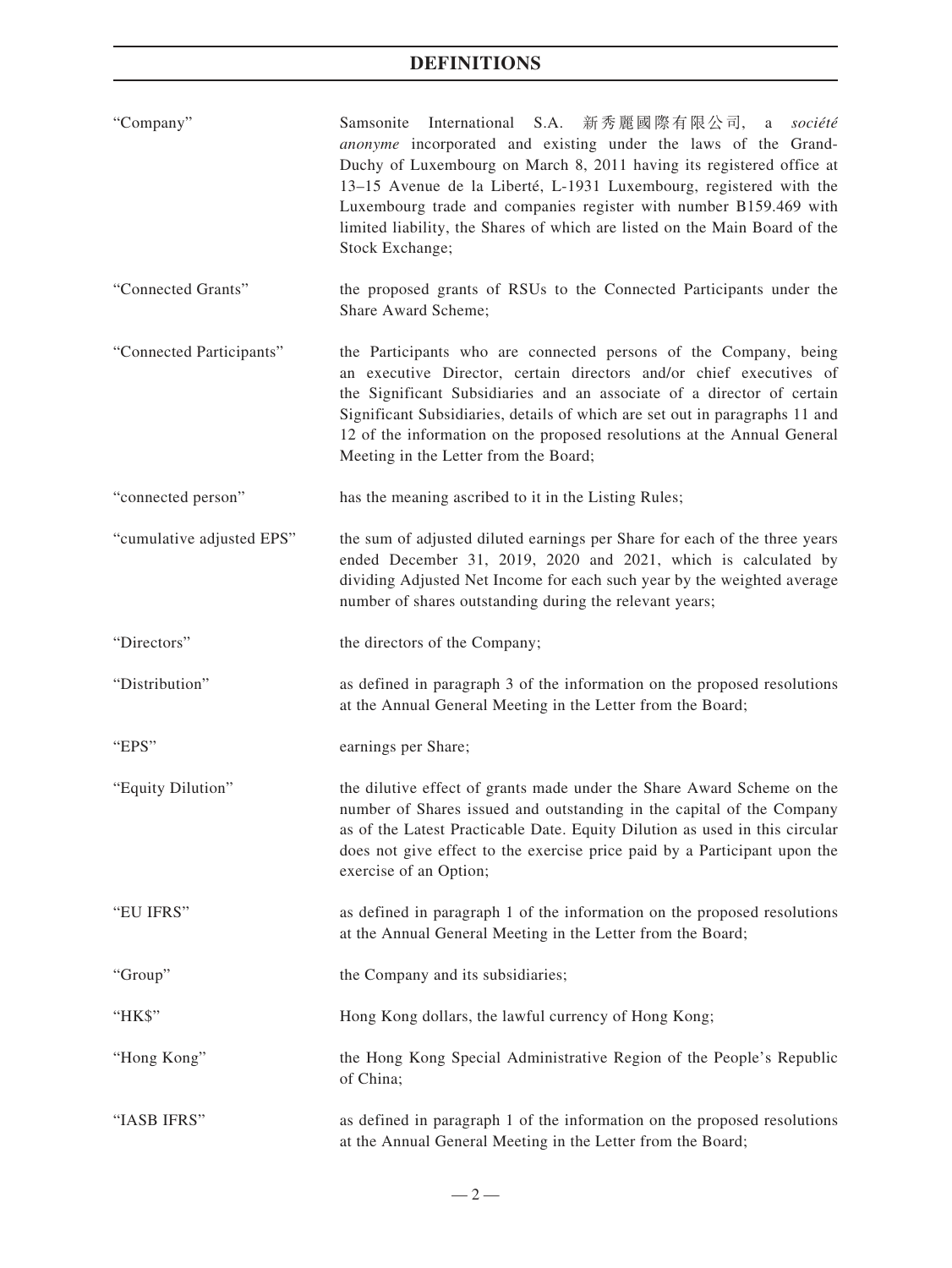| "Independent Board Committee" the independent committee of the Board, comprising Mr. Paul Kenneth |
|---------------------------------------------------------------------------------------------------|
| Etchells, Mr. Jerome Squire Griffith, Mr. Keith Hamill, Mr. Bruce                                 |
| Hardy McLain (Hardy) and Ms. Ying Yeh (being all the independent                                  |
| non-executive Directors), which has been established to advise the                                |
| Independent Shareholders in respect of the Connected Grants;                                      |

- "Independent Financial Adviser" or "Somerley" Somerley Capital Limited, a corporation licensed to carry out Type 1 (dealing in securities) and Type 6 (advising on corporate finance) regulated activities under the SFO, the independent financial adviser to the Independent Board Committee and the Independent Shareholders in respect of the Connected Grants;
- "Independent Shareholders" the Shareholders who are not required under the Listing Rules to abstain from voting on the respective resolutions relating to the approval of the Connected Grants at the Annual General Meeting;
- "ISS Guidelines" the *Hong Kong Proxy Voting Guidelines* published by ISS on December 6, 2018 that are effective for meetings on or after February 1, 2019;
- "ISS" Institutional Shareholder Services Inc.;
- "Issuance Mandate" as defined in paragraphs 7 and 8 of the information on the proposed resolutions at the Annual General Meeting in the Letter from the Board;
- "Latest Practicable Date" April 9, 2019, being the latest practicable date prior to the printing of this circular for ascertaining certain information in this circular;
- "Listing Rules" the Rules Governing the Listing of Securities on the Stock Exchange, as amended from time to time;
- "LTIP" the Company's long-term incentive plan pursuant to the Share Award Scheme;
- "LTIP Value" for each Participant, the value of the Awards made to such Participant under the Share Award Scheme on the grant date, which is based upon a percentage of such Participant's annual base salary;
- "Luxembourg Companies Law" the Luxembourg law of August 10, 1915 on commercial companies, as amended from time to time;
- "Mercer" Mercer, Inc., an independent compensation consultant;
- "NAV" net asset value;
- "Option" an option to subscribe for or acquire Shares which is granted under the Share Award Scheme;
- "Other Connected Participants" the Connected Participants (other than Mr. Kyle Francis Gendreau, the Chief Executive Officer and executive Director);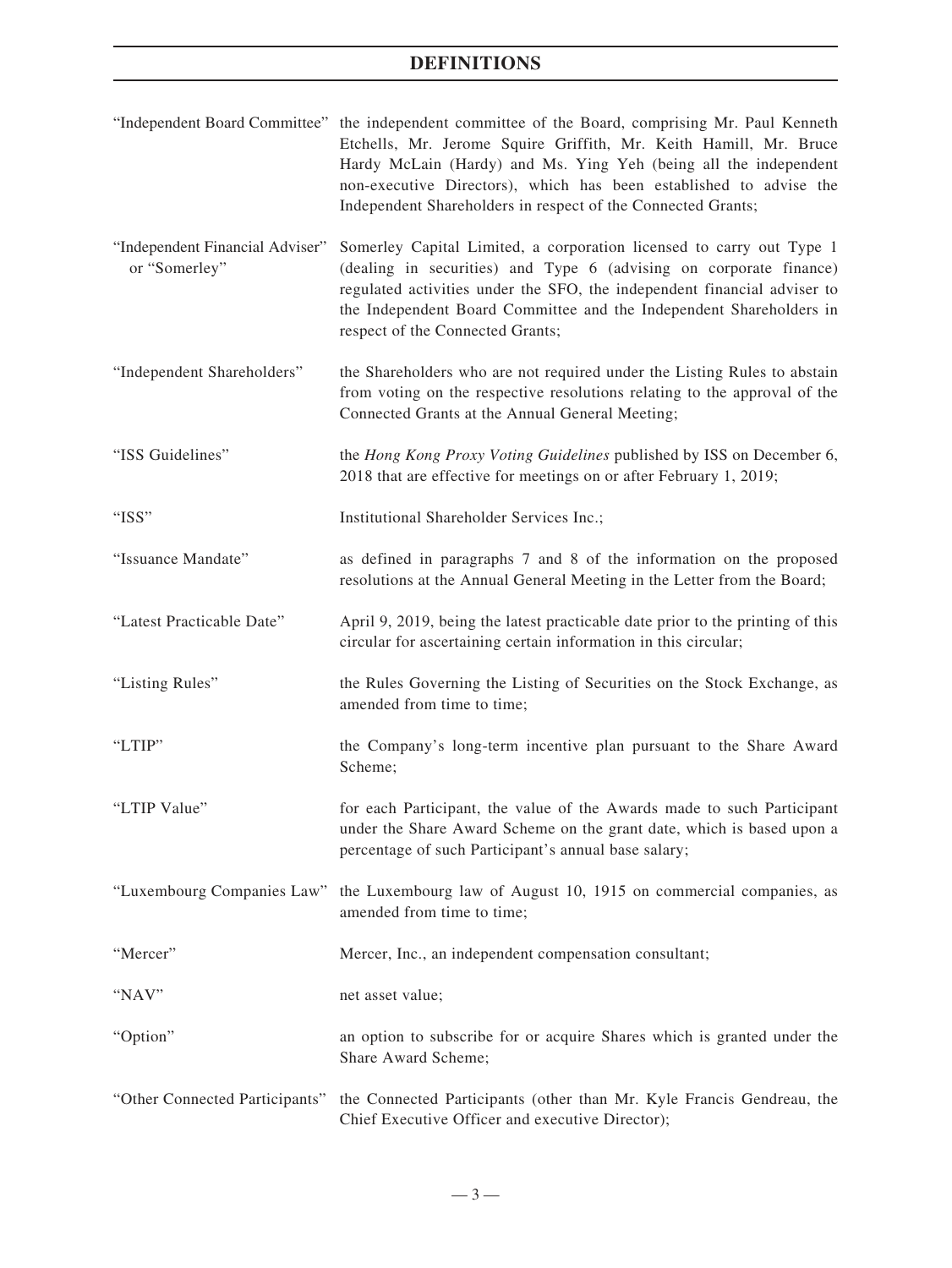| "Participants"                             | individuals who participate in the Share Award Scheme, as defined in the<br>rules of the Share Award Scheme;                                                                                                                                                                                                                                                                                                                                                                                                                  |
|--------------------------------------------|-------------------------------------------------------------------------------------------------------------------------------------------------------------------------------------------------------------------------------------------------------------------------------------------------------------------------------------------------------------------------------------------------------------------------------------------------------------------------------------------------------------------------------|
| "Peer Group"                               | as defined in paragraph 9 of the information on the proposed resolutions<br>at the Annual General Meeting in the Letter from the Board;                                                                                                                                                                                                                                                                                                                                                                                       |
| "PRSU"                                     | performance RSU;                                                                                                                                                                                                                                                                                                                                                                                                                                                                                                              |
| "Relevant Period"                          | the period commencing on the date of the Annual General Meeting and<br>lapsing on the earliest of: (i) the conclusion of the next annual general<br>meeting of the Company in 2020, (ii) the expiration of the period within<br>which the next annual general meeting of the Company is required to be<br>held by any applicable law or the Articles of Incorporation, or (iii) the<br>time when such mandate is revoked or varied by an ordinary resolution of<br>the Shareholders in a general meeting;                     |
| "Remuneration Committee" or<br>"Committee" | the Remuneration Committee of the Board, currently comprising Mr. Paul<br>Kenneth Etchells, Mr. Keith Hamill, Mr. Bruce Hardy McLain (Hardy)<br>and Ms. Ying Yeh (all of whom are independent non-executive Directors<br>of the Company);                                                                                                                                                                                                                                                                                     |
| "RSU"                                      | a restricted share unit, being a contingent right to receive Shares which is<br>awarded under the Share Award Scheme;                                                                                                                                                                                                                                                                                                                                                                                                         |
| "relative TSR"                             | the percentile rank of the Company's TSR as compared to the total<br>shareholders' return of the Peer Group companies;                                                                                                                                                                                                                                                                                                                                                                                                        |
| "Scheme Expiry Date"                       | September 13, 2022, being the date on which the Share Award Scheme<br>will expire;                                                                                                                                                                                                                                                                                                                                                                                                                                            |
| "Scheme Limit"                             | as defined in paragraph 9 of the information on the proposed resolutions<br>at the Annual General Meeting in the Letter from the Board;                                                                                                                                                                                                                                                                                                                                                                                       |
| "Senior Managers"                          | the individuals who comprise the Group's senior management team,<br>which includes the Group's Chief Executive Officer; Chief Financial<br>Officer; President, Asia Pacific and Middle East; President, North<br>America; President, Europe; General Manager, North America, Tumi;<br>President Latin America; Executive Vice President, General Counsel<br>and Joint Company Secretary; Chief Information Officer; Chief Supply<br>Officer; Global e-Commerce Officer; and Senior Vice President, Global<br>Human Relations; |
| "SFO"                                      | the Securities and Futures Ordinance, Chapter 571 of the Laws of<br>Hong Kong, as amended from time to time;                                                                                                                                                                                                                                                                                                                                                                                                                  |
| "Share $(s)$ "                             | ordinary shares of US\$0.01 each in the capital of the Company;                                                                                                                                                                                                                                                                                                                                                                                                                                                               |
| "Share Award Mandate"                      | as defined in paragraph 9 of the information on the proposed resolutions<br>at the Annual General Meeting in the Letter from the Board;                                                                                                                                                                                                                                                                                                                                                                                       |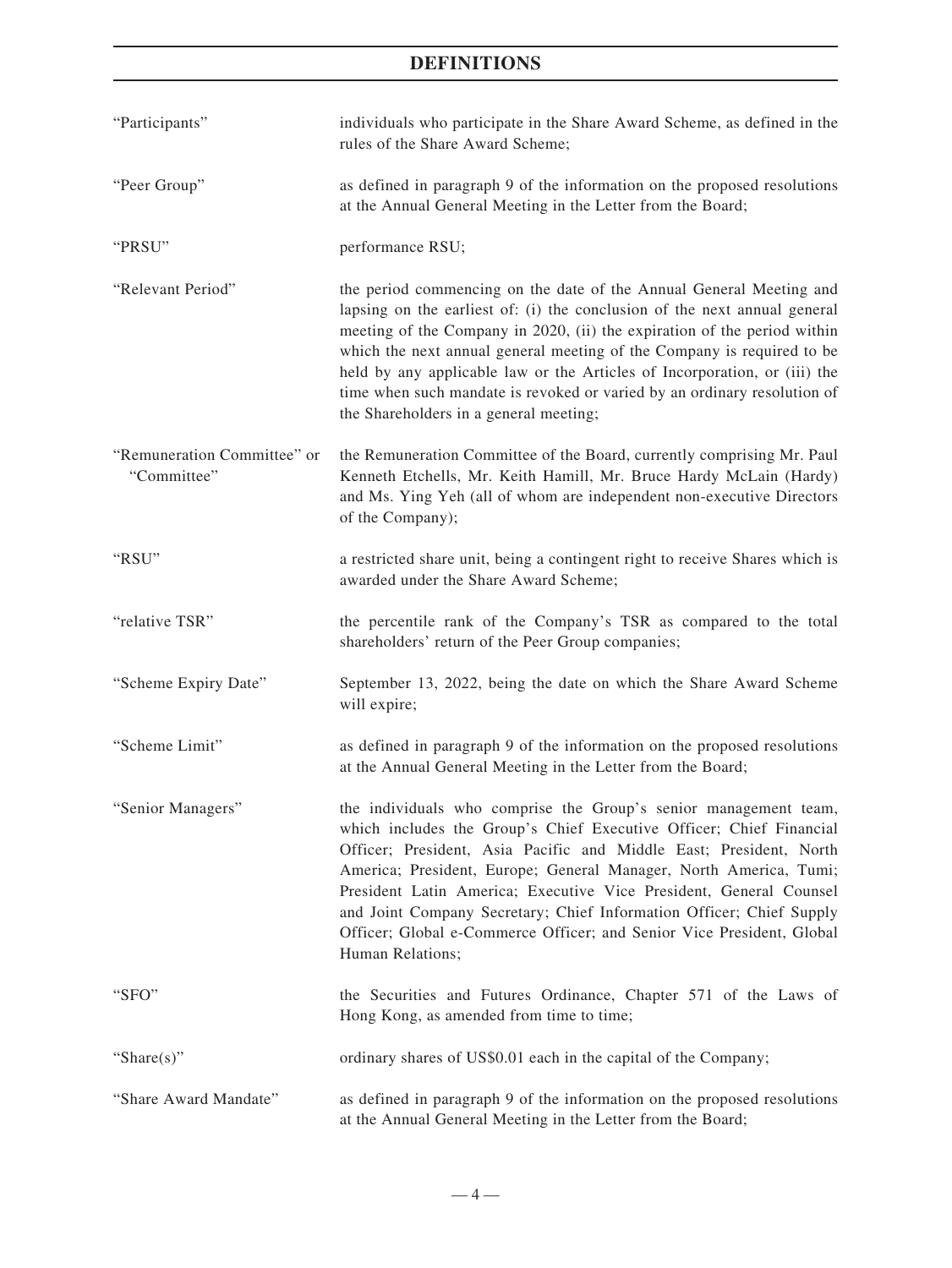| "Share Award Scheme"     | the share award scheme of the Company adopted by the Shareholders on<br>September 14, 2012, as amended by the Board on January 8, 2013 and<br>May 26, 2017, and as further amended by the Board on August 29, 2018,<br>which amendment was approved by the Shareholders on September 26, 2018; |
|--------------------------|------------------------------------------------------------------------------------------------------------------------------------------------------------------------------------------------------------------------------------------------------------------------------------------------|
| "Share Buy-back Mandate" | as defined in paragraphs 7 and 8 of the information on the proposed<br>resolutions at the Annual General Meeting in the Letter from the Board;                                                                                                                                                 |
| "Shareholders"           | holders of Shares;                                                                                                                                                                                                                                                                             |
| "Significant Subsidiary" | a subsidiary of the Company that is not an "insignificant subsidiary" (as<br>defined in Listing Rule 14A.09) of the Company;                                                                                                                                                                   |
| "Stock Exchange"         | The Stock Exchange of Hong Kong Limited;                                                                                                                                                                                                                                                       |
| "Takeovers Code"         | The Code on Takeovers and Mergers and Share Buy-backs issued by the<br>Securities and Futures Commission, as amended from time to time;                                                                                                                                                        |
| "TRSU"                   | time-based RSU;                                                                                                                                                                                                                                                                                |
| "TSR"                    | total Shareholders' return;                                                                                                                                                                                                                                                                    |
| "US\$"                   | United States dollars, the lawful currency of the United States;                                                                                                                                                                                                                               |
| "2019 Awards"            | annual Awards to be granted in 2019 as part of the annual LTIP Awards,<br>with "2019 RSUs" and "2019 Options" to be interpreted accordingly;                                                                                                                                                   |
| $``\%"$                  | per cent; and                                                                                                                                                                                                                                                                                  |
| ``f"                     | Euros, the single currency of the participating member states of the<br>European Union.                                                                                                                                                                                                        |

For the purpose of translating certain amounts denominated in HK\$ to US\$, an exchange rate of HK\$1.00 = US\$0.12739 has been applied. This exchange rate is for illustrative purposes only and such conversion shall not be constructed as a representation that amounts in HK\$ could be converted into US\$ dollars at such rate.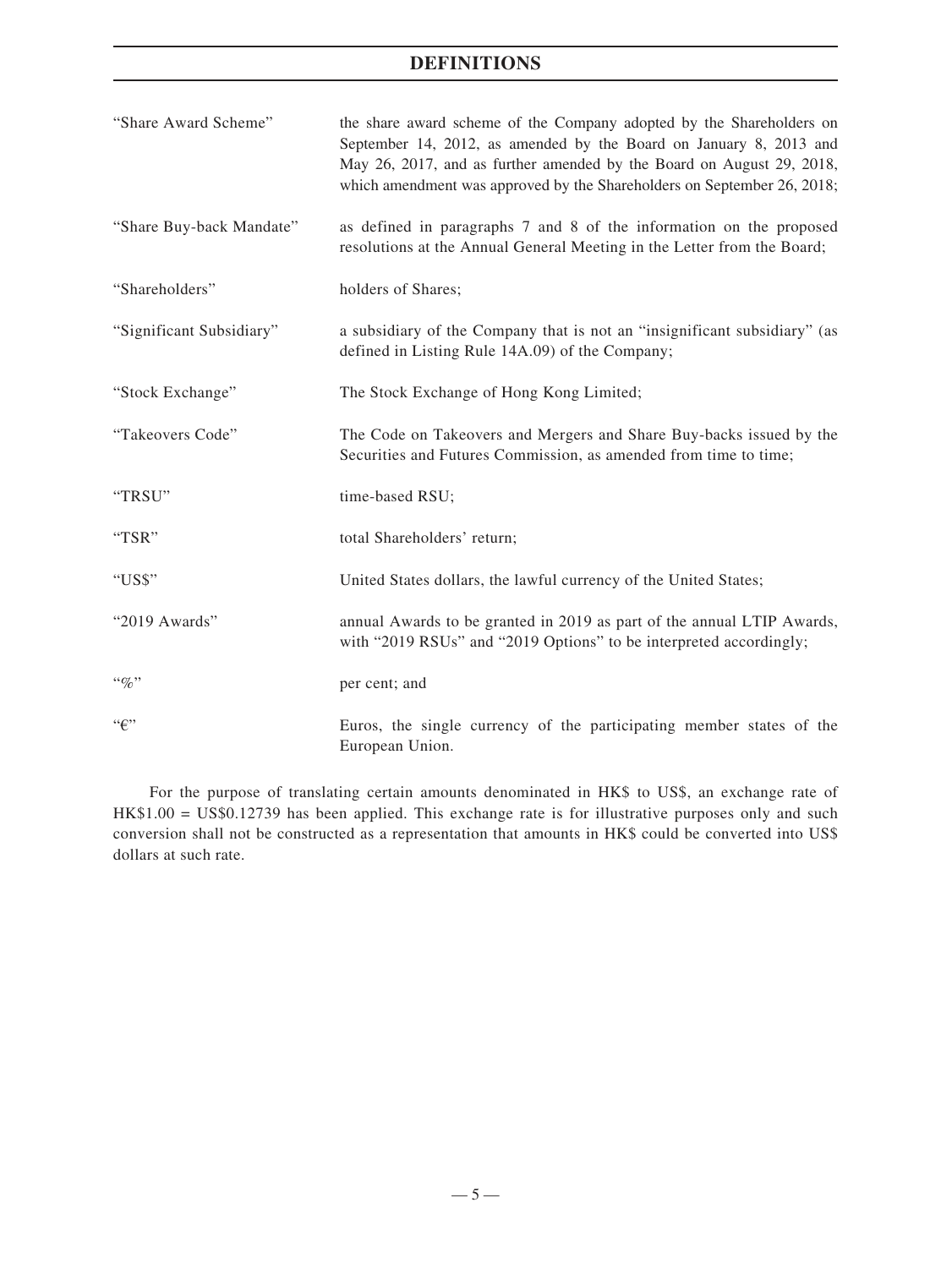# SamsGnite

**SAMSONITE INTERNATIONAL S.A.**

**新秀麗國際有限公司**

*13–15 Avenue de la Liberté, L-1931 Luxembourg R.C.S. LUXEMBOURG: B 159.469 (Incorporated in Luxembourg with limited liability)* **(Stock code: 1910)**

*Executive Director:* Kyle Francis Gendreau *(Chief Executive Officer)*

*Non-executive Directors:* Timothy Charles Parker *(Chairman)* Tom Korbas

*Independent Non-executive Directors:* Paul Kenneth Etchells Jerome Squire Griffith Keith Hamill Bruce Hardy McLain (Hardy) Ying Yeh

*Registered Office:* 13–15 Avenue de la Liberté L-1931 Luxembourg

*Principal Place of Business in Hong Kong:* 25/F, Tower 2, The Gateway Harbour City, Tsimshatsui, Kowloon Hong Kong

April 16, 2019

*To the Shareholders*

Dear Sir/Madam,

# **(1) INFORMATION ON PROPOSED RESOLUTIONS AT ANNUAL GENERAL MEETING (2) PROPOSED RE-ELECTION OF RETIRING DIRECTORS (3) PROPOSED GRANT OF GENERAL MANDATES TO REPURCHASE SHARES AND TO ISSUE NEW SHARES (4) PROPOSED GRANT OF SCHEME MANDATE TO ISSUE NEW SHARES UNDERLYING RSUS TO BE GRANTED UNDER THE SHARE AWARD SCHEME (5) PROPOSED CLARIFICATORY AMENDMENT TO THE SHARE AWARD SCHEME (6) PROPOSED CONNECTED TRANSACTIONS RELATING TO THE PROPOSED GRANTS OF RSUS TO THE CONNECTED PARTICIPANTS (7) NOTICE OF ANNUAL GENERAL MEETING**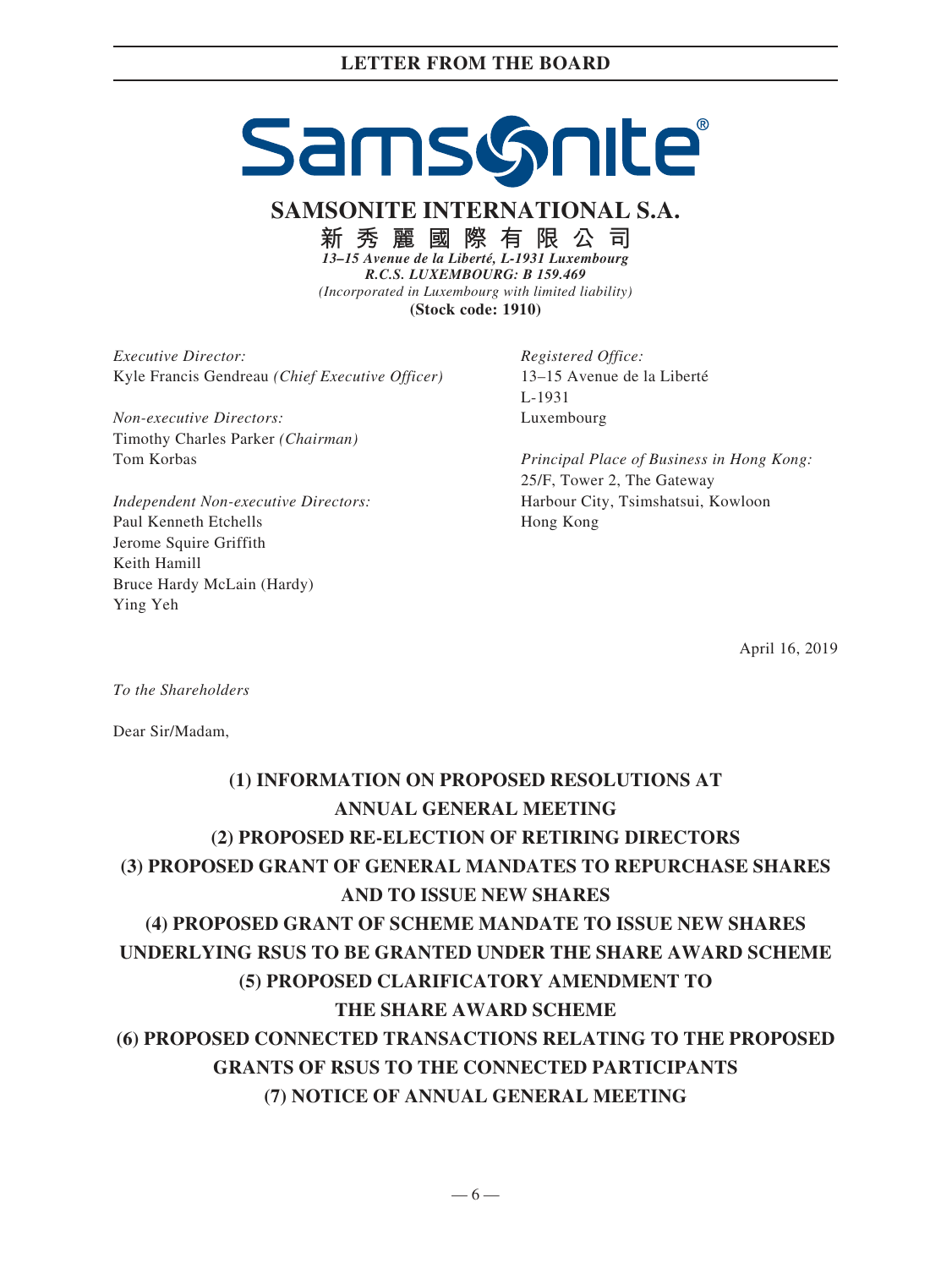# **(1) INTRODUCTION**

The purpose of this circular is to give notice of the Annual General Meeting and to provide the Shareholders with information in respect of the resolutions to be proposed at the Annual General Meeting, including information required to be provided under the Listing Rules in relation to (i) the re-election of the retiring Directors, (ii) the granting to the Directors of the Share Buy-back Mandate and the Issuance Mandate to repurchase Shares and to issue new Shares, respectively, (iii) the granting to the Directors of the scheme mandate to issue new Shares underlying RSUs to be granted under the Share Award Scheme, (iv) the proposed clarificatory amendment to the Share Award Scheme and (v) the proposed connected transactions relating to the proposed grants of RSUs to the Connected Participants.

# **(2) ANNUAL GENERAL MEETING AND PROXY ARRANGEMENT**

The notice of the Annual General Meeting is set out on pages 61 to 66 of this circular.

A form of proxy for use at the Annual General Meeting is enclosed with this circular and such form of proxy is also published on the websites of Hong Kong Exchanges and Clearing Limited (www.hkexnews.hk) and the Company (www.samsonite.com). To be valid, the form of proxy must be completed and signed in accordance with the instructions printed thereon and deposited at the Company's branch share registrar in Hong Kong, Computershare Hong Kong Investor Services Limited, at 17M Floor, Hopewell Centre, 183 Queen's Road East, Wanchai, Hong Kong or to the Company's registered office at 13–15 Avenue de la Liberté, L-1931 Luxembourg as soon as possible but in any event not less than 48 hours (excluding any part of a day that is a public holiday) before the time appointed for the holding of the Annual General Meeting or any adjournment thereof. Completion and return of the form of proxy will not preclude Shareholders from attending and voting in person at the Annual General Meeting if they so wish.

# **(3) INFORMATION ON PROPOSED RESOLUTIONS AT THE ANNUAL GENERAL MEETING**

## **ORDINARY RESOLUTIONS:**

## **1. Adoption of audited statutory accounts and consolidated financial statements of the Company and reports from the Directors and auditors for the year ended December 31, 2018**

Under Luxembourg law, the Company is required to issue audited statutory accounts as a standalone entity which are separate from the consolidated financial statements, together with reports from the Directors and the approved statutory auditor (*réviseur d'entreprises agréé*).

Under Luxembourg law, the Company is also required to issue consolidated financial statements which have been prepared in accordance with International Financial Reporting Standards as adopted by the International Accounting Standards Board ("**IASB IFRS**") with a footnote reconciling to International Financial Reporting Standards as adopted by the European Union ("**EU IFRS**"). There are no significant differences between these consolidated financial statements and the consolidated financial statements contained in the Company's annual report as required under the Listing Rules, although there are certain differences in the disclosures that are required as part of the Directors' report.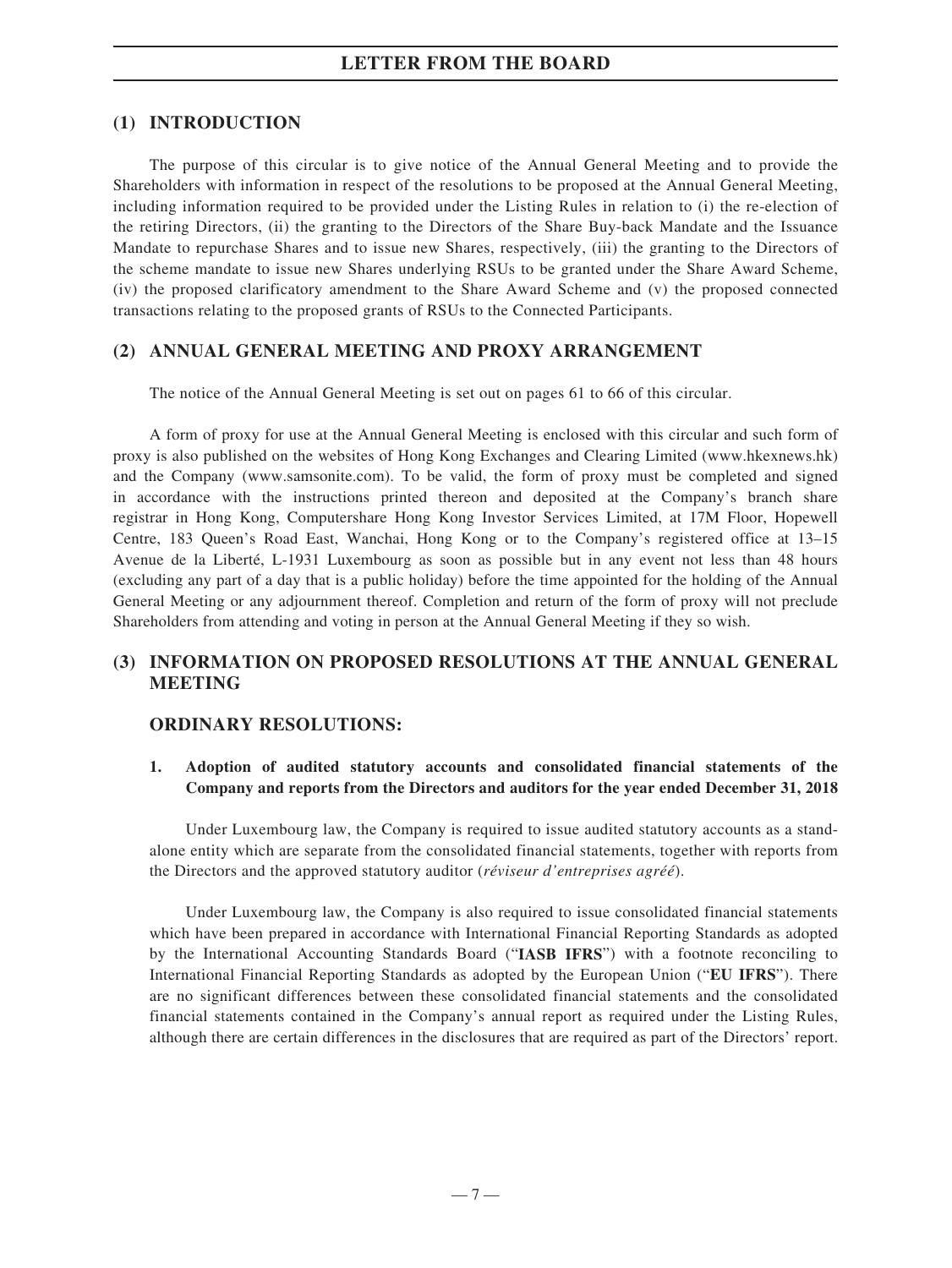Together with this circular, Shareholders will receive copies of:

- (a) the audited statutory accounts, including the Directors' report and approved statutory auditor's (*réviseur d'entreprises agréé*) report;
- (b) the audited consolidated financial statements prepared in accordance with IASB IFRS with a footnote reconciling to EU IFRS, including the Directors' report and the related approved statutory auditor's (*réviseur d'entreprises agréé*) report;
- (c) the audited consolidated financial statements prepared in accordance with IASB IFRS, including the related Directors' report and external auditor's report (which are included as part of the Company's annual report); and
- (d) the report drawn up by the Board in accordance with Article 10.9 of the Articles of Incorporation relating to, among other things, the conflict of interest of (i) Mr. Kyle Francis Gendreau relating to the proposed grant of awards of RSUs to him pursuant to the Share Award Scheme and (ii) Mr. Jerome Squire Griffith in relation to his re-designation as an independent non-executive Director as from March 13, 2019.

It is proposed that these statutory accounts and consolidated financial statements be adopted by the Shareholders.

#### **2. Approval of the allocation of results of the Company for the year ended December 31, 2018**

It is proposed that the results of the Company for the year ended December 31, 2018 will be allocated as described in the Directors' report on the audited statutory accounts of the Company.

#### **3. Declaration of cash distribution to Shareholders**

On March 13, 2019, the Board recommended that a cash distribution to Shareholders be made from the Company's ad hoc distributable reserve in the amount of US\$125,000,000 (the "**Distribution**"). The proposed Distribution from the Company's ad hoc distributable reserve is subject to approval by the Shareholders at the Annual General Meeting.

The payment of the Distribution shall be made in US dollars, except that payment to Shareholders whose names appear on the register of members in Hong Kong shall be paid in Hong Kong dollars. The relevant exchange rate shall be the opening buying rate of HK\$ to US\$ as announced by the Hong Kong Association of Banks (www.hkab.org.hk) on the day of the approval of the Distribution. The payment of the Distribution will not be subject to withholding tax under Luxembourg law.

#### **4. Re-election of retiring Directors**

In accordance with the code provision A.4.2 as set out in Appendix 14 of the Listing Rules, every director, including those appointed for a specific term, should be subject to retirement by rotation at least once every three years. In addition, in accordance with Article 8.1 of the Articles of Incorporation, the Directors shall be elected by Shareholders at a general meeting, which shall determine their number and term of office. The term of office of a Director shall be up to three years, upon the expiry of which each shall be eligible for re-election.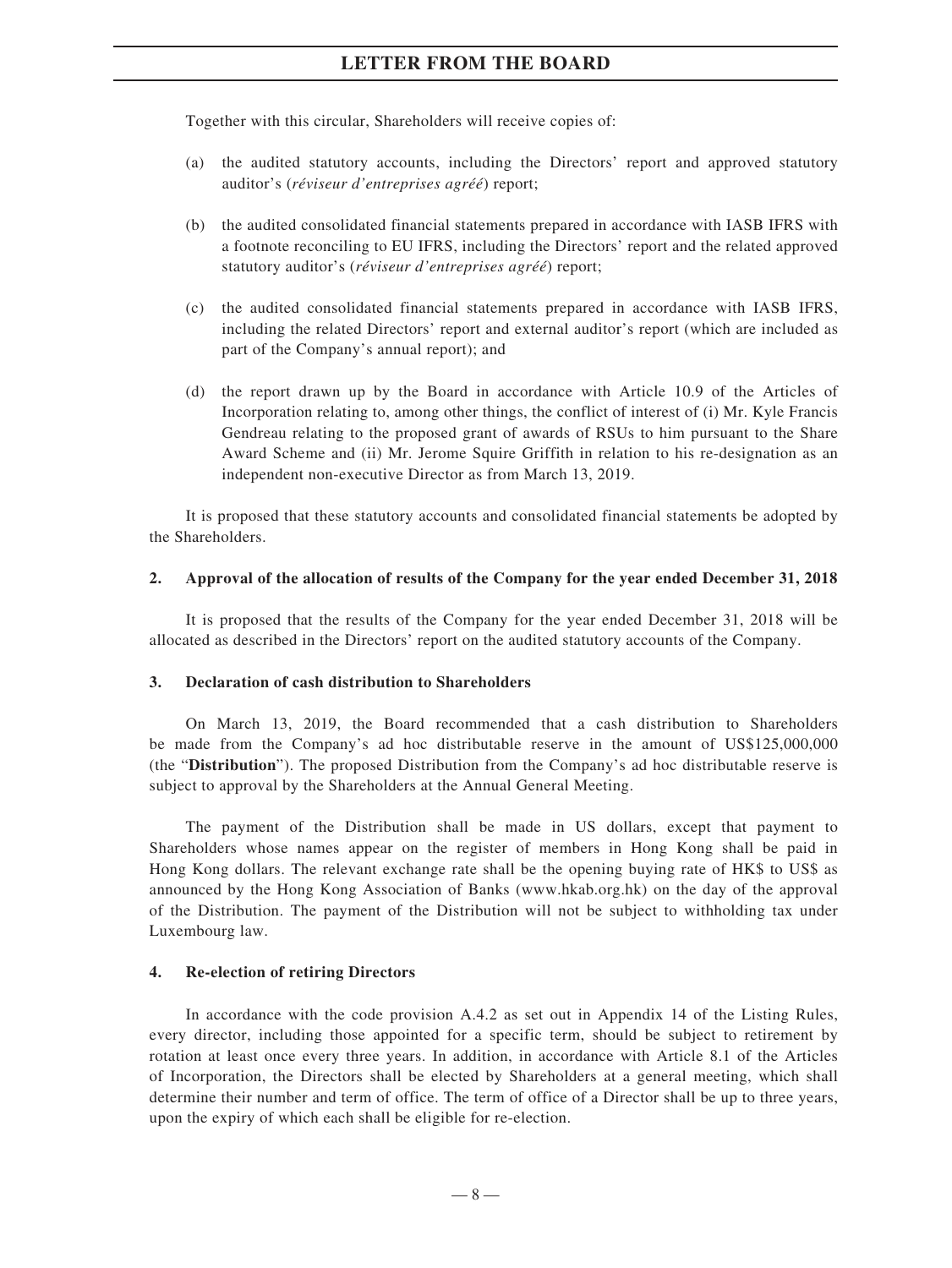Accordingly, Mr. Timothy Charles Parker, Mr. Paul Kenneth Etchells and Mr. Bruce Hardy McLain (Hardy) will retire by rotation, and being eligible, offer themselves for re-election at the Annual General Meeting for a proposed term of three years expiring upon the holding of the annual general meeting of the Company to be held in 2022. The re-election of each of these Directors will be voted on by Shareholders individually at the Annual General Meeting.

The two retiring independent non-executive Directors, being Mr. Paul Kenneth Etchells and Mr. Bruce Hardy McLain (Hardy), will each have served for more than nine years as a Director in 2020 (if they are re-elected at the Annual General Meeting). As independent non-executive Directors with an in-depth understanding of the Group's operations and business, Mr. Etchells and Mr. McLain have expressed objective views and provided valuable independent guidance to the Company over the years, and they continue to demonstrate a firm commitment to their role as independent nonexecutive Directors. In view of this, the Board (including the Nomination Committee of the Board) considers that the long service of Mr. Etchells and Mr. McLain would not affect their exercise of independent judgment and they will continue to contribute to the Board through their valuable business experience and guidance. The Board (including the Nomination Committee of the Board) is satisfied that Mr. Etchells and Mr. McLain continue to satisfy the independence guidelines set out in the Listing Rules and have the required character, integrity and experience to continue fulfilling their role as independent non-executive Directors.

The Nomination Committee of the Board has reviewed the structure and composition of the Board, the confirmations and disclosures given by the Directors, the qualifications, skills and experience, time commitment and contribution of the retiring Directors with reference to the nomination principles and criteria set out in the Company's Board Diversity Policy and the Company's policy for the nomination of Directors as set forth in the Terms of Reference of the Nomination Committee of the Board, the Company's corporate strategy, and the independence of all independent non-executive Directors. The Nomination Committee has recommended to the Board the re-election of all the retiring Directors, including the two independent non-executive Directors who are due to retire at the Annual General Meeting.

Details of the retiring Directors proposed for re-election at the Annual General Meeting are set out in Appendix I to this circular.

## **5. Renewal of the mandate granted to KPMG Luxembourg to act as approved statutory auditor (***réviseur d'entreprises agréé***) of the Company for the year ending December 31, 2019**

It is proposed that the Shareholders renew the mandate of KPMG Luxembourg to act as approved statutory auditor (*réviseur d'entreprises agréé*) of the Company under Luxembourg law for the year ending December 31, 2019.

#### **6. Re-appointment of KPMG LLP as external auditor of the Company**

In accordance with Rule 13.88 of the Listing Rules, it is proposed that the Shareholders re-appoint KPMG LLP as the external auditor of the Company to hold office from the conclusion of the Annual General Meeting until the next annual general meeting.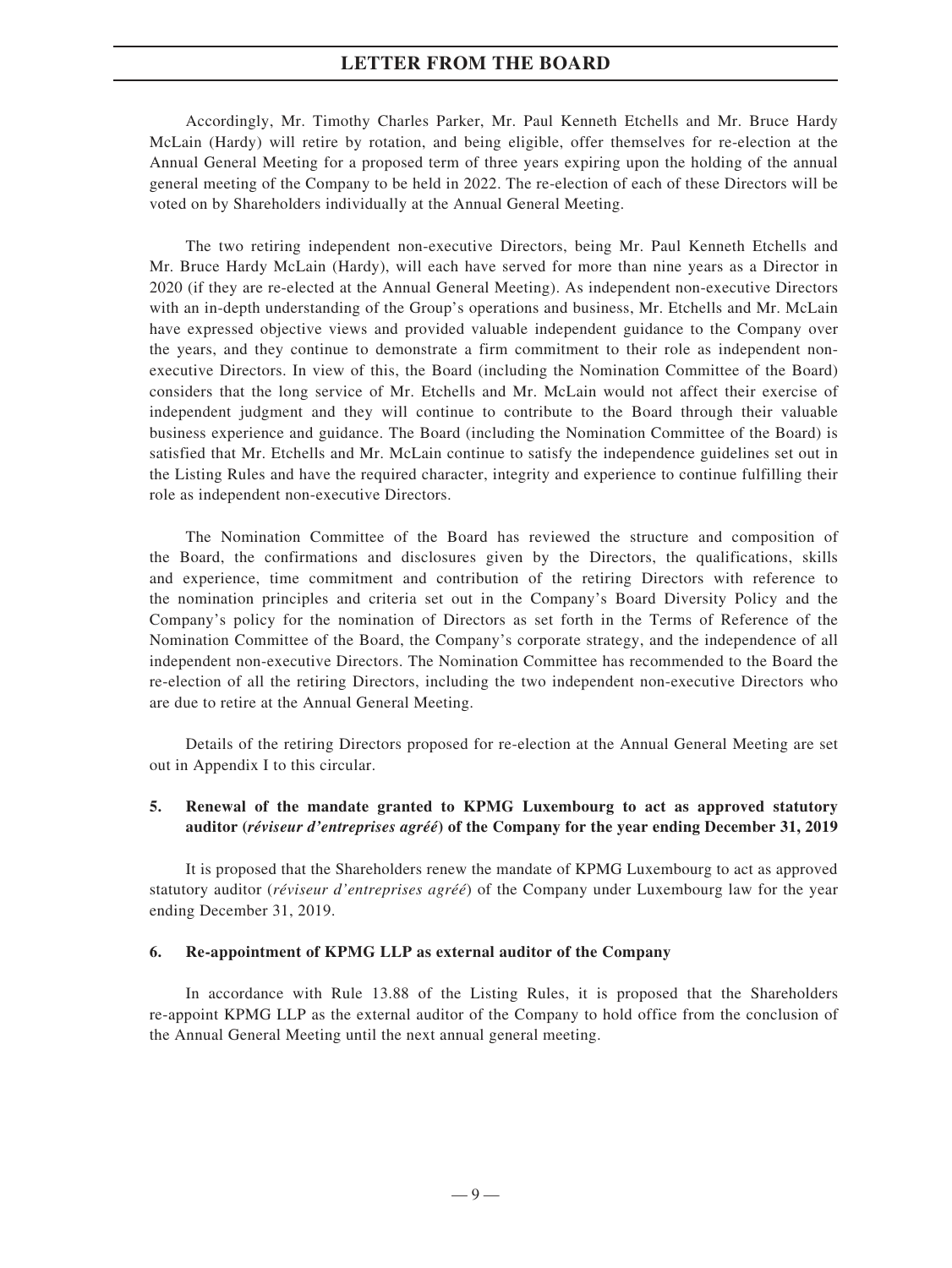#### **7. and 8. Proposed grant of general mandates to repurchase and issue Shares**

At the annual general meeting of the Shareholders of the Company held on June 7, 2018, general mandates were granted to the Directors to issue and repurchase Shares respectively. Such mandates will lapse on the earliest of: (i) the conclusion of the next annual general meeting of the Company in 2019, (ii) the expiration of the period within which the next annual general meeting of the Company is required to be held by any applicable law or the Articles of Incorporation, or (iii) the time when such mandate is revoked or varied by an ordinary resolution of the Shareholders in a general meeting.

In order to give the Company the flexibility to issue and repurchase Shares if and when appropriate, the following ordinary resolutions will be proposed at the Annual General Meeting to approve:

- (a) the granting of the Issuance Mandate to the Directors during the Relevant Period to allot, issue or deal with additional Shares not exceeding 10% of the total number of issued Shares of the Company as of the date of passing of the proposed ordinary resolution contained in paragraph 7 of the notice of the Annual General Meeting as set out on pages 61 to 66 of this circular (i.e. a total of 143,100,875 Shares as of the Latest Practicable Date on the basis that the issued share capital of the Company remains unchanged on the date of the Annual General Meeting), such Shares to be issued for cash consideration at a discount of not more than 10% to the Benchmarked Price of the Shares. For the avoidance of doubt, the Issuance Mandate does not include the Shares which may be issued under the Share Award Mandate to satisfy Awards of RSUs granted pursuant to the Share Award Scheme (as further explained below); and
- (b) the granting of the Share Buy-back Mandate to the Directors during the Relevant Period to purchase Shares on the Stock Exchange not exceeding 10% of the total number of issued Shares of the Company as of the date of passing of proposed ordinary resolution contained in paragraph 8 of the notice of the Annual General Meeting as set out on pages 61 to 66 of this circular (i.e. a total of 143,100,875 Shares as of the Latest Practicable Date on the basis that the issued share capital of the Company remains unchanged on the date of the Annual General Meeting) within the limits referred to below.

The Board is recommending the granting of the Issuance Mandate for a maximum of 10% of the total number of issued Shares of the Company as of the date of passing of proposed ordinary resolution, and Shares issued for cash consideration under the Issuance Mandate will be subject to a maximum discount of 10% to the Benchmarked Price of the Shares, as opposed to the maximum limit of 20% of the total number of issued Shares of the Company and the maximum discount of 20% to the Benchmarked Price of the Shares permitted under the Listing Rules. The Issuance Mandate recommended by the Board is consistent with the applicable ISS Guidelines.

In order to comply with the provisions of Luxembourg Companies Law which requires, among others, any purchase of Shares by the Company to be, without prejudice to the principle of equal treatment of all shareholders who are in the same position, within a specified price range approved by the Shareholders, it is proposed that the Board would only exercise the Share Buy-back Mandate to purchase any Shares within a price range of HK\$15 and HK\$45 per Share. In addition, in order to comply with the requirements of the Listing Rules, the maximum price at which the Company may purchase any Shares will not be higher by 5% or more than the average closing market price of the Shares on the Stock Exchange for the five trading days preceding the date of purchase of any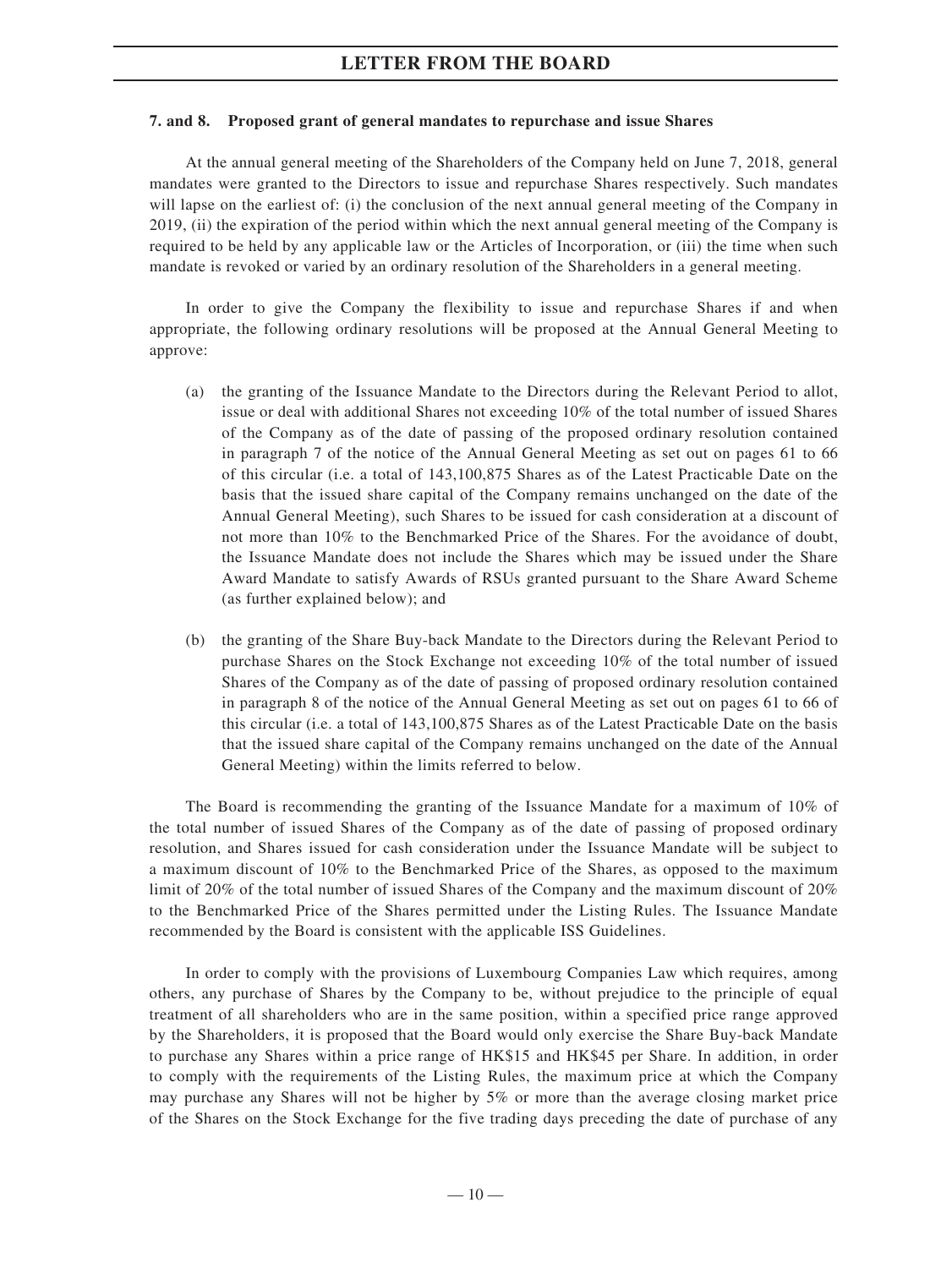such Shares. **The price range referred to above should not be taken as any indication by the Board as to their views on the price at which the Shares may be traded on the Stock Exchange in the future (which is subject to, among others, the performance of the Company and market and other conditions which are not within the control of the Company) but is provided simply to facilitate a possible purchase by the Company of the Shares on the Stock Exchange in compliance with the applicable laws and regulations.**

The Board notes that under the Listing Rules, the Company is required to cancel any Shares purchased by the Company as soon as reasonably practicable following such purchase. The Board further notes that under Luxembourg Companies Law, any share cancellation and consecutive share capital decrease will require the holding of an extraordinary general meeting of the Shareholders to approve such cancellation and share capital decrease. If the Company purchases any Shares pursuant to the Share Buy-back Mandate, an extraordinary general meeting of the Shareholders will be convened to approve the cancellation and share capital decrease in compliance with the applicable laws and regulations.

With reference to the Share Buy-back Mandate and Issuance Mandate, the Directors wish to state that they have no immediate plan to repurchase any Shares or issue any new Shares pursuant thereto.

An explanatory statement required by the Listing Rules to provide the Shareholders with requisite information reasonably necessary for them to make an informed decision on whether to vote for or against the granting of the Share Buy-back Mandate is set out in Appendix II to this circular.

# *RECOMMENDATION IN RELATION TO THE PROPOSED ORDINARY RESOLUTIONS CONTAINED IN PARAGRAPHS 1 TO 8 OF THE NOTICE OF THE ANNUAL GENERAL MEETING*

The Directors are of the view that the proposed ordinary resolutions contained in paragraphs 1 to 8 of the notice of the Annual General Meeting, including the proposed re-election of the retiring Directors and granting of the Share Buy-back Mandate and the Issuance Mandate, are in the interests of the Company and the Shareholders. **Accordingly, the Directors recommend the Shareholders to vote in favor of all of the above proposed ordinary resolutions to be proposed at the Annual General Meeting.**

**9. Proposed grant of a mandate to the Directors to grant 2019 RSU awards, as part of 2019 annual LTIP Awards, pursuant to the Share Award Scheme**

#### *(a) Background to the proposed resolution*

As with the approval granted by Shareholders in 2018 for the Awards of RSUs granted in 2018, the Company is seeking the approval of Shareholders for the proposed Awards of RSUs to be granted in 2019 as described below. Notwithstanding that such Awards will be made pursuant to the existing Share Award Scheme and within the existing dilution limits under the Share Award Scheme, the Listing Rules and the Share Award Scheme require Shareholders' approval to be obtained for the grants of RSUs (including the grants of RSUs to the Connected Participants). No such approval is required for the grants of Options under the Listing Rules and the Share Award Scheme.

**The proposed terms of the 2019 Awards as described below are consistent with the terms of the 2018 Awards that were approved by Shareholders.**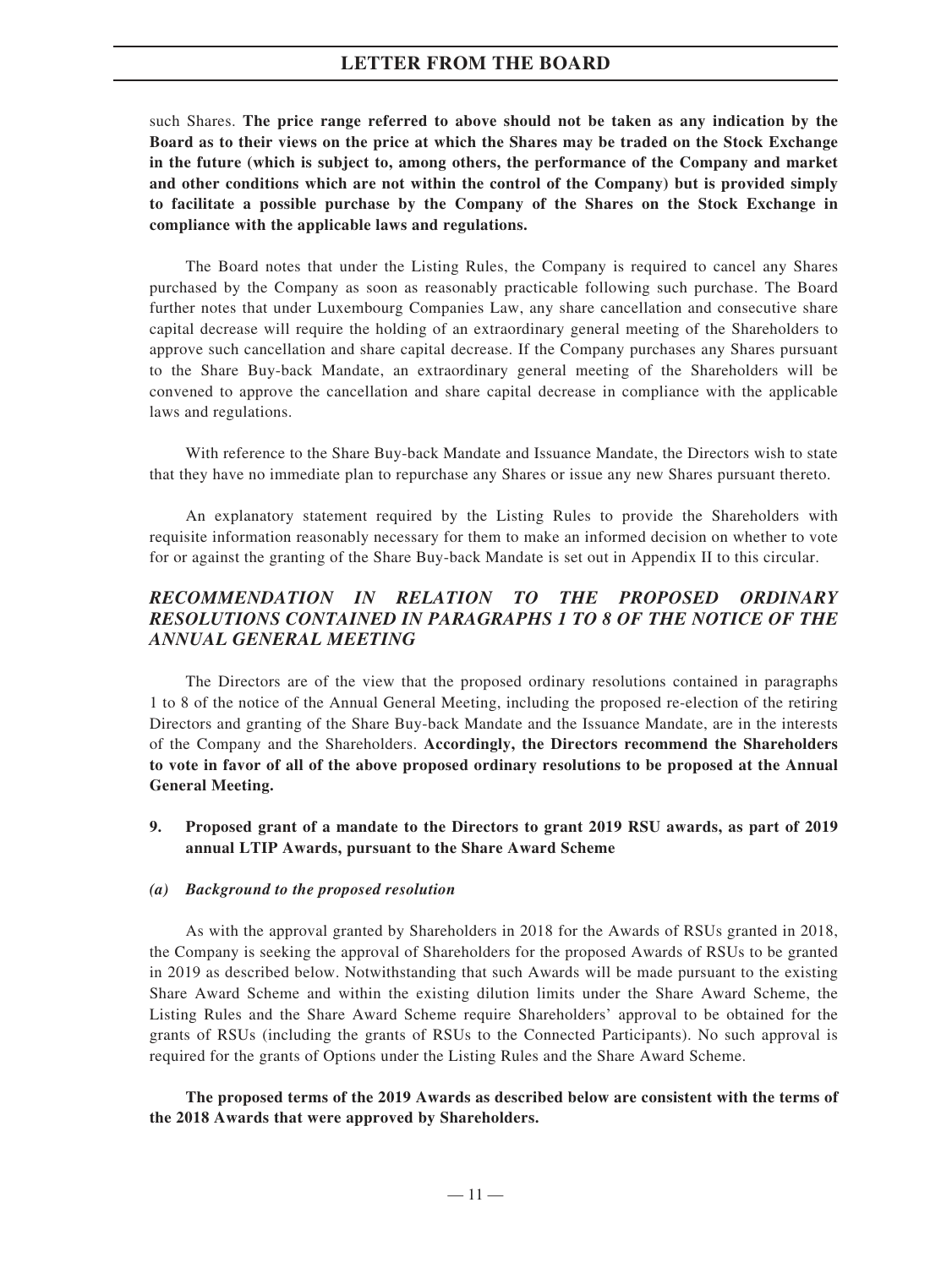## *(b) Overview of the LTIP*

The LTIP is a critical component of the Group's compensation program for Senior Managers and other employees. By providing the opportunity for financial reward based on long-term Company performance and long-term growth in Share value, it aligns the interests of the Group's management with the interests of the Shareholders, fosters a long-term commitment to the Group and aids in the retention of Senior Managers and other managers in an industry in which the market for talent is highly competitive.

The Remuneration Committee's policy is for the Company's LTIP to support the Company's need to recruit, retain and motivate management in a manner that is consistent with generally accepted market practice for international branded consumer goods companies. In evaluating the Company's LTIP relative to market practice, the Remuneration Committee notes that a majority of its Senior Managers and a significant proportion of the other Participants in the LTIP are based in the United States. The international companies that form part of the Company's Peer Group for the purpose of executive compensation benchmarking and LTIP design are also primarily companies that are based in and listed in the United States (see below for further details of the Company's Peer Group). The companies that comprise the Peer Group were identified by the Remuneration Committee, with advice from Mercer, on the basis of comparable industry sectors, business operations with revenue, and market capitalization. Accordingly, the Remuneration Committee considers that in order to achieve the objectives of the LTIP — particularly with regard to recruitment and retention — it is appropriate to consider the Company's LTIP in light of the practices of relevant international companies such as those in the Peer Group, which are primarily based in and listed in the United States, and with which the Company competes for talent both in the United States and internationally.

The LTIP is administered pursuant to the Company's Share Award Scheme, which was adopted by the Shareholders on September 14, 2012. The Share Award Scheme will remain in effect until September 13, 2022. The purpose of the Share Award Scheme is to attract skilled and experienced personnel, to incentivize them to remain with the Group, and to motivate them to strive for the future development and expansion of the Group by providing them with the opportunity to acquire equity interests in the Company. The provisions of the Share Award Scheme relating to the grant of Options comply with Chapter 17 of the Listing Rules.

In 2018, the Remuneration Committee and the Board re-designed the Company's LTIP to align the LTIP with similar programs adopted by international companies in the Company's Peer Group, and to further enhance the alignment of the LTIP with long-term Shareholders' interests. On September 26, 2018, the Shareholders approved various resolutions that were proposed by the Board to give effect to the re-designed LTIP, including certain amendments to the Share Award Scheme.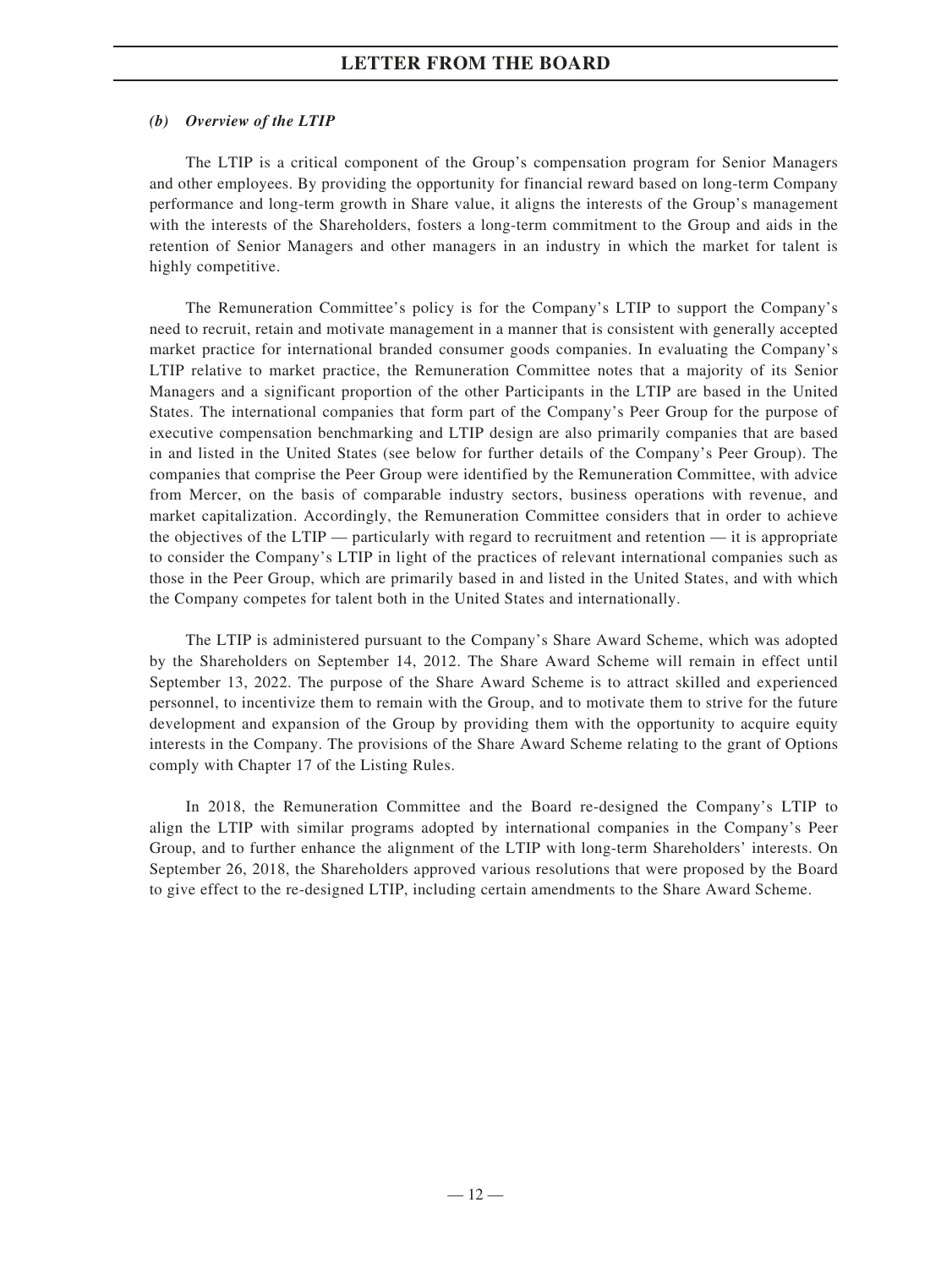The table below highlights how the Company's compensation philosophy is reflected in the LTIP:

✔ *Independent administration:* The Share Award Scheme is administered by the Remuneration Committee (the members of which are all independent non-executive Directors) or any other committee of the Board comprised solely of non-executive Directors. No Directors involved in the administration of the Share Award Scheme are eligible to receive Awards.

✔ *Employee incentivization:* Senior Managers and other employees of the Company are eligible to participate in the Share Award Scheme.

✔ *Managed dilution:* The Remuneration Committee actively manages the dilution resulting from LTIP awards to ensure dilution levels are in-line with market expectations and the Company's Peer Group. The Remuneration Committee's policy, adopted in 2018, is that annual dilution from LTIP Awards will not exceed 1.25%.

✔ *Performance-based:* A significant portion (50% of total LTIP Value) of a Senior Manager's awards is subject to performance conditions.

✔ *Roll-over of awards on Change in Control:*  Awards roll-over into equivalent awards in case of a change in control of the Company, unless roll-over of awards is not permitted under applicable laws or not agreed by the acquirer.

✔ *Double-trigger:* Following a change in control of the Company, the vesting of awards that have been rolled over will accelerate only upon involuntary termination of employment without cause or voluntary resignation for good reason, in each case within two years following the change in control.

### **What the Company does What the Company does not do**

✘ *NED participation:* Non-executive Directors are not eligible to participate in the Share Award Scheme, meaning that no member of the administrating committee is eligible to participate in the Share Award Scheme.

✘ *Dividends or dividend equivalents:* Dividends or other cash distributions to Shareholders do not accrue until Shares underlying vested awards have been issued or transferred to Participants. The Share Award Scheme does not provide for dividend equivalents.

✘ *Share recycling:* Shares withheld to account for tax liabilities or exercise price are not added back to the plan limit.

✘ *Reward for poor performance:* Vesting of performance-based awards is reduced, or such awards may not vest at all, if performance targets established by the Remuneration Committee are not met.

✘ *Single-trigger:* Vesting of awards does not automatically accelerate as a result of a change in control of the Company alone, unless roll-over of awards is not permitted under applicable laws or not agreed by the acquirer.

✘ *Acceleration upon termination:* Unvested awards will normally lapse upon termination of employment, other than in case of death or disability (except upon a double-trigger event following a change in control of the Company).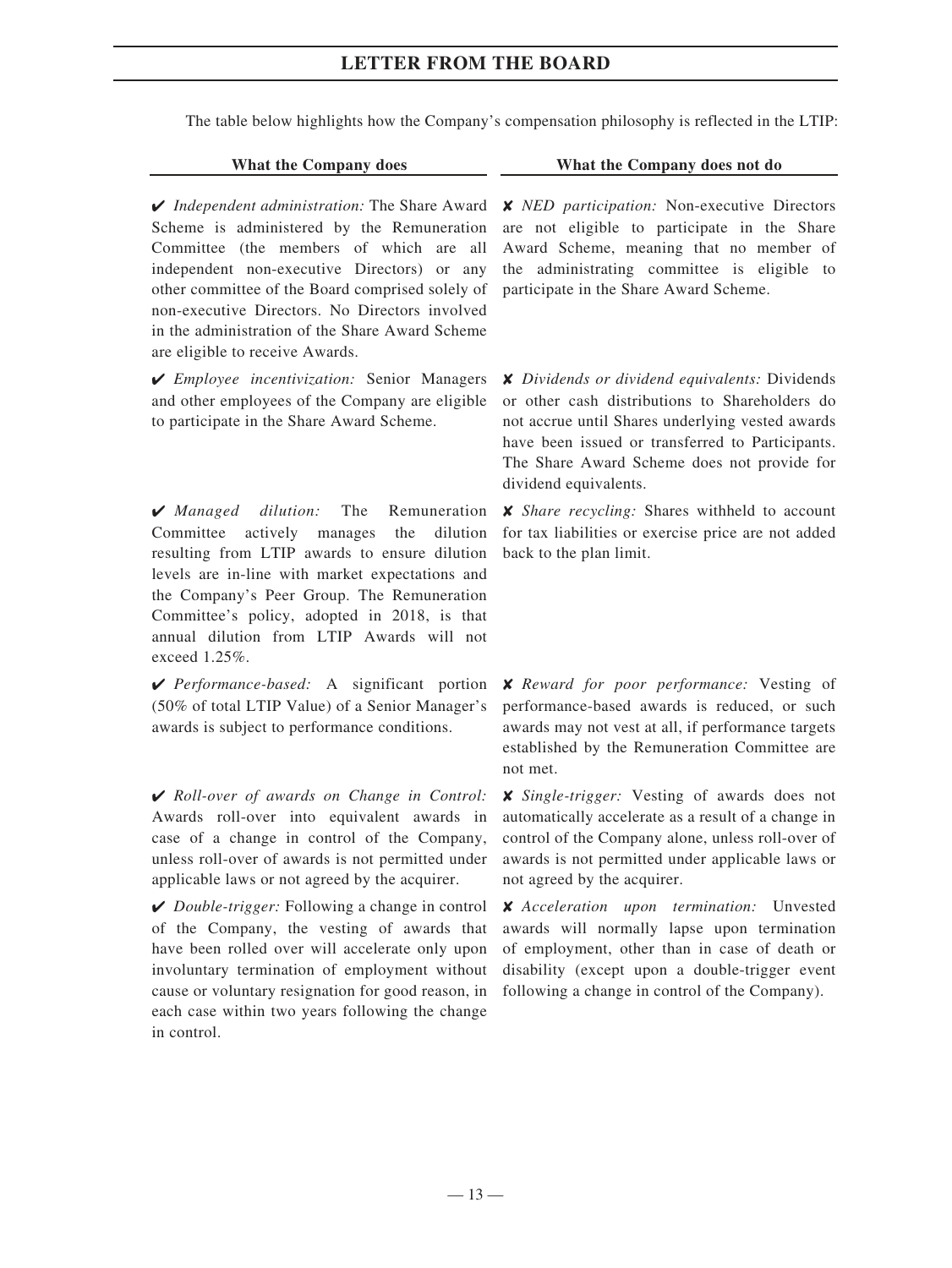#### **What the Company does What the Company does not do**

✔ *Long-term vesting:* Performance-based awards are subject to a three-year cliff vesting period. Time-based awards are subject to a three or fouryear *pro rata* vesting period.

✔ *Malus & clawback:* Malus and clawback provisions apply to performance-based awards granted to the CEO, CFO and certain other senior managers, to enable recoupment of performancebased equity compensation.

✔ *Share ownership guidelines:* The Board has adopted share ownership guidelines applicable to the CEO, CFO and certain other Senior Managers.

The following table sets out the key features of the LTIP:

| <b>Features of the LTIP</b> |                                | <b>Description</b>                                                                                                                                                                                                                                                                                                       |
|-----------------------------|--------------------------------|--------------------------------------------------------------------------------------------------------------------------------------------------------------------------------------------------------------------------------------------------------------------------------------------------------------------------|
|                             | 1. Performance RSUs<br>(PRSUs) | • PRSUs will cliff vest three years after the grant date only upon<br>achievement of pre-established cumulative performance goals<br>determined by reference to cumulative adjusted EPS and relative<br>TSR, with no above-target payout made with respect to relative<br>TSR if the Company's absolute TSR is negative. |
|                             |                                | Relative TSR will measure the Company's TSR relative to the<br>٠<br>TSR of a benchmark group consisting of the Company's Peer<br>Group (as defined below).                                                                                                                                                               |
|                             |                                | • Upon vesting, Shares will be issued to the Senior Managers in<br>accordance with the terms of the Share Award Scheme, and unless<br>required by the Company to pay the nominal value of US\$0.01 for<br>each Share, no consideration is payable by the Senior Managers to<br>receive such Shares.                      |
|                             |                                | • PRSUs ensure that there is a greater linkage between the<br>Company's stated long-term strategic and financial goals and<br>executive compensation.                                                                                                                                                                    |
|                             | 2. Time-based RSUs<br>(TRSUs)  | TRSUs will vest <i>pro rata</i> over a three-year period on each<br>$\bullet$<br>anniversary of the grant date.                                                                                                                                                                                                          |
|                             |                                | • Upon vesting, Shares will be issued to the Participants in<br>accordance with the terms of the Share Award Scheme, and<br>unless required by the Company to pay the nominal value of<br>US\$0.01 for each Share, no consideration is payable by the<br>Participants to receive such Shares.                            |
|                             |                                | TRSUs aid in the retention of Participants since the Shares<br>$\bullet$<br>will vest over a period of time, thereby rewarding long-term<br>performance as the value of the TRSUs depends on the market                                                                                                                  |

value of the Company's Shares.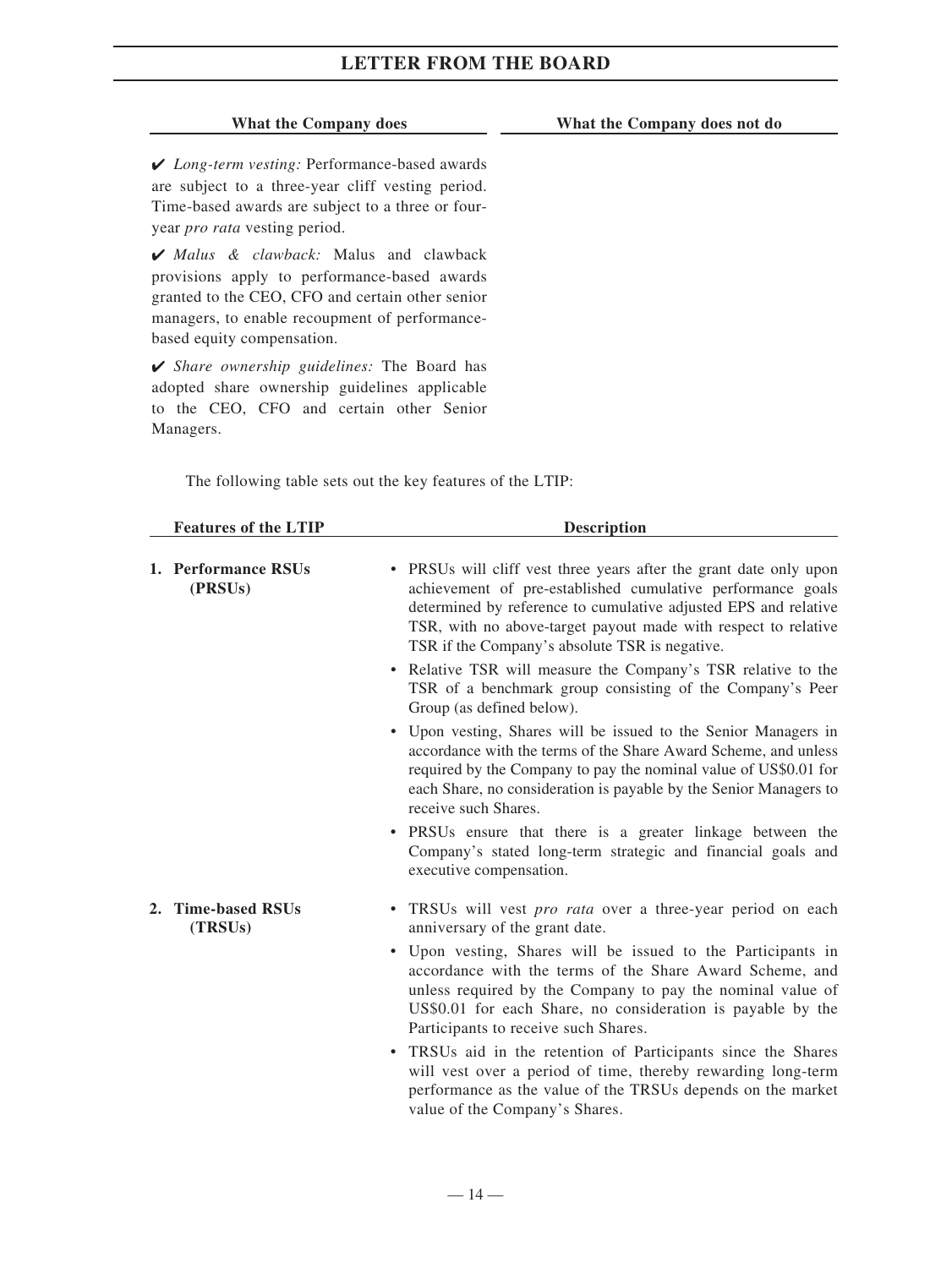| <b>Features of the LTIP</b> | Description                                                                                                                                                                                                                                                                                                                                                                                                                                                                                                                                                                                   |
|-----------------------------|-----------------------------------------------------------------------------------------------------------------------------------------------------------------------------------------------------------------------------------------------------------------------------------------------------------------------------------------------------------------------------------------------------------------------------------------------------------------------------------------------------------------------------------------------------------------------------------------------|
| 3. Options                  | · Options will vest pro rata over a four-year period on each<br>anniversary of the grant date. Vested Options can be exercised<br>until the tenth anniversary of the grant date.<br>• The exercise price of the Options will be determined by<br>reference to the market price of the Shares at the time of the<br>grant of the Options as required under the Listing Rules.<br>• Options aid in the retention of Participants and reward long-<br>term performance as the value of the Options depends on the<br>market value of the Company's Shares.                                       |
| 4. Weighting of Awards      | • The target LTIP Value of Awards to be granted to the Group's<br>Senior Managers in 2019 will be comprised of 50% of PRSUs,<br>25% of TRSUs and 25% of Options (based on the grant date<br>value). This is consistent with the Awards granted in 2018.                                                                                                                                                                                                                                                                                                                                       |
|                             | • This is in line with the Company's Peer Group companies and<br>global best practice of shifting the long-term incentives mix<br>towards performance-based share awards.                                                                                                                                                                                                                                                                                                                                                                                                                     |
|                             | • The Remuneration Committee will continue to closely monitor<br>and manage the dilutive effect of Awards.                                                                                                                                                                                                                                                                                                                                                                                                                                                                                    |
|                             | • It is expected that the proposed RSU grants under the Share<br>Award Scheme in 2019 will result in an Equity Dilution<br>level of not more than approximately 0.48% (assuming<br>target level vesting of PRSUs) and approximately 0.60%<br>(assuming maximum level vesting of PRSUs). It is expected<br>that the Option grants under the Share Award Scheme in<br>2019 will result in an Equity Dilution level of not more than<br>approximately 0.65%.                                                                                                                                     |
|                             | • On an aggregated basis, the above proposed RSU and Option<br>grants under the Share Award Scheme will result in an Equity<br>Dilution level of not more than approximately 1.13% (assuming<br>target level vesting of PRSUs) and approximately 1.25%<br>(assuming maximum level vesting of PRSUs).                                                                                                                                                                                                                                                                                          |
|                             | • The expected Equity Dilution levels set out above have been<br>calculated to give effect to the Remuneration Committee's<br>policy that the maximum Equity Dilution from all Awards<br>granted in 2019 will not exceed 1.25% of the Company's issued<br>share capital as of the Latest Practicable Date.                                                                                                                                                                                                                                                                                    |
|                             | Shareholders should note that the actual Equity Dilution levels<br>may be lower depending on the Share price on the grant date,<br>but will not, in accordance with the Remuneration Committee's<br>policy, exceed 1.25%. In addition, the expected Equity Dilution<br>levels for Option grants are based on the Black-Scholes<br>valuation model using certain assumptions for the underlying<br>inputs. Shareholders should note that the actual Equity Dilution<br>levels for Option grants will depend upon the Black-Scholes<br>valuation model as applied at the grant date using then- |

applicable underlying inputs.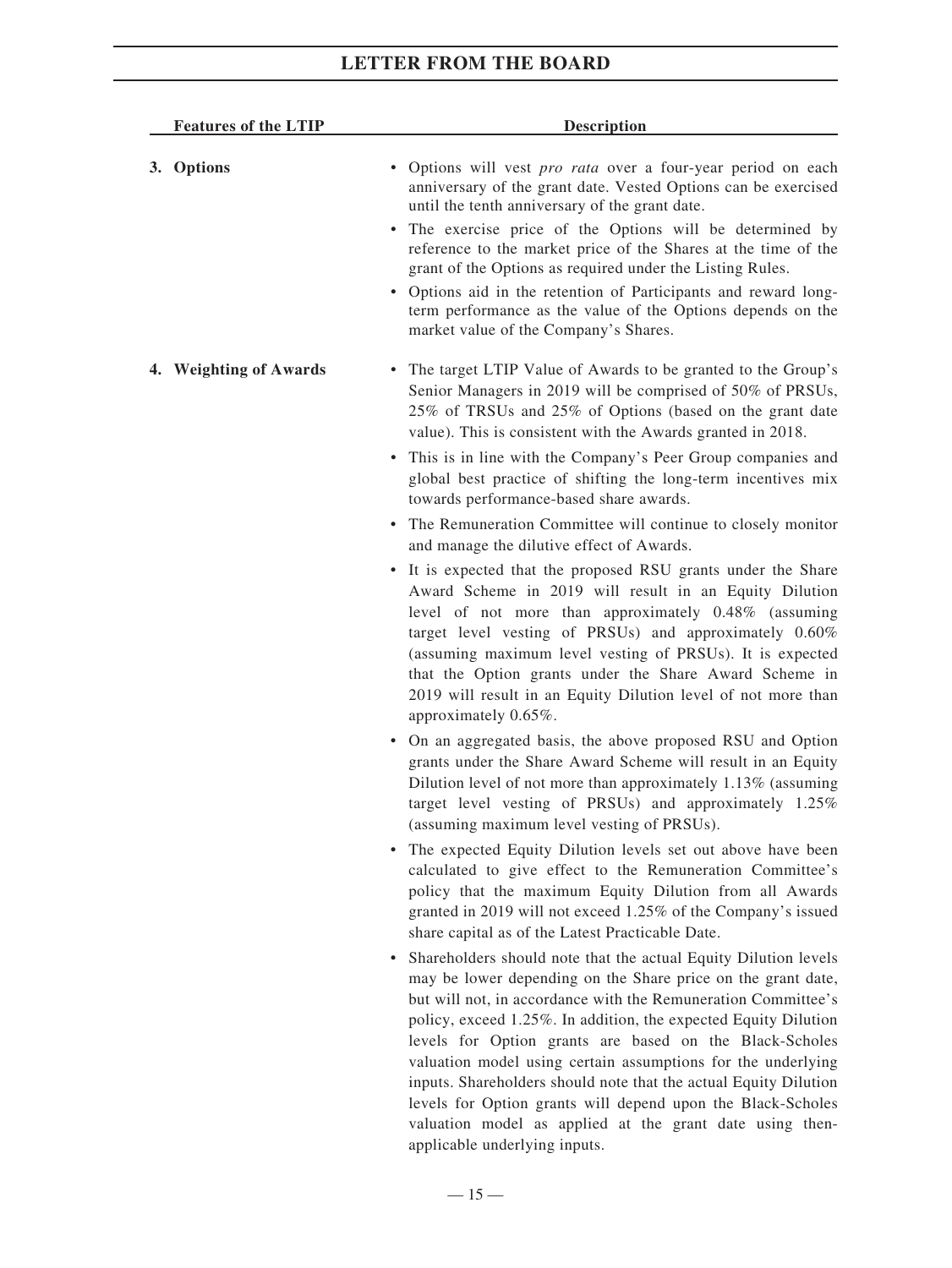| <b>Features of the LTIP</b>             | <b>Description</b>                                                                                                                                                                                                                                                                                                                                                                                                                                                                                                                                                                    |
|-----------------------------------------|---------------------------------------------------------------------------------------------------------------------------------------------------------------------------------------------------------------------------------------------------------------------------------------------------------------------------------------------------------------------------------------------------------------------------------------------------------------------------------------------------------------------------------------------------------------------------------------|
| 5. Selection of peer group<br>companies | Based on advice received from Mercer and a governance<br>advisory firm, the Remuneration Committee has identified a peer<br>group of companies (the "Peer Group") on the basis of similar<br>industry sectors, business operations with revenue, and market<br>capitalization, while also considering the Company's significant<br>global presence.                                                                                                                                                                                                                                   |
|                                         | The Peer Group for the purpose of the LTIP currently consists of<br>Hanesbrands Inc., Capri Holdings Limited (formerly Michael Kors<br>Holdings Limited), Tapestry, Inc. (formerly Coach, Inc.), Under<br>Armour, Inc., Fossil Group, Inc., Skechers U.S.A., Inc., Carter's,<br>Inc., Wolverine World Wide, Inc., G-III Apparel Group, Ltd.,<br>Columbia Sportswear Company, Lululemon Athletica Inc., Steven<br>Madden, Ltd., Deckers Outdoor Corporation, Prada S.p.A, Global<br>Brands Group Holding Limited, Burberry Group plc, Hugo Boss<br>AG and L'Occitane International S.A |
| 6. Share ownership guidelines           | Share ownership guidelines apply to the CEO, CFO and certain<br>$\bullet$<br>other Senior Managers to further align their interests with the<br>interests of Shareholders.                                                                                                                                                                                                                                                                                                                                                                                                            |
|                                         | • Under the guidelines, each Senior Manager to whom the<br>guidelines apply is encouraged to beneficially hold Shares with<br>a value at least equal to six times base salary for the CEO, three<br>times base salary for the CFO and one and one-half times base<br>salary for the other Senior Managers.                                                                                                                                                                                                                                                                            |
|                                         | The Share ownership levels are to be achieved by the Senior<br>Managers by October 11, 2023 or, if later, within five years from<br>the date of their assuming their position.                                                                                                                                                                                                                                                                                                                                                                                                        |
|                                         | • It is anticipated that Share ownership levels will be attainable<br>by the Senior Managers taking into account Shares issued<br>following the vesting of PRSUs, issuable upon the vesting<br>of TRSUs, or issued following the vesting of TRSUs. Shares<br>underlying unexercised Options (whether vested or unvested) or<br>unvested PRSUs will not be counted for purposes of assessing<br>Share ownership. Shares otherwise beneficially owned by the<br>Senior Manager will be counted for purposes of assessing Share<br>ownership.                                            |
|                                         | The Remuneration Committee may take into account a Senior<br>Manager's progress toward attainment of his or her minimum<br>ownership goals when considering whether to make further grants<br>of RSUs to such Senior Manager.                                                                                                                                                                                                                                                                                                                                                         |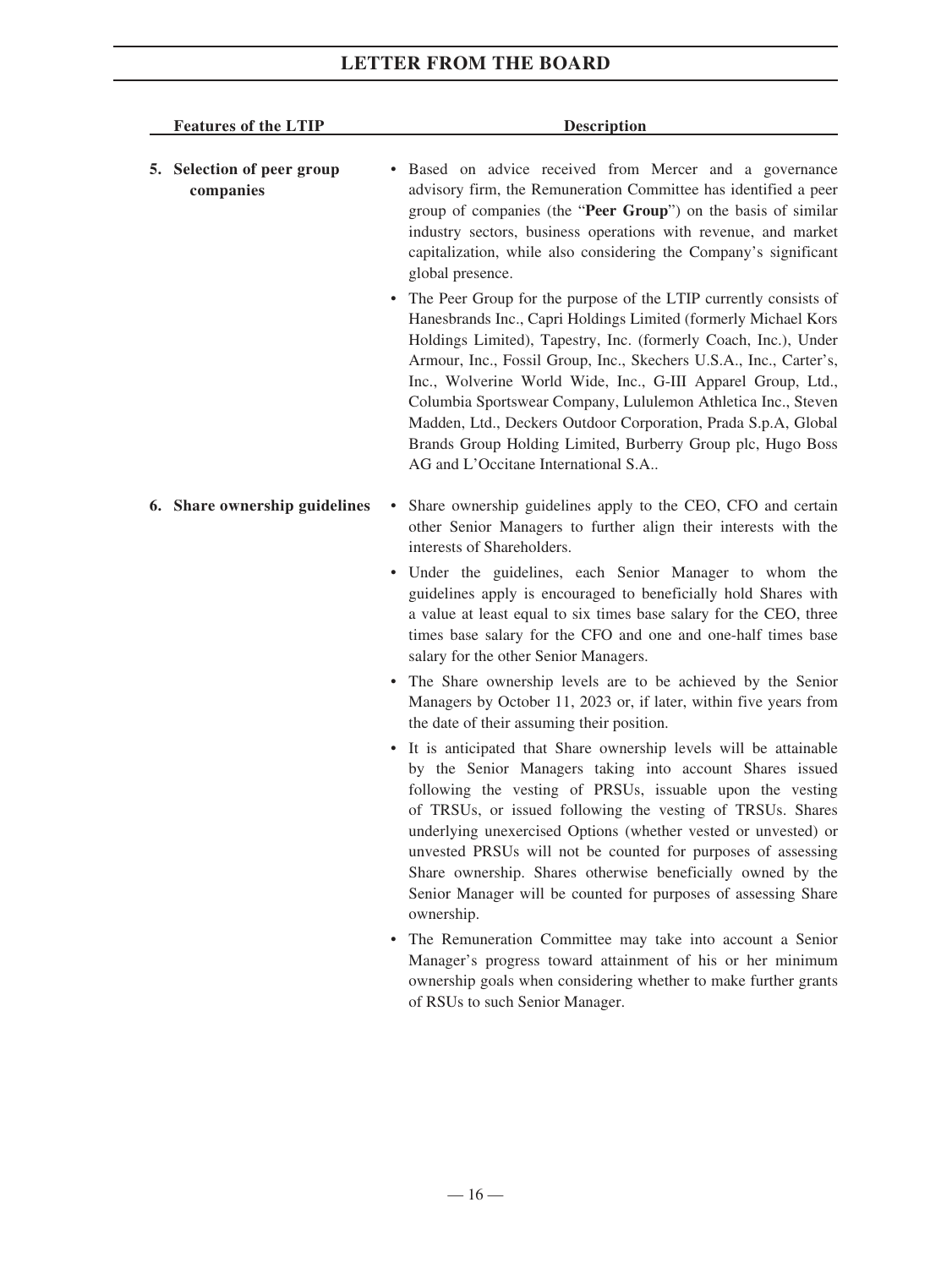| <b>Features of the LTIP</b> |                                 | <b>Description</b>                                                                                                                                                                                                                                                                                                                                                                                                                                                                                                                                                                                                                                                                                                                                                                                                                                                 |  |
|-----------------------------|---------------------------------|--------------------------------------------------------------------------------------------------------------------------------------------------------------------------------------------------------------------------------------------------------------------------------------------------------------------------------------------------------------------------------------------------------------------------------------------------------------------------------------------------------------------------------------------------------------------------------------------------------------------------------------------------------------------------------------------------------------------------------------------------------------------------------------------------------------------------------------------------------------------|--|
|                             | 7. Malus and clawback policy    | A malus and clawback policy applies to performance-based<br>$\bullet$<br>compensation (including PRSUs) paid or granted to the<br>Company's CEO, CFO and certain other Senior Managers on or<br>after September 26, 2018.<br>• Under the policy, if the Company determines that it must prepare<br>an accounting restatement due to material non-compliance with<br>any applicable financial reporting requirements resulting from<br>the individual's fraud or misconduct, the Company has the power<br>to seek to recover in respect of vested Awards and reduce in<br>respect of unvested Awards the amount of erroneously awarded<br>performance-based compensation received by the individual.<br>• The applicable period for which performance-based compensation<br>may be clawed back will be the entire period impacted by the<br>accounting restatement. |  |
|                             | 8. Termination of<br>employment | In case of termination of employment, the Remuneration<br>$\bullet$<br>Committee has discretion to determine (i) whether and to what<br>extent any unvested Awards should vest and (ii) how long any<br>vested Options should remain exercisable. Unvested Awards will<br>normally be forfeited upon termination of employment, save that<br>Awards will vest early if termination is due to death or disability<br>(in which case the Board may take into account the extent to<br>which performance conditions have been satisfied at the time).<br>Vested but unexercised Options will normally remain exercisable<br>for a shortened exercise period following termination, save that<br>in case of termination for cause, any unexercised Options will be<br>forfeited.                                                                                       |  |
|                             | 9. Corporate events             | • For Awards granted on or after September 26, 2018, the Share<br>Award Scheme provides for continuation of unvested Awards<br>following a change in control (unless roll-over of Awards is not<br>permitted under applicable law or not agreed by the acquirer), save<br>that Awards will vest early (where the level of PRSU vesting will<br>be determined assuming target level performance and applying<br>time pro-rating) upon involuntary termination of employment<br>without cause or voluntary resignation for good reason (as defined                                                                                                                                                                                                                                                                                                                   |  |

in the Share Award Scheme) within two years following the change

in control (commonly known as "double-trigger").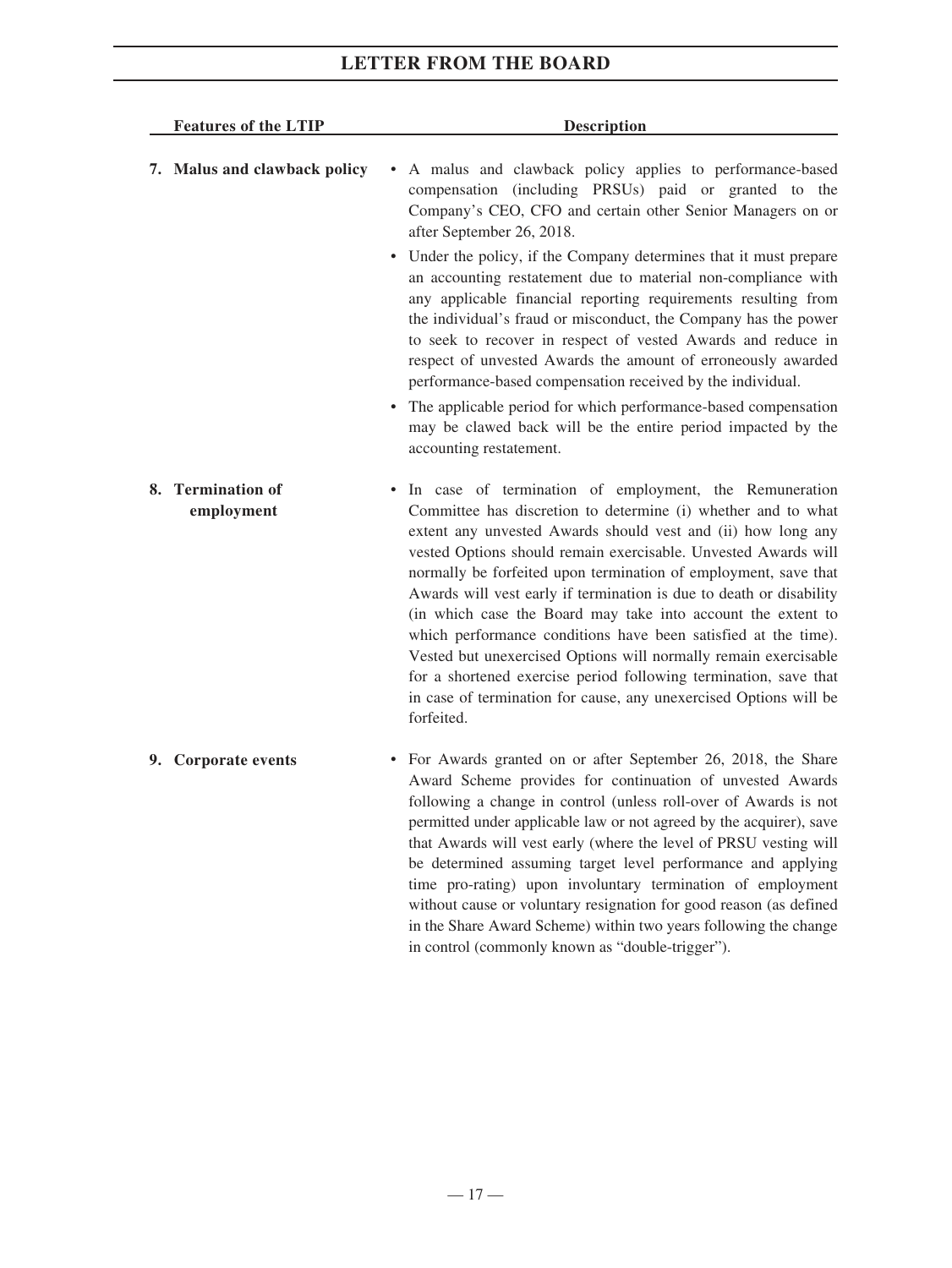In addition, the Remuneration Committee has proposed that the target LTIP Value for the Group's managers (other than Senior Managers) for 2019 will be comprised of the grant of TRSUs and Options, with the mix being approximately 75% and 25%, respectively, based on the grant date value. The percentage mix of TRSUs and Options was recommended by the Remuneration Committee after taking into consideration the percentage mix of similar awards of the Company's Peer Group companies.

### *(c) Limitation on Dilutive Effect of the 2019 LTIP*

Under the Share Award Scheme, the Board was authorized to grant Awards in respect of up to 140,713,700 Shares, representing approximately 10% of the Company's issued share capital at the date of adoption of the Share Award Scheme (the "**Scheme Limit**"). Any dilution exceeding this level is prohibited, unless it is approved by the Shareholders. As of March 31, 2019, the maximum aggregate number of Shares in respect of which Awards may be granted pursuant to the Share Award Scheme is 33,115,573 Shares (after taking into account prior Awards and Awards that have lapsed in accordance with the terms of the Share Award Scheme, and assuming maximum level vesting of PRSUs granted in 2018), representing approximately 2.31% of the issued share capital of the Company at the Latest Practicable Date.

The proposed 2019 Awards (including the proposed RSUs) will be made within the existing dilution limits under the Share Award Scheme (i.e. the Scheme Limit referred to above). Accordingly, following the grants of the 2019 Awards, the maximum aggregate number of Shares in respect of which Awards would remain available to be granted pursuant to the Share Award Scheme would be 15,259,836 Shares (assuming no further Awards lapse in accordance with the terms of the Share Award Scheme, and assuming maximum level vesting of PRSUs), representing approximately 1.07% of the issued share capital of the Company at the Latest Practicable Date.

The Remuneration Committee's policy is to ensure that the dilution resulting from LTIP awards granted in each financial year does not exceed 1.25% of the then existing issued share capital of the Company. Accordingly, the Shares underlying the proposed 2019 Awards of Options and RSUs will not in the aggregate represent more than 1.25% of the issued share capital of the Company as of the Latest Practicable Date. The proposed 2019 Awards take into account assumptions with respect to potential Awards for newly hired or promoted employees of the Group who have not yet been identified.

The Remuneration Committee does not anticipate that any further Awards, other than the 2019 Awards (except as may be appropriate for new hires or promotions as described above), will be granted unless Shareholder approval of further Awards of RSUs is obtained at a future general meeting.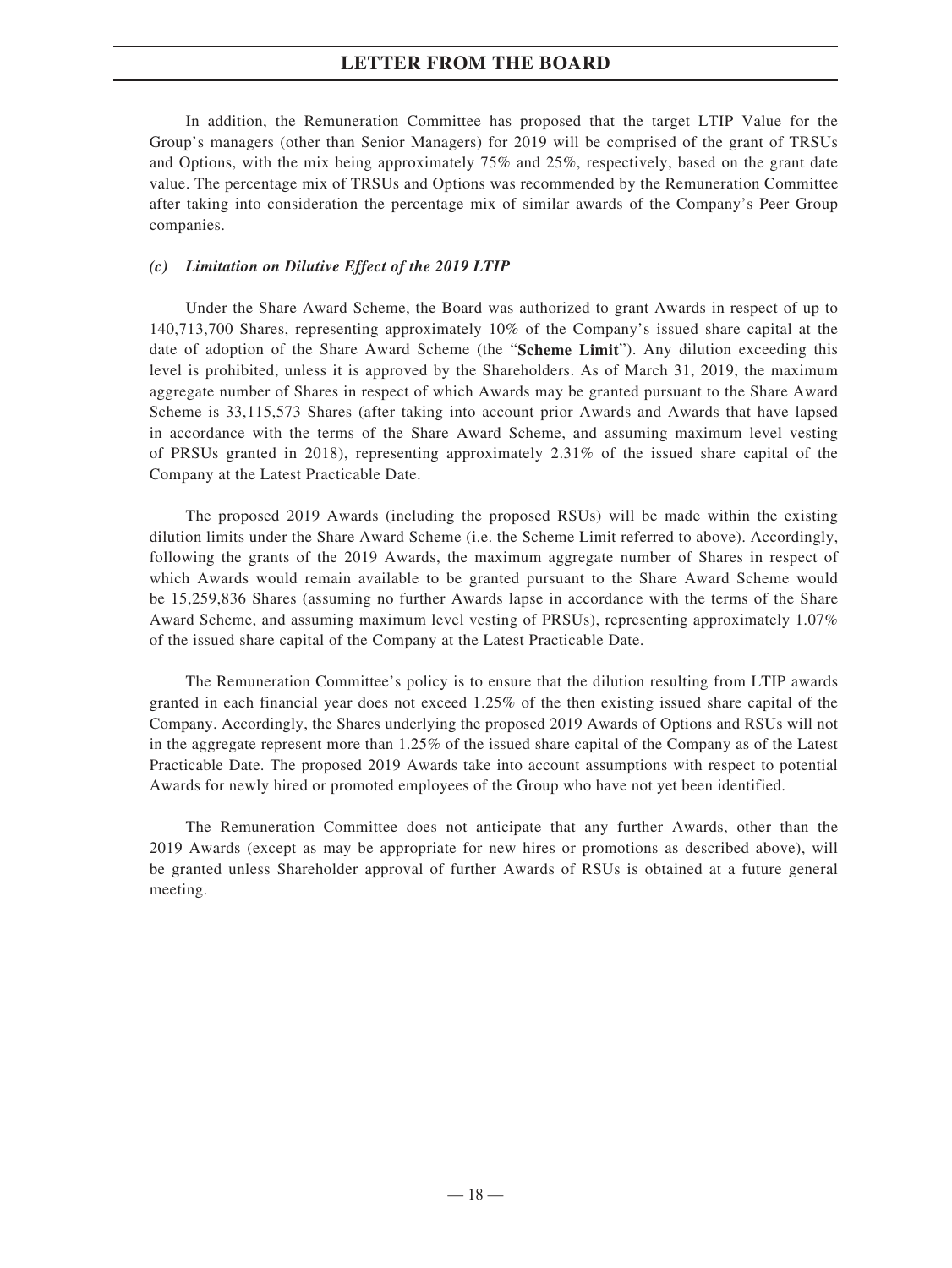The Remuneration Committee notes that the ISS Guidelines provide that ISS will generally recommend shareholders to vote in favor of an equity-based compensation plan unless the maximum dilution level for the scheme exceeds 5% of issued capital for a mature company. The ISS Guidelines further note that ISS will support plans at mature companies with dilution levels of up to 10% if the plan includes challenging performance criteria and meaningful vesting periods. The Company notes that while the Share Award Scheme, when adopted, allowed for up to 10% dilution, the Remuneration Committee's policy with respect to the maximum annual dilution thereunder is consistent with the practices of the Peer Group and prevailing market practice among U.S. listed companies.<sup>1</sup> As noted above, the Remuneration Committee's policy is to consider the Company's LTIP in light of the practices of international companies such as those in the Peer Group, which are primarily based in and listed in the United States. It is with companies such as those in the Peer Group that the Company competes for talent both in the United States and internationally. This is particularly important because a majority of the Company's Senior Managers and a significant proportion of the other Participants in the LTIP are based in the United States. The Company believes that this distinguishes it from most other companies that are listed in Hong Kong. Respectfully, the Company therefore believes that given its unique position relative to other companies that are listed in Hong Kong, that Shareholders should evaluate dilution under the LTIP in light of the Company's Peer Group and relevant market practice.

The Remuneration Committee undertakes that in the event the Company seeks future Shareholder approval for the renewal of the Scheme Mandate Limit pursuant to the Share Award Scheme, the total number of Shares which may be issued and/or transferred upon the vesting or exercise of the Awards granted pursuant to the Share Award Scheme and any other share award schemes of the Company following the date of approval of the renewed Scheme Mandate Limit will not exceed 5% of the Shares in issue as of such date.

### *(d) Elements of management compensation*

### *Approach*

The Company's approach to the annual compensation packages for its Senior Managers and the other managers who participate in the Company's LTIP is to provide a balanced mix of compensation elements that includes the following: (i) base salary, (ii) short-term cash incentive in the form of an annual bonus based on financial and strategic targets, and (iii) long-term equity-based incentive awards, including, for Senior Managers, performance-based RSUs. The allocation of compensation between these elements for each of the Senior Managers is determined by the Remuneration Committee on an annual basis, taking into account advice from Mercer, the Company's independent compensation consultant. Mercer's advice includes benchmarking against the Company's Peer Group. Target annual bonus and target LTIP Value are based on a percentage of each individual's base salary.

### *Participants who are Senior Managers*

The allocations of these compensation elements for the Senior Managers for 2019 are as follows:

- *Chief Executive Officer ("CEO")*: target annual bonus of 150% of base salary, and target LTIP Value of 350% of base salary;
- *Chief Financial Officer ("CFO")*: target annual bonus of 85% of base salary, and target LTIP Value of 175% of base salary; and

<sup>1</sup> As advised by Mercer, based on the three-year average share-based run rate for the Company's Peer Group and for the Equilar 500 for the period 2015–2017.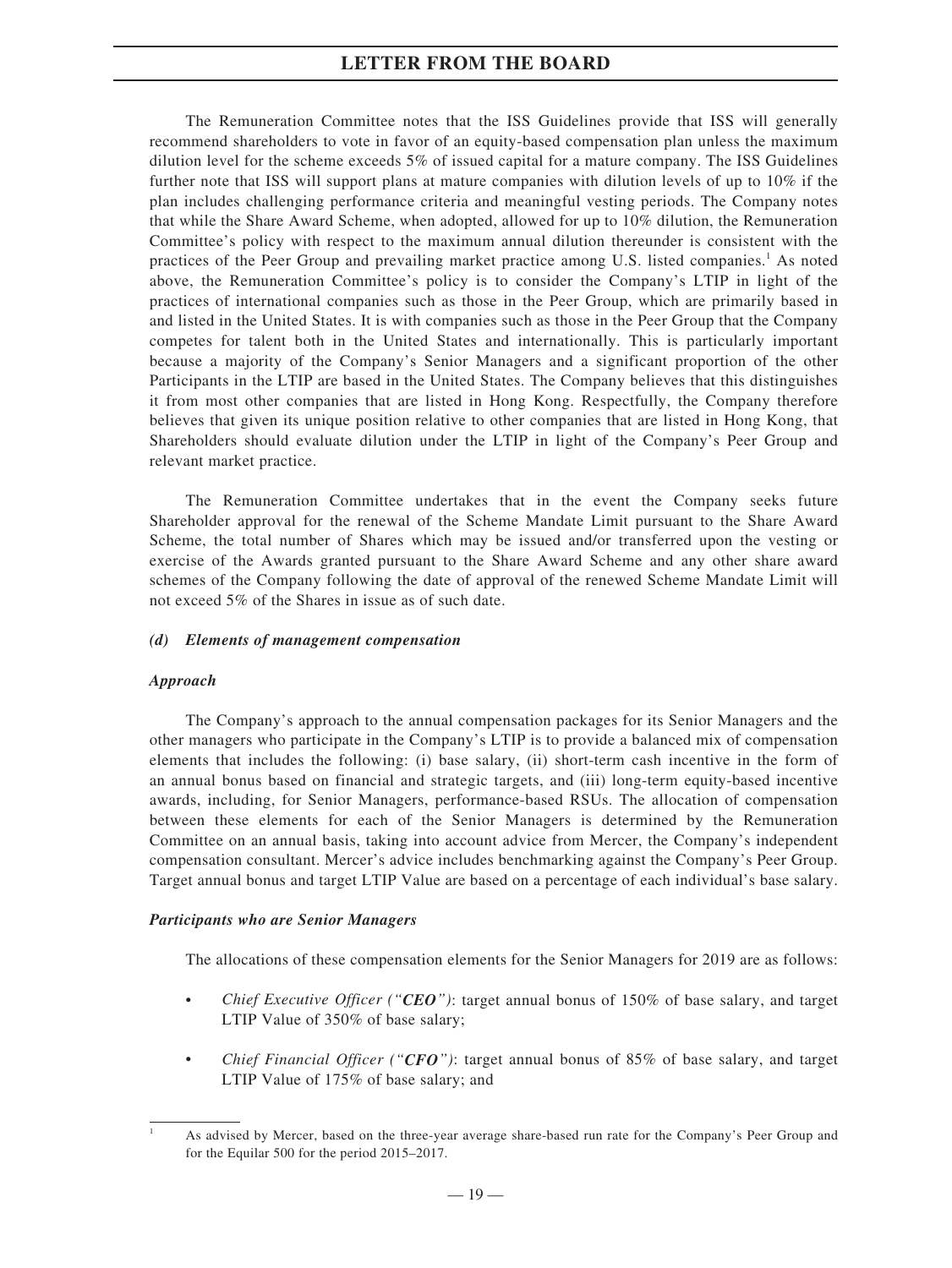• *Other Senior Managers*: target annual bonus of 50% to 60% of base salary, and target LTIP Value of 100% to 150% of base salary.

Accordingly, the target LTIP Value for the Senior Managers represents between approximately 40% and 58% of each such Senior Manager's total target annual compensation. Taking into account performance-based RSUs and target annual bonus, the performance-based elements of the Senior Managers' compensation represents between approximately 40% and 54% of the Senior Managers' total annual compensation. This illustrates the Remuneration Committee's and the Company's emphasis on pay-for-performance for the Company's Senior Managers.

#### *Participants who are not Senior Managers*

For LTIP Participants who are not Senior Managers, target annual cash bonuses range from 10% to 50% of base salary, and target LTIP Values range from 15% to 125% of base salary, depending on the role of the Participant within the Group.

#### *Method for determining number of Shares underlying an Award*

The number of Shares underlying an Award consisting of RSUs (including both PRSUs and TRSUs) is determined by dividing the target LTIP Value of such RSUs by the higher of (i) the closing price of a Share on the grant date and (ii) the average closing price of a Share for the five trading days immediately preceding the grant date. The number of Shares underlying an Award consisting of Options is determined on the grant date based on the Black-Scholes valuation model, which calculates the number of Shares required to achieve the target LTIP Value of such Options.

### *(e) Performance Conditions for Vesting of PRSUs*

The final number of Shares vested under the PRSUs will vary depending on the level of achievement of performance conditions applicable to the PRSUs, thereby ensuring that the actual payout is linked to the Company's performance. The performance measures and targets have been determined by the Remuneration Committee. When setting the performance targets, the objective is for the targets to be sufficiently challenging to create appropriate pay-for-performance alignment as expected by the Shareholders, within parameters that are likely to be perceived by the Senior Managers to be achievable in order to create appropriate incentives. The targets will be communicated to the recipients of the PRSUs at the time of the grant. Details of the performance conditions, including the maximum number of Shares that may vest under the PRSUs, are set out below:

### *Cumulative Adjusted EPS (50% weighting)*

|                  | <b>Fiscal Year 2019–2021 3-year</b>         |                                               |
|------------------|---------------------------------------------|-----------------------------------------------|
|                  | cumulative adjusted EPS<br>$(\%$ of target) | <b>Vesting level</b><br>(% of shares granted) |
| <b>Maximum</b>   | $120\%$ or higher                           | 200%                                          |
| <b>Target</b>    | $100\%$                                     | $100\%$                                       |
| <b>Threshold</b> | 90%                                         | 50%                                           |
|                  | Below 90%                                   | $0\%$                                         |

Vesting levels will be interpolated for actual performance between goals.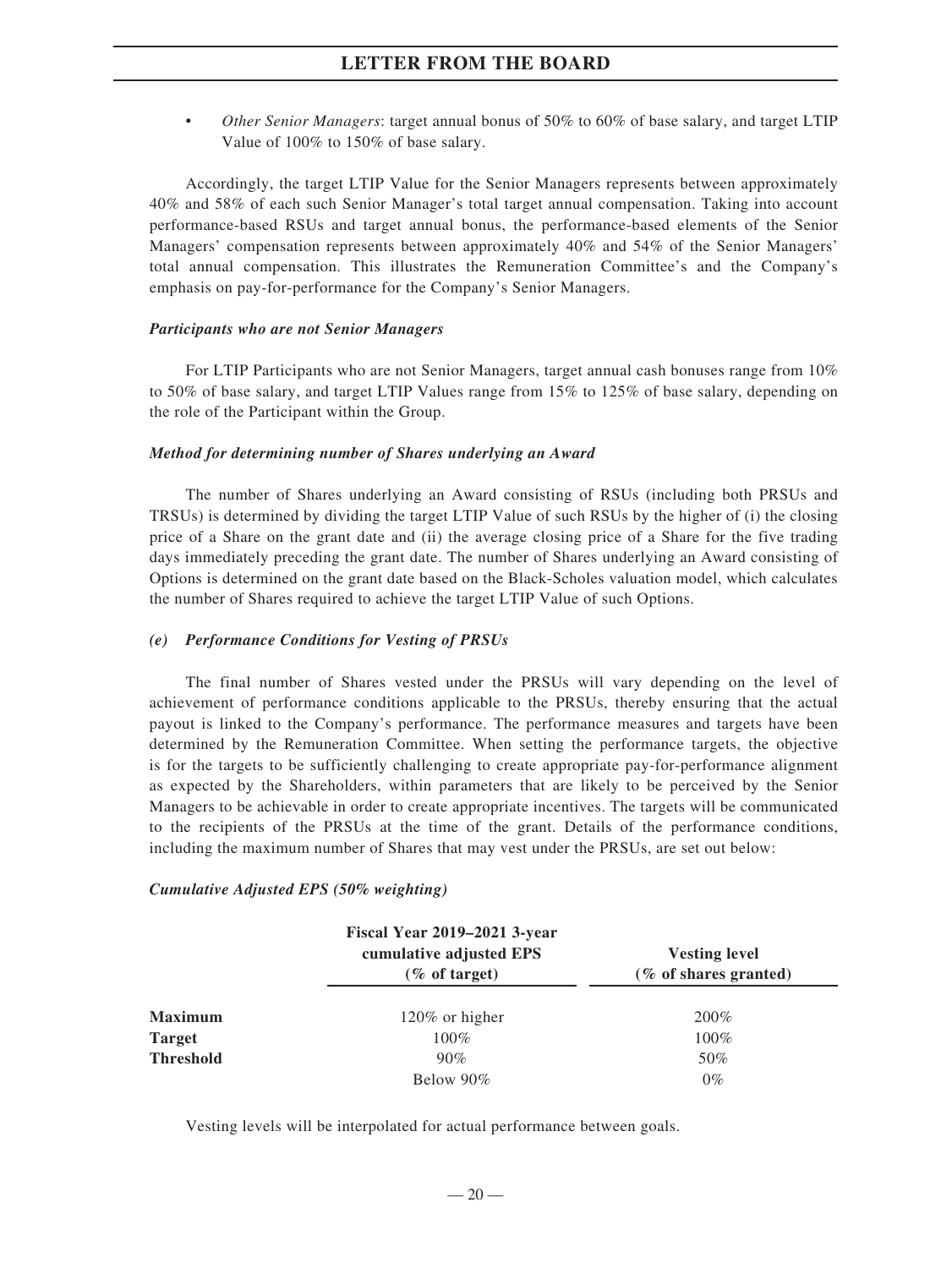The Remuneration Committee took a number of factors into account when making its recommendation of the cumulative adjusted EPS target applicable to the PRSUs. While the approach was not formulaic, these factors included analyst forecasts for the Company, its peers and the market, management's forecast and strategic plan, and historical Company, market and peer performance. In setting the cumulative adjusted EPS target, the Remuneration Committee also took into account the compound annual growth rate implied by the adjusted EPS target.

Because of the Stock Exchange's strict requirements with respect to the disclosure of forecasts of profits or losses, the Company (like other Hong Kong-listed companies) does not provide earnings guidance. For the same reason, the Company has not disclosed in this circular the cumulative adjusted EPS targets to be achieved for the purposes of the PRSUs. The requirements under the Listing Rules relating to the disclosure of forecasts of profits or losses apply to any statement which explicitly or implicitly quantifies the anticipated level of profits or losses, either expressly or by reference to previous profits or losses or any other benchmark or reference point. Under these requirements, target cumulative adjusted EPS figures are likely to be treated as forecasts. If such forecasts are disclosed by the Company prospectively, or before the end of the three-year performance period, the Company would need to comply with certain Listing Rules requirements, including disclosing the principal assumptions upon which the forecasts are made, obtaining a confirmation from its auditors that they have reviewed the accounting policies and calculations for the forecasts and making an appropriate announcement if, during the forecast period, an event occurs which, had it been known when the forecast was made, would have caused any of the assumptions to have been materially different. The Board considers that it is not in a position to make what would under the Listing Rules be considered to be a forecast of profits and losses covering the three-year performance period, and that it would be impracticable for the Company to comply with these requirements in respect of the cumulative adjusted EPS targets. It also notes that there is a risk that Shareholders or potential investors in the Company may confuse such targets as the Company's earnings guidance, which they are not intended to be. The Company will, however, commit to retrospectively disclosing the three-year cumulative adjusted EPS targets in the Company's annual report following the end of the three-year performance period.

*Relative TSR (50% weighting)*

|                  | Fiscal 2019–2021 3-year       | <b>Vesting level</b>         |
|------------------|-------------------------------|------------------------------|
|                  | <b>TSR</b> percentile ranking | (% of target shares granted) |
|                  |                               |                              |
| <b>Maximum</b>   | $90th$ or higher              | $200\%$                      |
| <b>Target</b>    | $50^{\text{th}}$              | $100\%$                      |
| <b>Threshold</b> | $35^{\text{th}}$              | 50%                          |
|                  | Below 35 <sup>th</sup>        | $0\%$                        |

No above-target payout with respect to relative TSR will be made if absolute TSR is negative. Vesting levels will be interpolated for actual performance between goals.

Payouts with respect to cumulative adjusted EPS and relative TSR will be calibrated separately.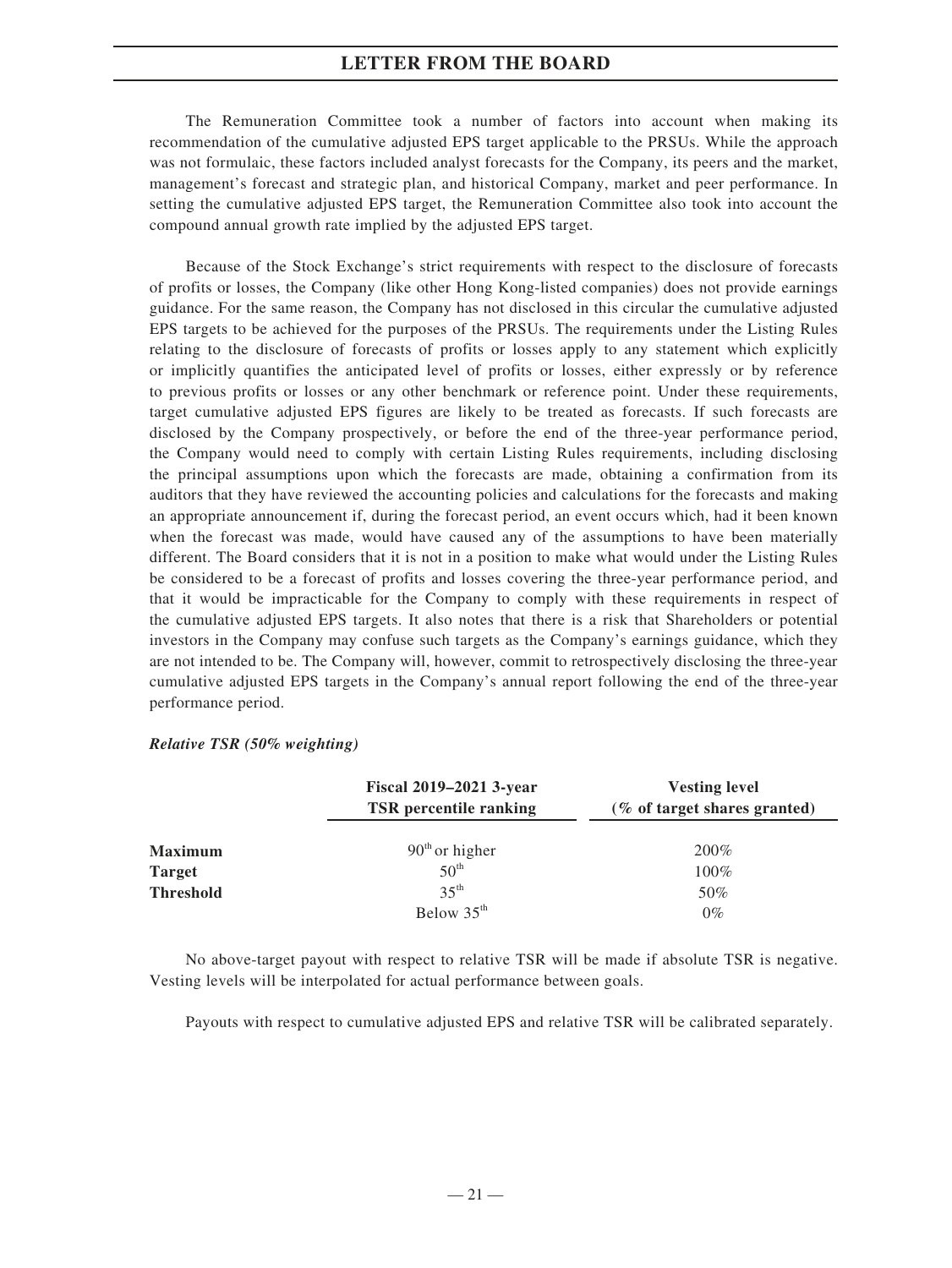The threshold, target and maximum percentile rankings and the corresponding vesting levels under the relative TSR target were determined based on advice from Mercer, the Remuneration Committee's independent compensation consultants, with respect to market practice among S&P 500 companies.<sup>2</sup> According to Mercer's advice<sup>3</sup>, the most prevalent approach among such companies is (i) to set the threshold performance for vesting at the  $25<sup>th</sup>$  percentile, (ii) to set the target performance for vesting at the  $50<sup>th</sup>$  percentile, and (iii) to set the maximum performance for vesting at the 75th percentile. Accordingly, the percentile ranking levels for the PRSUs proposed to be granted by the Company are more stringent than those that are most commonly in use among S&P 500 companies. The Remuneration Committee believes this is appropriate because international practice varies with respect to similar performance criteria.

With respect to the vesting levels that may be achieved based on achievement of the threshold, target and maximum percentile rankings, the most common practice among S&P 500 companies is to make a payout of 50% of target for threshold performance, to make a payout of 100% of target for target performance and to make a payout of 200% of target for maximum performance. Accordingly, the vesting levels for the PRSUs proposed to be granted by the Company are consistent with those most commonly used by S&P 500 companies.

#### *(f) Cost of Granting RSUs*

The cost attributable to the grant of any RSUs under the Share Award Scheme will be accounted for by reference to the market value of the Shares at the time of grant, adjusted to take into account the terms and conditions upon which Shares were granted. The Board considers that it is not appropriate or helpful to the Shareholders to state the value of all Awards that can be granted under the Share Award Scheme or the Share Award Mandate being sought as if they had been granted on the Latest Practicable Date. The Board believes that any statement regarding the value of all Awards as of the Latest Practicable Date will not be meaningful to the Shareholders since the Awards to be granted shall not be assignable, and no holder of the Awards shall in any way sell, transfer, charge, mortgage, encumber or create any interest in favor of any third party over or in relation to any Award. In addition, the calculation of the value of the Awards is based on a number of variables such as exercise price, exercise period, interest rate, expected volatility and other relevant variables.

The Board believes that any calculation of the value of the Awards as of the Latest Practicable Date based on a great number of speculative assumptions would not be meaningful and would be misleading to the Shareholders. Details of the Share Award Scheme, including particulars and movements of the Awards granted, vested, lapsed and available for grant in the future, and the employee costs arising from the grant of the Awards during each financial year of the Company will be disclosed in the Company's annual report and interim report. The Company will give due consideration to any financial impact arising from the grant of the RSUs under the Share Award Scheme before exercising the Share Award Mandate.

The Remuneration Committee considered the practice of S&P 500 companies rather than the practice among companies in the Company's Peer Group because Relative TSR is only used as a performance measure by two companies in the Peer Group. Because the Company's Peer Group is comprised primarily of US-listed companies, the Remuneration Committee believes that benchmarking against the practice of S&P 500 companies is appropriate. The independent compensation consultants have advised the Committee that the practice among S&P 500 companies is representative of broader market practice among companies listed in the U.S.

<sup>3</sup> *2018 Relative TSR Prevalence and Design of S&P 500 Companies, Exequity, September 14, 2018.*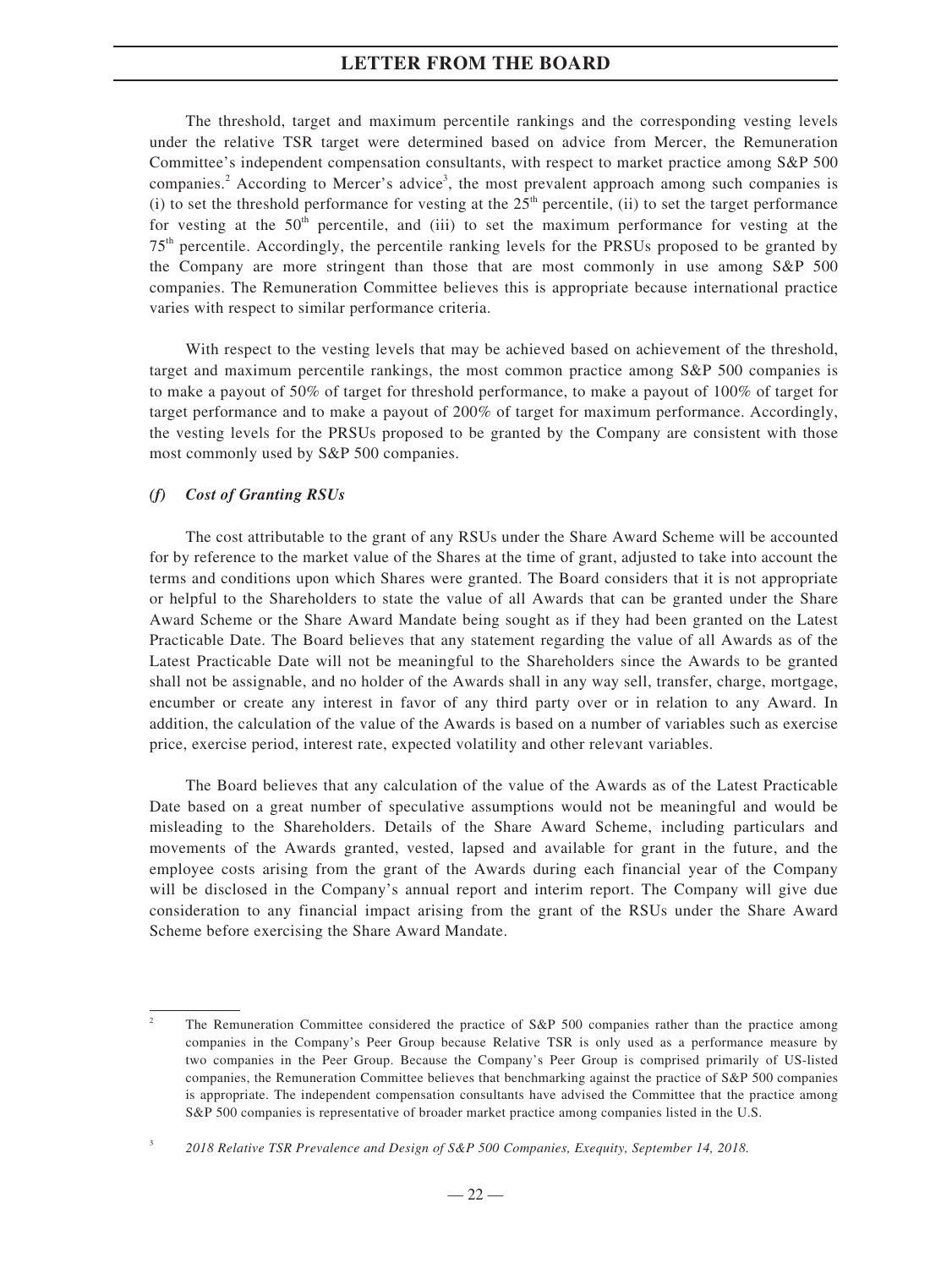In terms of financial impact on net asset value ("**NAV**") of the Group, it is anticipated that there will be a dilution in the NAV per Share upon the issue of new Shares as a result of the vesting of the RSUs. It is expected that the Connected Grants in 2019 will result in the dilution in the NAV per Share of not more than approximately 0.17% (assuming target level vesting of PRSUs) and approximately 0.27% (assuming maximum level vesting of the PRSUs). On the other hand, it is expected there will be a NAV per Share accretion upon the vesting and exercise of Options given the exercise price, which will be determined with reference to the prevailing market price of the Shares, is significantly above the current NAV per Share.

## *(g) Proposed grant of a mandate to the Directors to grant 2019 RSU awards, as part of 2019 annual LTIP Awards, pursuant to the Share Award Scheme*

As in 2018, in order to implement the LTIP described above and to facilitate the granting of RSUs in 2019, an ordinary resolution will be proposed at the Annual General Meeting to approve the granting of a mandate to the Board (to be exercised by the Remuneration Committee) to grant awards of RSUs pursuant to the Share Award Scheme in respect of a maximum of 8,534,685 new Shares (the "**Share Award Mandate**"), representing 0.60% of the total number of issued Shares of the Company as of the date of passing of the proposed ordinary resolution contained in paragraph 9 of the notice of the Annual General Meeting (assuming the issued share capital of the Company remains unchanged on the date of the Annual General Meeting), and allot, issue and deal with Shares underlying the RSUs granted pursuant to the Share Award Scheme during the Relevant Period as and when such RSUs vest. The maximum number of new Shares under the Share Award Mandate has been calculated to give effect to the Remuneration Committee's policy that the maximum Equity Dilution from all Awards granted in 2019 will not exceed 1.25% of the Company's issued share capital as of the Latest Practicable Date. The exact number of Shares underlying the 2019 RSU grants will be determined by dividing the target LTIP Value of RSUs for 2019 by the higher of (i) the closing price of a Share on the grant date and (ii) the average closing price of a Share for the five trading days immediately preceding the grant date.

The Share Award Mandate will be valid during the Relevant Period.

As of the Latest Practicable Date, 12 Senior Managers (including Mr. Kyle Francis Gendreau, who is an executive Director) and up to approximately 174 employees have been proposed or identified by the Board to be granted RSUs under the Share Award Scheme. Of such proposed grantees of 2019 RSUs, 12 proposed grantees are Connected Participants. Accordingly, all Connected Participants and their respective associates will be required to abstain from voting on the resolution to approve the Share Award Mandate at the Annual General Meeting. Please refer to the section headed "Proposed Connected Transactions Relating to the Proposed 2019 RSU Grants to the Connected Participants (including Mr. Kyle Francis Gendreau)" below for further details.

#### *(h) Listing Approval*

The Listing Committee of the Stock Exchange has previously granted its approval for the listing of, and permission to deal in, new Shares which may be issued pursuant to the exercise or vesting of Awards which may be granted under the Share Award Scheme.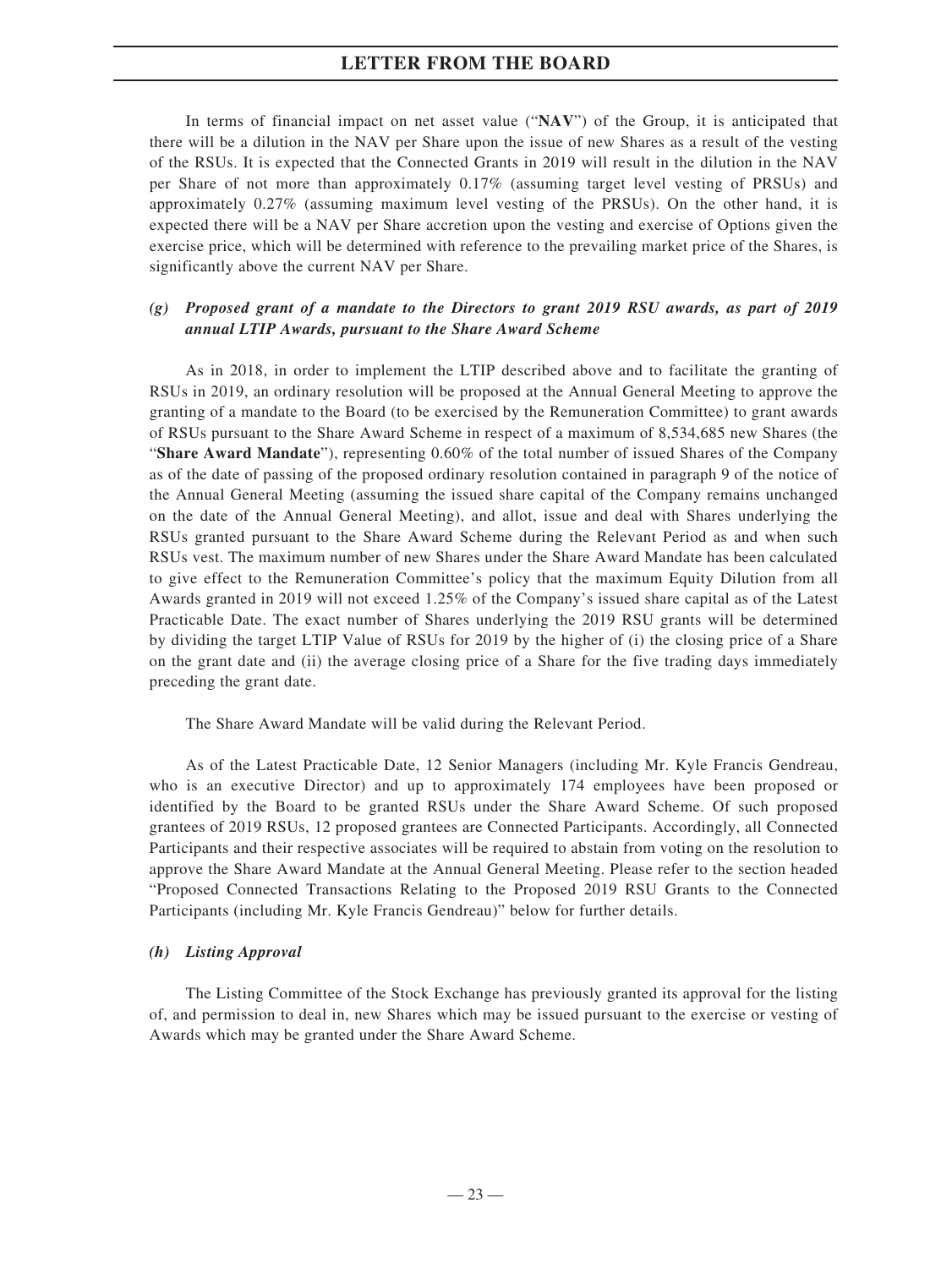## *(i) Recommendation*

The Directors (other than Mr. Gendreau but including the independent non-executive Directors) are of the view that the proposed ordinary resolution contained in paragraph 9 of the notice of the Annual General Meeting is in the interests of the Company and the Shareholders as a whole. **Accordingly, the Directors (other than Mr. Gendreau but including the independent nonexecutive Directors) recommend the Shareholders to vote in favor of this proposed ordinary resolution at the Annual General Meeting.**

Due to the interests of Mr. Gendreau in the proposed RSU grant referred to below, Mr. Gendreau abstained from voting on the relevant resolutions of the Board in respect of the proposed Share Award Mandate. Save as disclosed above, none of the other Directors had any interest in the proposed Share Award Mandate and therefore no other Director abstained from voting on the relevant resolutions of the Board in respect of the proposed Share Award Mandate.

### **10. Proposed Clarificatory Amendment to the Share Award Scheme**

### *(a) Proposed Clarificatory Amendment to the Share Award Scheme*

At the extraordinary general meeting of Shareholders held in September 2018, Shareholders approved the introduction of "double-trigger" vesting of Awards granted under the Share Award Scheme. As explained in the circular to Shareholders dated September 3, 2018, with respect to all Awards granted after September 26, 2018, the Share Award Scheme now "provide[s] for continuation of unvested Awards following a change in control (unless rollover of Awards is not permitted under applicable law or not agreed by the acquirer), save that awards will vest early (where the level of PRSU vesting will be determined assuming target level performance and applying time pro-rating) upon involuntary termination of employment without cause or voluntary resignation for good reason . . . within two years following the change in control (commonly known as "**double-trigger**")."<sup>4</sup>

Double-trigger vesting, as opposed to single-trigger, is widely considered to be best market practice for equity incentive plans and is intended to align the interests of employees, shareholders and potential acquirers. On the one hand, the roll-over reduces potential dilution of Shareholders in connection with a transaction, and provides acquirers with the ability to ensure the continuity and integration of the Company's management and operations by encouraging retention and incentivization of the Company's key managers and employees. At the same time, the possibility of accelerated vesting upon a double-trigger event incentivizes managers and employees to continue to help maximize Shareholder value both before and after the transaction by protecting them from losing the value of their unvested awards as a result of termination without cause or resignation for good reason.

Consistent with best practice as advised by Mercer, the aim of the amendments in 2018 was to provide that, in case of a double-trigger event following the roll-over of awards, any vesting of awards under the Share Award Scheme would be determined (i) at target level performance and time prorated with respect to performance-based awards (such as PRSUs), and (ii) at full vesting level with respect to time-based awards (such as TRSUs and Options). The different treatment of performancebased and time-based awards results from the fact that time-based awards serve the purpose of retaining employees and incentivizing continued employment whereas performance-based awards

<sup>4</sup> Wording in quotation to highlight that this reflects shareholders' approval in September 2018.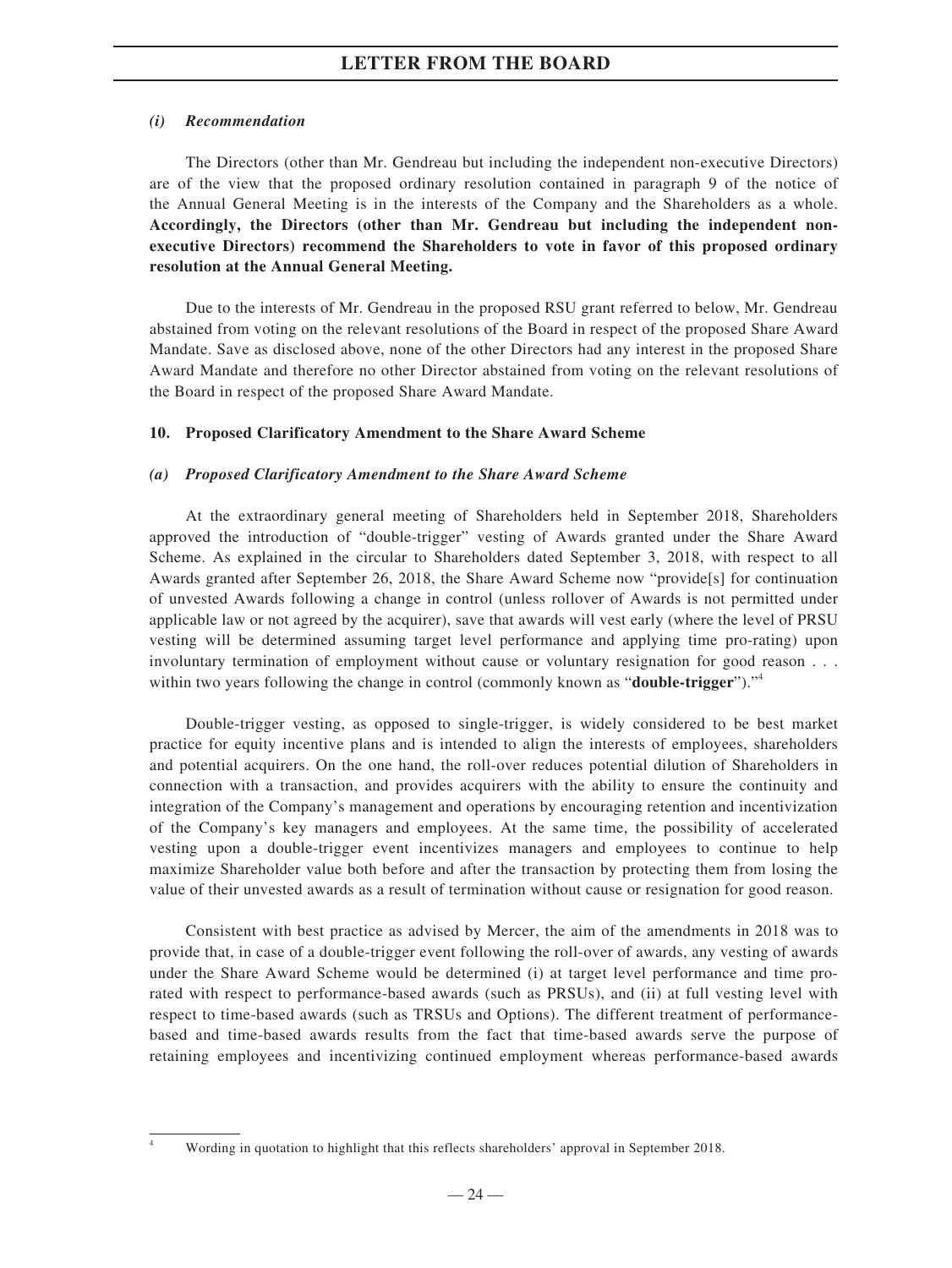are used to incentivize Senior Managers to contribute to the Company's achievement of its long-term performance goals. Paragraph 5.12 of the Share Award Scheme as currently in effect, however, does not reflect the intention that upon a double-trigger event following the roll-over of Awards, TRSUs and Options would fully vest. As such, paragraph 5.12 of the Share Award Scheme frustrates the intended purpose and outcome of double-trigger vesting. This was an oversight in the amendments to the Share Award Scheme that were adopted in 2018.

In order to achieve the objectives of double-trigger vesting, and to bring the Share Award Scheme in line with best practice, the following minor clarificatory amendment to paragraph 5.12 of the Share Award Scheme is, therefore, proposed to make clear the distinction between performancebased and time-based awards:

"… Notwithstanding any other terms applicable to the new award, the shares, securities or cash amounts underlying the new award shall vest or be exercisable (as the case may be) immediately (provided that the award shall vest or be exercisable (as the case may be) in respect of such number of shares, securities or cash amounts determined by multiplying the total number of shares, securities or cash amounts underlying the award (based on at-target level achievement of any applicable performance conditions) by the Relevant Proportion (as defined below)) upon the occurrence of any of the following events during the 24-month period following the Relevant Event …"

to

"… Notwithstanding any other terms applicable to the new award, the shares, securities or cash amounts underlying the new award shall vest or be exercisable (as the case may be) immediately (provided that the award shall vest or be exercisable (as the case may be) in respect of such number of shares, securities or cash amounts determined by multiplying the total number of shares, securities or cash amounts underlying the award (based on at-target level achievement of any applicable performance conditions) by the Relevant Proportion (as defined below), **if the award is subject to any performance conditions**) upon the occurrence of any of the following events during the 24-month period following the Relevant Event …"

#### *(b) Recommendation*

The Directors (other than Mr. Gendreau but including the independent non-executive Directors) are of the view that the proposed ordinary resolution contained in paragraph 10 of the notice of the Annual General Meeting is in the interests of the Company and the Shareholders as a whole. **Accordingly, the Directors (other than Mr. Gendreau but including the independent nonexecutive Directors) recommend the Shareholders to vote in favor of this proposed ordinary resolution at the Annual General Meeting.**

As Awards under the Share Award Scheme are proposed to be granted to Mr. Gendreau, Mr. Gendreau abstained from voting on the relevant resolutions of the Board in respect of the proposed clarificatory amendment to paragraph 5.12 of the Share Award Scheme. Save as disclosed above, none of the other Directors had any interest in such amendment and therefore no other Director abstained from voting on the relevant resolutions of the Board in respect of such amendment.

As the Connected Participants are proposed to be granted Awards under the proposed Connected Grants pursuant to the Share Award Scheme, all Connected Participants and their respective associates will be required to abstain from voting on the resolution to approve such amendment at the Annual General Meeting.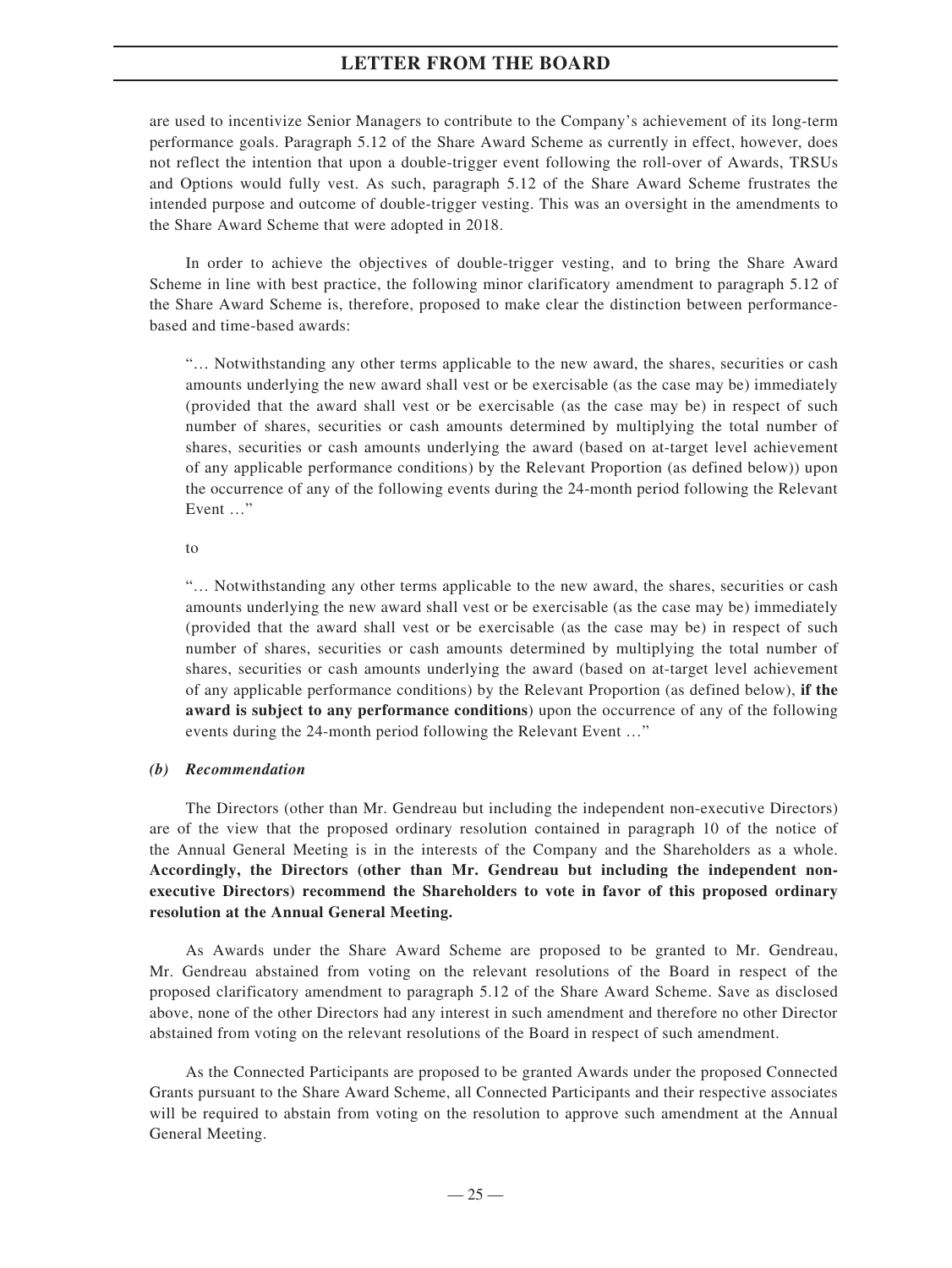### **11. and 12. Proposed Connected Transactions Relating to the Proposed 2019 RSU Grants to the Connected Participants (including Mr. Kyle Francis Gendreau)**

#### *(a) Proposed 2019 RSU Grant to Mr. Kyle Francis Gendreau*

As described above, the Company's compensation practice is to provide annual compensation packages that consist of (i) base salary, (ii) short-term cash incentive in the form of annual bonus based on financial and strategic targets and (iii) long-term equity-based incentive awards in order to align interests of Senior Managers with those of the Shareholders.

Consistent with the annual compensation for the 2018 financial year, which included the grant of 2018 annual LTIP Awards following the general meeting of Shareholders on September 26, 2018<sup>5</sup>, with respect to 2019, the Remuneration Committee has proposed to grant LTIP Awards consisting of RSUs and Options to Mr. Kyle Francis Gendreau, the Company's Chief Executive Officer and executive Director. If approved by the Shareholders, the grants are expected to be made on or before June 30, 2019.

The aggregate target LTIP Value of the Awards to be granted to Mr. Gendreau in 2019 will be US\$4,200,000 (the same as in 2018), which is based on 350% of his base salary of US\$1,200,000 for the year 2019 (the same as in 2018) (of which 50% of the target LTIP Value will be in the form of PRSUs, 25% in the form of TRSUs and 25% in the form of Options).

Further details of the proposed 2019 RSU grants and intended 2019 Option grants are as follows.

### *Details of the Proposed 2019 RSU Grant*

The Remuneration Committee has proposed to grant to Mr. Gendreau RSUs pursuant to the Share Award Scheme representing an aggregate of up to 1,990,920 Shares (of which up to 1,592,736 Shares will be in the form of PRSUs and up to 398,184 Shares will be in the form of TRSUs). The target LTIP Value of the RSUs proposed to be granted to Mr. Gendreau is US\$3,150,000 (the same as in 2018) (representing 75% of his total LTIP Value for 2019).

The maximum numbers of Shares set out above have been calculated based on a per Share price of HK\$20.70, the lowest closing market price of a Share during the 52-week period preceding the Latest Practicable Date. The exact number of Shares underlying the RSUs proposed to be granted to Mr. Gendreau will be determined by dividing the target LTIP Value of RSUs by the higher of (i) the closing price of a Share on the grant date and (ii) the average closing price of a Share for the five trading days immediately preceding the grant date. The final number of Shares vested under the RSUs will vary depending on the level of achievement of performance conditions applicable to the PRSUs that are proposed to be granted to Mr. Gendreau.

The proposed RSU grant to Mr. Gendreau is conditional upon:

- (a) the Shareholders approving the Share Award Mandate at the Annual General Meeting; and
- (b) the Independent Shareholders approving the above proposed RSU grant pursuant to the Share Award Scheme to Mr. Gendreau at the Annual General Meeting.

<sup>5</sup> The grant of 2018 LTIP Awards took place in October and December 2018 as the Shareholder approval necessary for the grant was obtained at the general meeting of Shareholders held on September 26, 2018. From 2019 onwards, the grant of annual LTIP Awards will take place following the Company's annual general meeting, which is normally held in June each year.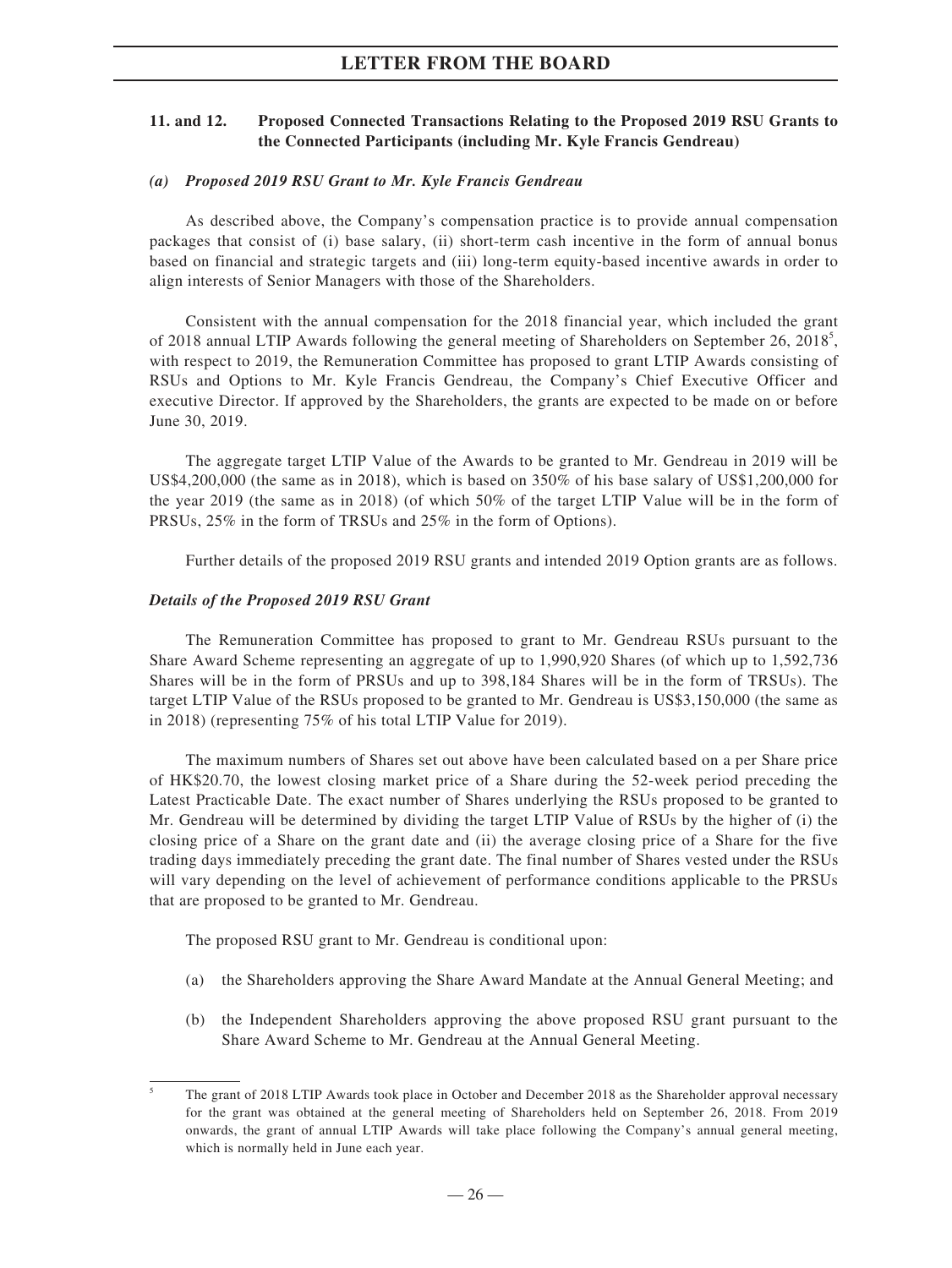Upon such conditions being satisfied, the Remuneration Committee will grant the above RSUs pursuant to the Share Award Scheme to Mr. Gendreau on or before June 30, 2019. An announcement will be made by the Company when such RSU grants have been made to Mr. Gendreau.

#### *Intended 2019 Option Grants*

In addition, the Remuneration Committee intends to grant Options representing an aggregate grant date value of US\$1,050,000 (the same as in 2018) (representing 25% of his total target LTIP Value for 2019) to Mr. Gendreau at the same time as the RSU grants.

The exact number of Shares underlying the Options will be determined on the grant date based on the Black-Scholes valuation model. The intended Option grants are not conditional on the approval of Shareholders at the Annual General Meeting.

The table below sets out the grant date value of the Awards under the Share Award Scheme granted (or to be granted, as applicable) in 2019 assuming the proposed RSU grants are made to Mr. Gendreau, with corresponding information for 2018. For the avoidance of doubt, the actual realized value of the Awards will depend on the Share price at the time Options are exercised and RSUs are vested.

|                              |       |                |              |                  |                                  |                | <b>Total</b> |
|------------------------------|-------|----------------|--------------|------------------|----------------------------------|----------------|--------------|
|                              |       | Grant          | Grant        |                  |                                  |                | target       |
|                              |       | date           | date         |                  |                                  |                | <b>LTIP</b>  |
|                              |       | value of       | value of     |                  |                                  |                | Value at     |
|                              | Grant | <b>Options</b> | <b>TRSUs</b> |                  |                                  |                | grant date   |
| <b>Name</b>                  | Year  | (US\$)         | (US\$)       |                  | Grant date value of PRSUs (US\$) |                | (US\$)       |
|                              |       |                |              | <b>Threshold</b> | <b>Target</b>                    | <b>Maximum</b> |              |
| <b>Kyle Francis Gendreau</b> | 2019  | 1,050,000      | 1,050,000    | 525,000          | 2,100,000                        | 4,200,000      | 4,200,000    |
|                              | 2018  | 1,050,000      | 1,050,000    | 525,000          | 2,100,000                        | 4,200,000      | 4,200,000    |

*Notes:*

- (1) Options vest equally over a four-year period.
- (2) TRSUs vest equally over a three-year period.
- (3) PRSUs cliff vest three years following grant based on achievement of performance conditions. Further details on performance conditions for 2019 PRSUs are described on pages 20 to 22 of this circular.
- (4) For illustrative purposes only, the following tables set out the estimated number of Shares for the Awards proposed to be granted in 2019 assuming (i) a per Share price of HK\$20.70, being the lowest closing market price of a Share during the 52-week period preceding the Latest Practicable Date, and (ii) a per Share price of HK\$24.95, being the closing market price of a Share on the Latest Practicable Date. The exact numbers of Shares will be calculated on the grant date (as described above), and will differ from the estimated number of Shares set out below. In addition, the number of Shares underlying Options as set forth below is based on the Black-Scholes valuation model using certain assumptions for the underlying inputs. The actual number of Shares underlying Options granted on the grant date will depend upon the Black-Scholes valuation model as applied at the grant date using then-applicable underlying inputs.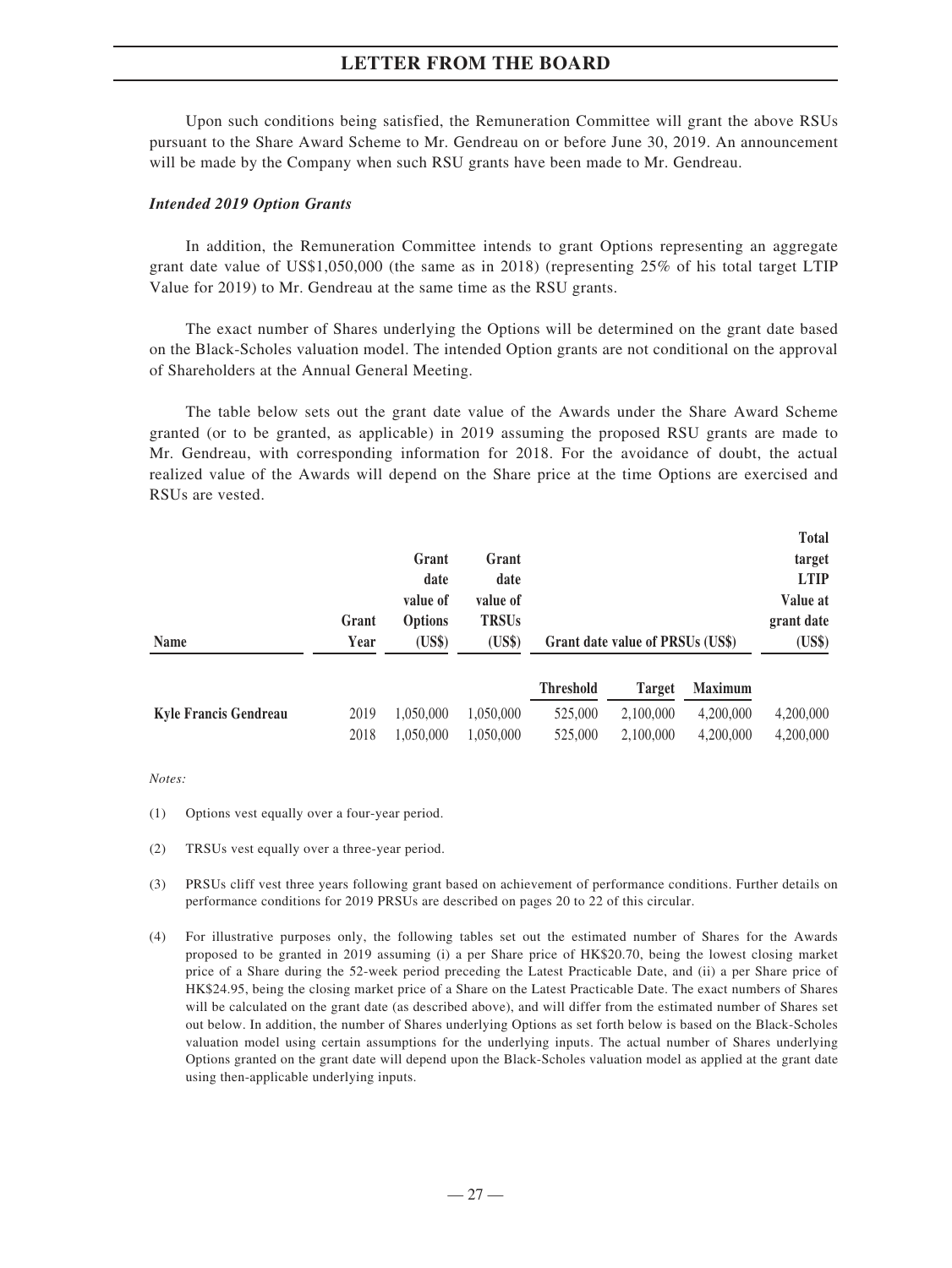|                              | <b>Number</b><br>of Shares<br>underlying | <b>Number</b><br>of Shares<br>underlying |                  |         |                                          | <b>Total</b><br>number<br>of Shares<br>underlying<br>target LTIP |
|------------------------------|------------------------------------------|------------------------------------------|------------------|---------|------------------------------------------|------------------------------------------------------------------|
| <b>Name</b>                  | <b>Options</b>                           | <b>TRSUs</b>                             |                  |         | <b>Number of Shares underlying PRSUs</b> | Awards                                                           |
|                              |                                          |                                          | <b>Threshold</b> | Target  | <b>Maximum</b>                           |                                                                  |
| <b>Kyle Francis Gendreau</b> | 1,760,376                                | 398.184                                  | 199,092          | 796.368 | 1,592,736                                | 2,954,928                                                        |

*Assuming a per Share price of HK\$20.70, being the lowest closing market price of a Share during the 52-week period preceding the Latest Practicable Date:*

*Assuming a per Share price of HK\$24.95, being the closing market price of a Share on the Latest Practicable Date:*

| <b>Name</b>                  | <b>Number</b><br>of Shares<br>underlying<br><b>Options</b> | <b>Number</b><br>of Shares<br>underlying<br><b>TRSUs</b> |                             |                          | <b>Number of Shares underlying PRSUs</b> | <b>Total</b><br>number<br>of Shares<br>underlying<br>target LTIP<br>Awards |
|------------------------------|------------------------------------------------------------|----------------------------------------------------------|-----------------------------|--------------------------|------------------------------------------|----------------------------------------------------------------------------|
| <b>Kyle Francis Gendreau</b> | 1,353,088                                                  | 330,357                                                  | <b>Threshold</b><br>165,179 | <b>Target</b><br>660.714 | <b>Maximum</b><br>1,321,428              | 2,344,159                                                                  |

### *Interests in the Securities of the Company*

As of the Latest Practicable Date, Mr. Gendreau had:

- (a) an interest (as founder of a discretionary trust) in an aggregate of 1,575,848 Shares, representing approximately 0.11% of the issued share capital of the Company as of the Latest Practicable Date;
- (b) outstanding Options in respect of an aggregate of 6,243,411 Shares, representing approximately 0.44% of the issued share capital of the Company as of the Latest Practicable Date;
- (c) outstanding TRSUs in respect of an aggregate of 303,741 Shares, representing approximately 0.02% of the issued share capital of the Company as of the Latest Practicable Date; and
- (d) outstanding PRSUs in respect of an initial or target aggregate number of 607,478 Shares (with the final number of Shares being subject to the level of achievement of the performance conditions applicable to the grant of such PRSUs), representing approximately 0.04% of the issued share capital of the Company as of the Latest Practicable Date.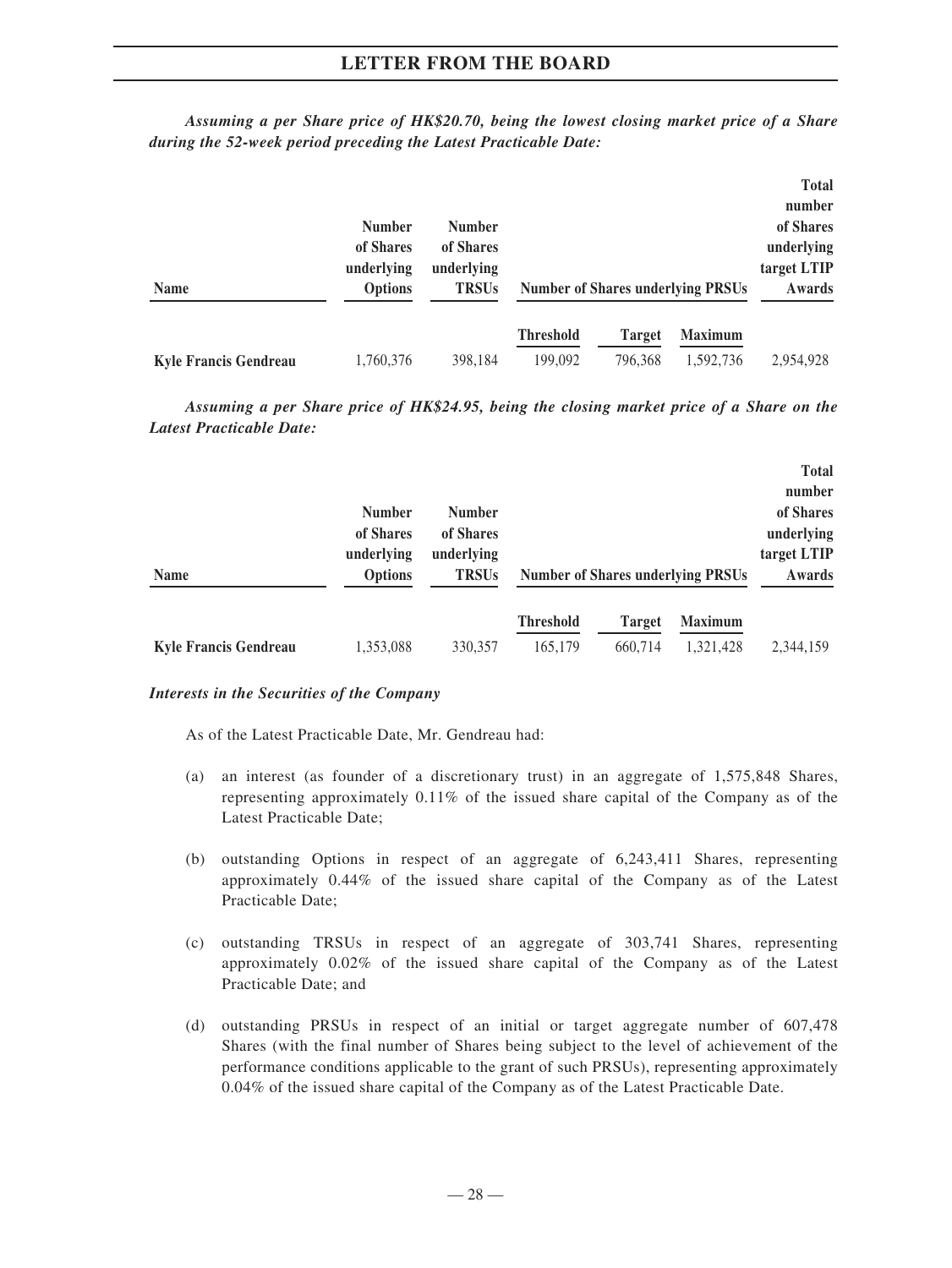#### *Reasons and Benefits of the Proposed 2019 RSU Grant to Mr. Gendreau*

The Company's practice is to incentivize, reward and retain Senior Managers by providing annual compensation packages. The proposed 2019 RSU grants are intended to continue ensuring the alignment between the interests of Mr. Gendreau and the long-term interests of Shareholders. TRSUs aid in the retention of Senior Managers and reward long-term performance. Similarly, PRSUs ensure that there is a greater linkage between the Company's stated long-term strategic and financial goals and executive compensation.

The following table sets out a breakdown of the various compensation elements in 2019 assuming the proposed RSU grants are made, with corresponding information for 2018.

|                                 |                              |                         | Approximate<br><b>Allowances</b><br>and other |                                         | <b>Total target</b><br><b>LTIP</b><br>Value | Approximate<br><b>Contributions</b><br>to post- |                        |
|---------------------------------|------------------------------|-------------------------|-----------------------------------------------|-----------------------------------------|---------------------------------------------|-------------------------------------------------|------------------------|
| <b>Name</b>                     | Year                         | <b>Salary</b><br>(US\$) | benefits in<br>kind<br>(US\$)                 | <b>Target</b><br><b>Bonus</b><br>(US\$) | granted<br>during year<br>(US\$)            | employment<br>plans<br>(US\$)                   | <b>Total</b><br>(US\$) |
| <b>Kyle Francis</b><br>Gendreau | $2019^{(1)}$<br>$2018^{(2)}$ | 1,200,000<br>1,200,000  | 13,125<br>13,125                              | 1,800,000<br>1,800,000                  | 4,200,000<br>4,200,000                      | 27,300<br>26,600                                | 7,240,425<br>7,239,725 |

*Notes:*

- (1) The 2019 figures are prospective amounts consisting of: base salary, estimated allowances and other benefits in kind, target bonus opportunity (150% of salary), total target LTIP value (350% of salary) based on the grant date fair market value of shares assuming target-level achievement of performance conditions applicable to PRSUs, and estimated contributions to post-employment plans.
- (2) The 2018 figures consist of: annualized base salary for Mr. Gendreau in his role as CEO, approximate allowances and other benefits in kind, annualized target bonus opportunity for Mr. Gendreau in his role as CEO (150% of salary), total target LTIP value (350% of salary) based on the grant date fair market value of shares assuming target-level achievement of performance conditions applicable to PRSUs, and approximate contributions to postemployment plans.

#### *(b) Proposed 2019 RSU Grants to Other Connected Participants*

#### *Details of the Proposed 2019 RSU Grants*

With respect to the 2019 financial year, the Remuneration Committee has proposed to grant RSUs representing an aggregate target grant date value of US\$4,617,234 (US\$3,808,771 in 2018) (which will be in the form of PRSUs and/or TRSUs) to the Other Connected Participants, who are Senior Managers and employees of the Group and who also hold positions as a director and/or chief executive of one or more of the Significant Subsidiaries or is an associate of a director of certain Significant Subsidiaries. If approved by the Shareholders, the grants are expected to be made on or before June 30, 2019.

The exact number of Shares underlying the RSUs will be determined by dividing the grant date value by the higher of (i) the closing price of a Share on the grant date and (ii) the average closing price of a Share for the five trading days immediately preceding the grant date.

The following tables set out details of the proposed RSU grants to the Other Connected Participants, including the estimated maximum number of Shares underlying the proposed RSU grants to the Other Connected Participants in 2019 assuming (i) a per Share price of HK\$20.70, being the lowest closing market price of a Share during the 52-week period preceding the Latest Practicable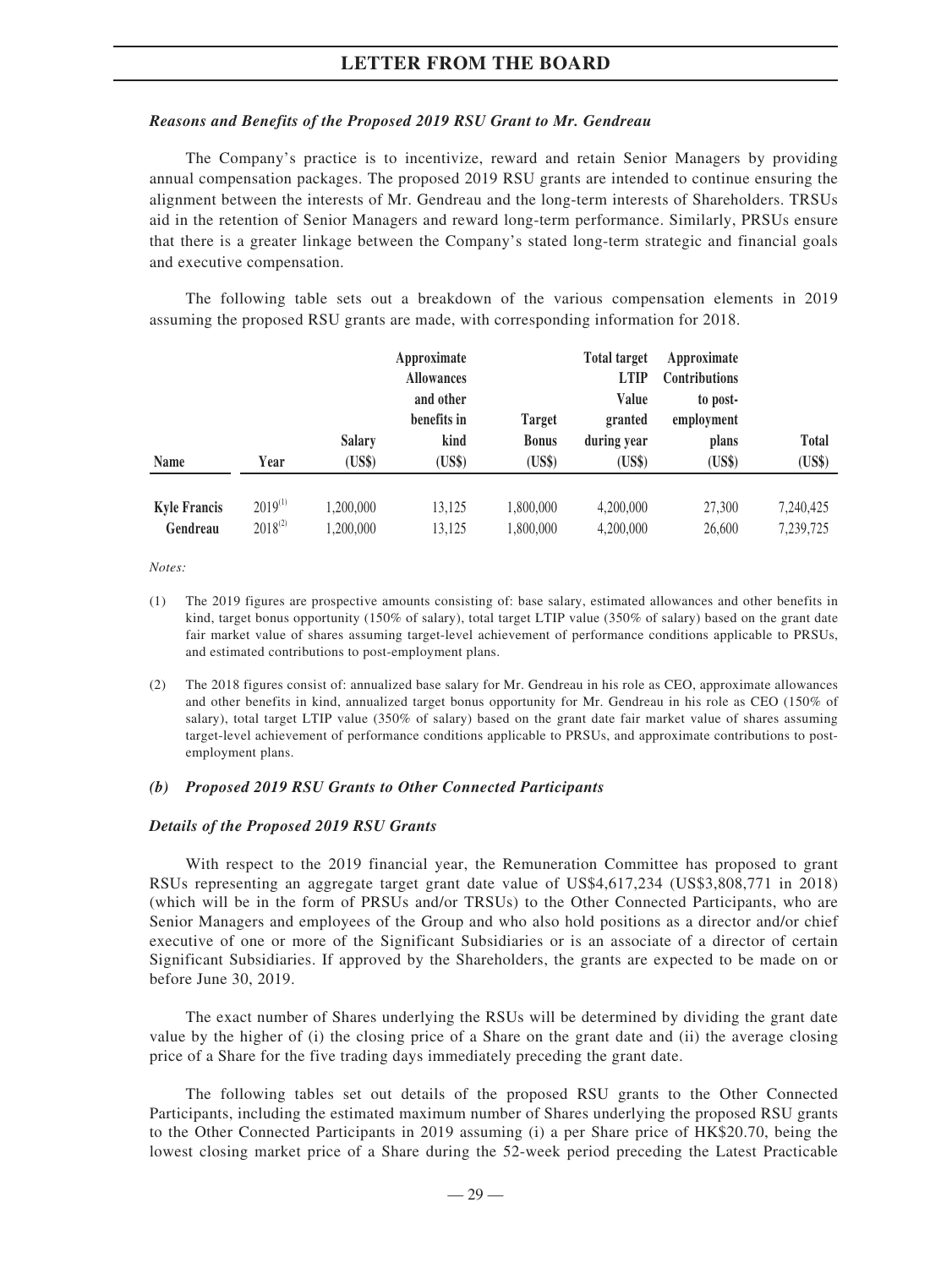Date and (ii) a per Share price of HK\$24.95, being the closing market price of a Share on the Latest Practicable Date. The grant date values of TRSUs and PRSUs, and the total target LTIP Values as set forth below for Messrs. Taleghani and Baele, Ms. Berard, Messrs. Borrey, Cooper, Dutta, Guzmán, Lamb, Livingston and Ma, and for Ms. Tainwala are presented in US\$ based upon the applicable exchange rates as of March 31, 2019 and are subject to change based upon the applicable exchange rates as of the grant date. The exact numbers of Shares will be calculated on the grant date (as described above), and will differ from the estimated number of Shares set out below:

| <b>Name/Position</b>                                                | Grant<br>date<br>value of<br><b>TRSUs</b><br>(US\$) |                  | Grant date value of PRSUs (US\$) |                           | <b>Total</b><br>target<br><b>LTIP</b><br>Value<br>for RSUs<br>as of grant<br>date (US\$) | <b>Estimated maximum</b><br>number of Shares<br>underlying proposed<br><b>RSU</b> grant |                                                |
|---------------------------------------------------------------------|-----------------------------------------------------|------------------|----------------------------------|---------------------------|------------------------------------------------------------------------------------------|-----------------------------------------------------------------------------------------|------------------------------------------------|
|                                                                     |                                                     | <b>Threshold</b> | <b>Target</b>                    | Maximum                   |                                                                                          | <b>Assume</b><br>a per<br>Share price<br>of HK\$20.70                                   | Assume<br>a per<br>Share price<br>of HK\$24.95 |
| Mr. Reza Taleghani                                                  | US\$251,563                                         | US\$125,781      |                                  | US\$503,125 US\$1,006,250 | US\$754,688                                                                              | 476,994                                                                                 | 395,743                                        |
| Chief Financial Officer                                             |                                                     |                  |                                  |                           |                                                                                          |                                                                                         |                                                |
| Mr. Patrick Baele                                                   | US\$273,081                                         |                  |                                  |                           | US\$273,081                                                                              | 103,560                                                                                 | 85,920                                         |
| Vice President of<br>Finance/Chief<br>Financial Officer<br>(Europe) |                                                     |                  |                                  |                           |                                                                                          |                                                                                         |                                                |
| Ms. Lynne Berard                                                    | US\$184,396                                         | US\$92,198       | US\$368,792                      | US\$737,583               | US\$553,188                                                                              | 349,640                                                                                 | 290,081                                        |
| President of North<br>America                                       |                                                     |                  |                                  |                           |                                                                                          |                                                                                         |                                                |
| Mr. Arne Borrey                                                     | US\$188,483                                         | US\$94,242       | US\$376,967                      | US\$753,934               | US\$565,450                                                                              | 357,388                                                                                 | 296,512                                        |
| President of Europe                                                 |                                                     |                  |                                  |                           |                                                                                          |                                                                                         |                                                |
| Mr. Robert W. Cooper                                                | US\$184,396                                         | US\$92,198       | US\$368,792                      | US\$737,583               | US\$553,188                                                                              | 349,640                                                                                 | 290,081                                        |
| General Manager of<br>North America for Tumi                        |                                                     |                  |                                  |                           |                                                                                          |                                                                                         |                                                |
| Mr. Subrata Dutta                                                   | US\$163,397                                         | US\$81,698       | US\$326,794                      | US\$653,588               | US\$490,191                                                                              | 309,821                                                                                 | 257,047                                        |
| President of Asia<br>Pacific and Middle East                        |                                                     |                  |                                  |                           |                                                                                          |                                                                                         |                                                |
| Mr. J. Roberto Guzmán                                               | US\$153,744                                         | US\$76,872       | US\$307,489                      | US\$614,977               | US\$461,233                                                                              | 291,519                                                                                 | 241,860                                        |
| President of Latin<br>America                                       |                                                     |                  |                                  |                           |                                                                                          |                                                                                         |                                                |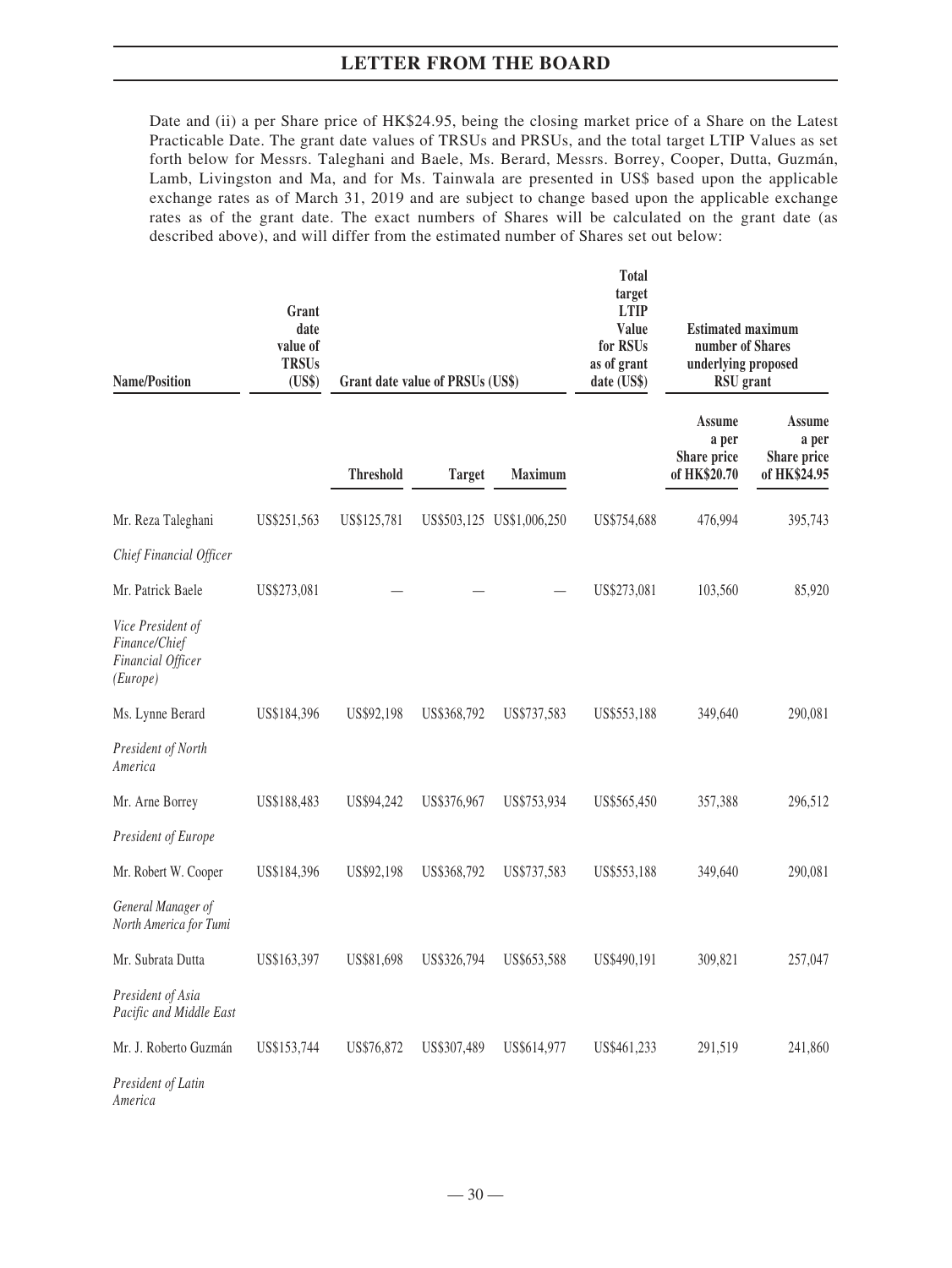| <b>Name/Position</b>                                                           | Grant<br>date<br>value of<br><b>TRSUs</b><br>(US\$) |                  | Grant date value of PRSUs (US\$)                      |             | <b>Total</b><br>target<br><b>LTIP</b><br>Value<br>for RSUs<br>as of grant<br>date (US\$) | <b>Estimated maximum</b><br>number of Shares<br>underlying proposed<br>RSU grant |                                                       |
|--------------------------------------------------------------------------------|-----------------------------------------------------|------------------|-------------------------------------------------------|-------------|------------------------------------------------------------------------------------------|----------------------------------------------------------------------------------|-------------------------------------------------------|
|                                                                                |                                                     | <b>Threshold</b> | <b>Target</b>                                         | Maximum     |                                                                                          | Assume<br>a per<br>Share price<br>of HK\$20.70                                   | <b>Assume</b><br>a per<br>Share price<br>of HK\$24.95 |
| Mr. Richard Andrew<br>Lamb                                                     | US\$109,376                                         |                  |                                                       |             | US\$109,376                                                                              | 41,478                                                                           | 34,413                                                |
| Vice President of<br><b>Intellectual Property</b>                              |                                                     |                  |                                                       |             |                                                                                          |                                                                                  |                                                       |
| Mr. John Bayard<br>Livingston                                                  | US\$184,098                                         | US\$92,049       | US\$368,197                                           | US\$736,394 | US\$552,295                                                                              | 349,074                                                                          | 289,614                                               |
| Executive Vice<br>President, General<br>Counsel and Joint<br>Company Secretary |                                                     |                  |                                                       |             |                                                                                          |                                                                                  |                                                       |
| Mr. Rui Guo Ma<br>(Frank)                                                      | US\$280,202                                         |                  |                                                       |             | US\$280,202                                                                              | 106,260                                                                          | 88,161                                                |
| President of Greater<br>China                                                  |                                                     |                  |                                                       |             |                                                                                          |                                                                                  |                                                       |
| Mrs. Anushree<br>Tainwala                                                      | US\$24,342                                          |                  |                                                       |             | US\$24,342                                                                               | 9,231                                                                            | 7,659                                                 |
| <b>Executive Director of</b><br>Marketing (India)                              |                                                     |                  |                                                       |             |                                                                                          |                                                                                  |                                                       |
| <b>Total</b>                                                                   | US\$1,997,078                                       |                  | US\$655,038 US\$2,620,156 US\$5,240,309 US\$4,617,234 |             |                                                                                          | 2,744,605                                                                        | 2,277,091                                             |

Upon vesting, Shares will be issued to the Other Connected Participants in accordance with the terms of the Share Award Scheme.

The proposed RSU grants to the Other Connected Participants are conditional upon:

- (a) the Shareholders approving the Share Award Mandate at the Annual General Meeting; and
- (b) the Independent Shareholders approving the above RSU grants pursuant to the Share Award Scheme to the Other Connected Participants at the Annual General Meeting.

Upon such conditions being satisfied, the Remuneration Committee will grant the above RSUs pursuant to the Share Award Scheme to the Other Connected Participants on or before June 30, 2019. An announcement will be made by the Company when such RSU grants have been made to the Other Connected Participants.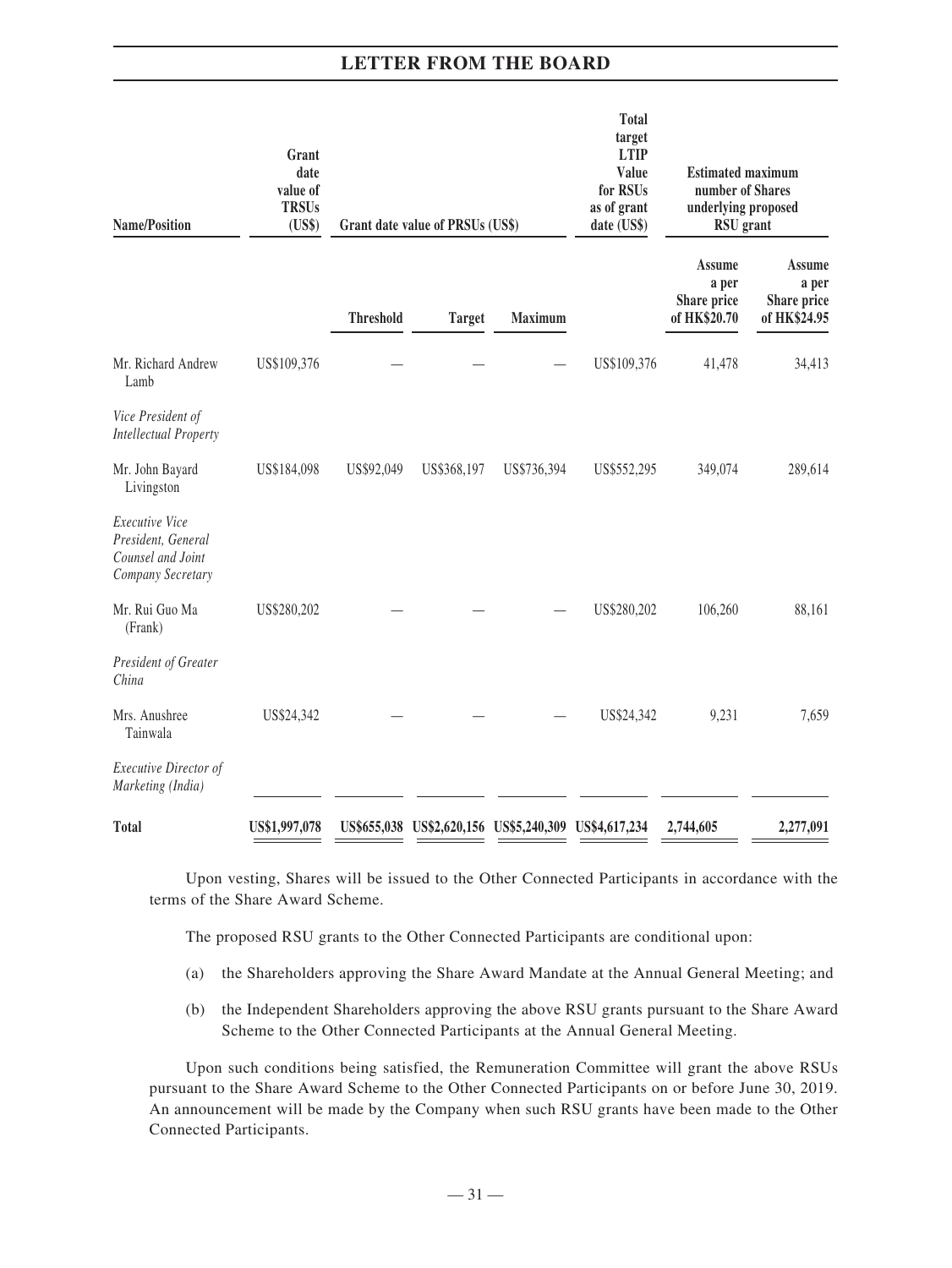#### *Intended 2019 Option Grants*

In addition, with respect to 2019, the Remuneration Committee intends to grant Options representing an aggregate grant date value of approximately US\$1,539,077 at the same time as the RSU grants to the Other Connected Participants. The aggregate grant date value of such Options is based upon the applicable exchange rates as of March 31, 2019 and is subject to change based upon the applicable exchange rates as of the grant date. The exact number of Shares underlying the Options will be determined on the grant date based on the Black-Scholes valuation model. The intended Option grants are not conditional on the approval of Shareholders at the Annual General Meeting.

#### *Interests in the Shares*

As of the Latest Practicable Date, the Other Connected Participants held an aggregate of 491,854 Shares, representing approximately 0.03% of the issued share capital of the Company as of the Latest Practicable Date.

#### *Reasons and Benefits of the Proposed 2019 RSU Grants to the Other Connected Participants*

The proposed RSU grants are intended to increase alignment between interests of the Other Connected Participants and long-term interests of Shareholders. TRSUs aid in the retention of employees and reward long-term performance.

#### *(c) Shareholding Impact of the Proposed 2019 RSU Grants*

The table below sets out the shareholding in the Company assuming (i) all the conditions to the grant of the RSUs are satisfied, (ii) RSUs in respect of the maximum number of Shares referred to above (i.e. 8,534,685 Shares) are granted to the Connected Participants and other Participants, (iii) no Options (whether outstanding or proposed to be granted) are exercised, (iv) no other Shares are issued or repurchased by the Company and (v) there are no other changes to the issued share capital of the Company as of the Latest Practicable Date:

|                                   | As of the Latest<br><b>Practicable Date</b> |          | <b>Upon vesting of</b><br>the RSUs granted in full |              |
|-----------------------------------|---------------------------------------------|----------|----------------------------------------------------|--------------|
|                                   | No. of Shares                               | $\%$     | No. of Shares                                      | $\%$         |
| The Capital Group Companies, Inc. | 171,154,346                                 | 11.96%   | 171,154,346                                        | 11.89%       |
| Citigroup Inc.                    | 81,311,221                                  | 5.68%    | 81,311,221                                         | 5.65%        |
| JP Morgan Chase & Co.             | 81,035,496                                  | 5.66%    | 81,035,496                                         | 5.63%        |
| <b>FMR LLC</b>                    | 72,261,199                                  | 5.05%    | 72,261,199                                         | 5.02%        |
| Schroders Plc                     | 71,883,895                                  | 5.02%    | 71,883,895                                         | 4.99%        |
| Pandanus Associates Inc.          | 71,860,900                                  | 5.02%    | 71,860,900                                         | 4.99%        |
| Mr. Gendreau                      | 1,575,848                                   | 0.11%    | 3,566,768                                          | 0.25%        |
| Other Connected Participants      | 491,854                                     | $0.03\%$ | 3,236,459                                          | $0.22\%$     |
| Other Shareholders                | 879,433,993                                 | 61.47%   | 883, 233, 153                                      | 61.36%       |
| <b>Total</b>                      | 1,431,008,752                               | 100.0    | 1,439,543,437                                      | <b>100.0</b> |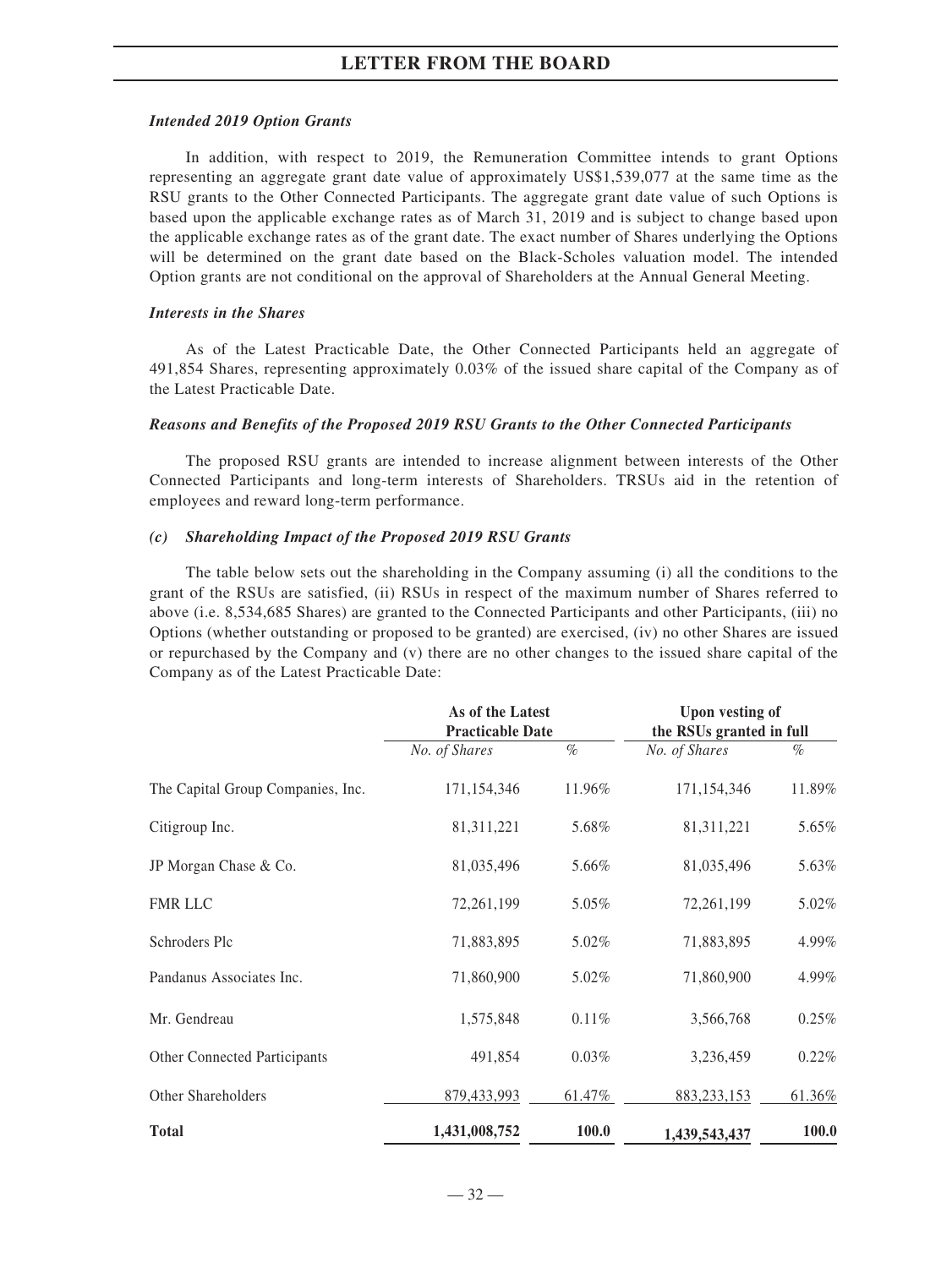#### *(d) Listing Rules Implications*

As (i) Mr. Gendreau is a Director of the Company and (ii) the Other Connected Participants are directors and/or chief executives of the Significant Subsidiaries or an associate of a director of certain Significant Subsidiaries, they are connected persons of the Company under the Listing Rules.

Accordingly, the proposed 2019 RSU grants (including the allotment and issue of Shares upon the vesting of the RSUs) to the Connected Participants constitute non-exempt connected transactions of the Company under Chapter 14A of the Listing Rules and are subject to the reporting, announcement and Independent Shareholders' approval requirements.

Pursuant to Chapter 14A of the Listing Rules, (a) Mr. Gendreau and his associates are required to abstain from voting on the proposed ordinary resolution contained in paragraph 11 of the notice of the Annual General Meeting to approve the proposed 2019 RSU grant to Mr. Gendreau, and (b) the Other Connected Participants and their respective associates are required to abstain from voting on the proposed ordinary resolution contained in paragraph 12 of the notice of the Annual General Meeting to approve the proposed 2019 RSU grants to them.

Due to the interests of Mr. Gendreau in the proposed RSU grants, Mr. Gendreau abstained from voting on the relevant resolutions of the Board in respect of the proposed RSU grant to himself. Save as disclosed above, none of the other Directors had any interest in the Connected Grants and therefore no other Director abstained from voting on the relevant resolutions of the Board in respect of the Connected Grants.

#### *(e) Independent Board Committee and Independent Financial Adviser*

The Independent Board Committee, comprising Mr. Paul Kenneth Etchells, Mr. Jerome Squire Griffith, Mr. Keith Hamill, Mr. Bruce Hardy McLain (Hardy) and Ms. Ying Yeh, being all the independent non-executive Directors of the Company, has been established to advise the Independent Shareholders as to the fairness and reasonableness of the terms of the Connected Grants. Somerley Capital Limited has been appointed as the Independent Financial Adviser to advise the Independent Board Committee and the Independent Shareholders in this regard.

The Independent Board Committee, having considered the advice of the Independent Financial Adviser, is of the view that the Connected Grants are in the ordinary and usual course of business of the Company and the Group as a whole and in the interests of the Company and the Shareholders as a whole and the terms of the Connected Grants are on normal commercial terms and are fair and reasonable so far as the Independent Shareholders are concerned. **Accordingly, the Independent Board Committee recommends the Independent Shareholders to vote in favor of the proposed ordinary resolutions contained in paragraphs 11 and 12 of the notice of the Annual General Meeting.**

The letter from the Independent Board Committee to the Independent Shareholders is set out on page 45 of this circular. The letter from Somerley to the Independent Board Committee and the Independent Shareholders is set out on pages 46 to 60 of this circular.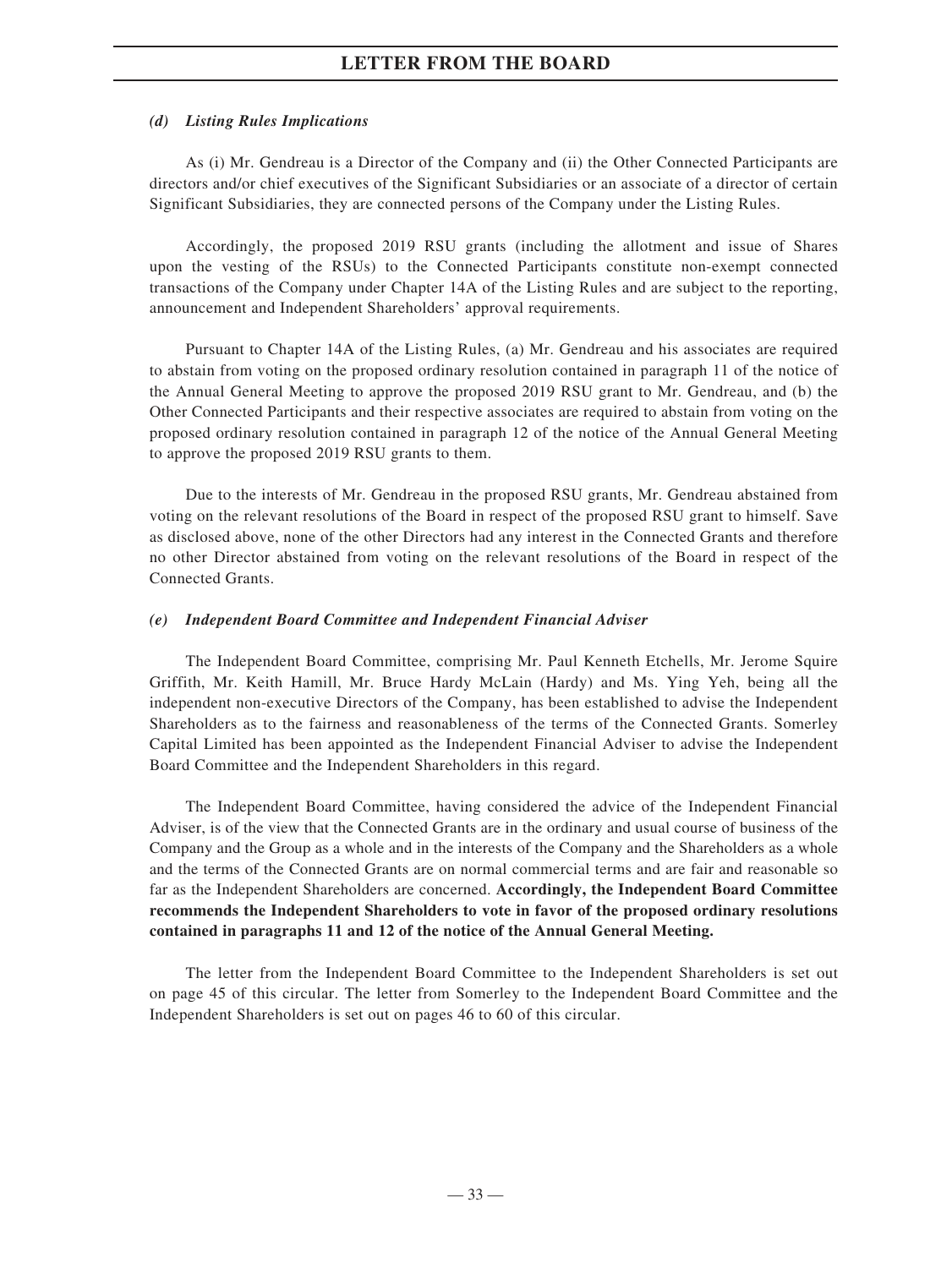#### *(f) Recommendation*

The Directors (other than Mr. Gendreau but including the independent non-executive Directors) are of the view that the proposed ordinary resolution contained in paragraph 11 of the notice of the Annual General Meeting relating to the proposed 2019 RSUs grants to Mr. Gendreau is fair and reasonable and in the interests of the Company and the Shareholders as a whole. **Accordingly, the Directors (other than Mr. Gendreau but including the independent non-executive Directors) recommend the Independent Shareholders to vote in favor of this proposed ordinary resolution at the Annual General Meeting.**

The Directors (including the independent non-executive Directors) are of the view that the proposed ordinary resolution contained in paragraph 12 of the notice of the Annual General Meeting relating to the proposed 2019 RSUs grants to the Other Connected Participants is fair and reasonable and in the interests of the Company and the Shareholders as a whole. **Accordingly, the Directors (including the independent non-executive Directors) recommend the Independent Shareholders to vote in favor of this proposed ordinary resolution at the Annual General Meeting.**

### **SPECIAL RESOLUTIONS**

# **13. Approval of the discharge granted to the Directors and KPMG Luxembourg for the exercise of their respective mandates during the year ended December 31, 2018**

As required under Article 13.2 of the Articles of Incorporation and Article 461-7 of the Luxembourg Companies Law, it is proposed that the Shareholders approve by special resolution the discharge to be granted to the Directors and the approved statutory auditor (*réviseur d'entreprises agréé*) of the Company for the exercise of their respective mandates during the year ended December 31, 2018.

#### **14. Approval of the remuneration to be granted to certain Directors**

Under Article 13.2 of the Articles of Incorporation, the Shareholders shall approve by special resolution the remuneration to be granted to Directors.

It is proposed that the Shareholders approve the remuneration to be granted to Mr. Timothy Charles Parker in respect of his service as Non-executive Director and Chairman of the Board for the financial year ending December 31, 2019 in an amount of US\$500,000.

It is further proposed that the Shareholders approve the remuneration to be granted to Ms. Ying Yeh, Mr. Hardy McLain, Mr. Tom Korbas and Mr. Jerome Griffith for the financial year ending December 31, 2019 in an amount of US\$145,000 for each such Director.

It is further proposed that the Shareholders approve the remuneration to be granted to Mr. Keith Hamill for the financial year ending December 31, 2019 in an amount of (i) US\$145,000 in respect of his service as a Director plus (ii) US\$20,000 in respect of his service as the chairman of the Remuneration Committee of the Board.

It is further proposed that the Shareholders approve the remuneration to be granted to Mr. Paul Etchells for the financial year ending December 31, 2019 in an amount of (i) US\$145,000 in respect of his service as a Director plus (ii) US\$40,000 in respect of his service as the chairman of the Audit Committee of the Board.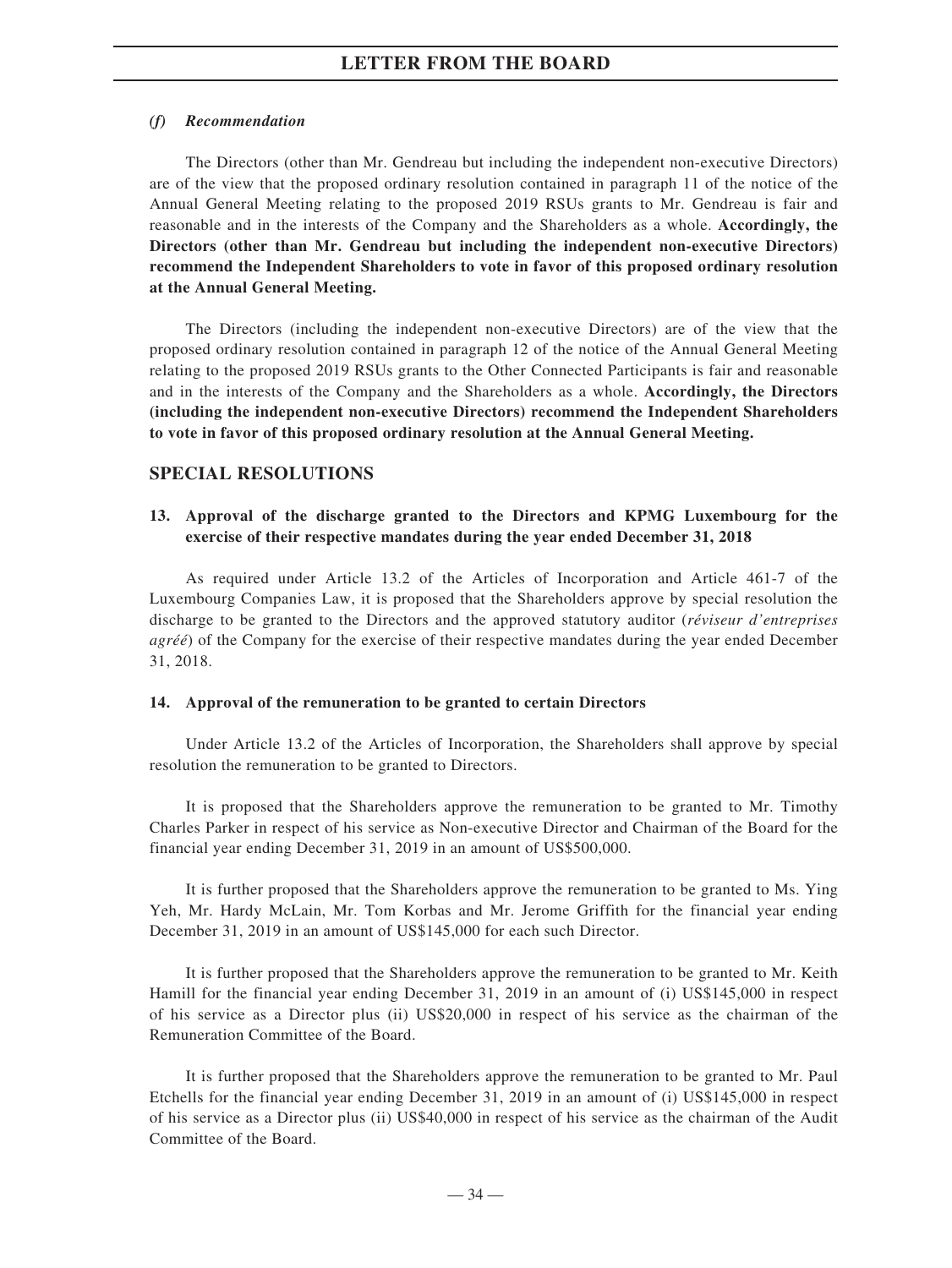#### **15. Approval of the remuneration to be granted to KPMG Luxembourg**

Under Article 13.2 of the Articles of Incorporation, the Shareholders shall approve by special resolution the remuneration to be granted to the approved statutory auditor (*réviseur d'entreprises agréé*).

It is proposed that the Shareholders approve the remuneration to be granted to KPMG Luxembourg as the approved statutory auditor *(réviseur d'entreprises agréé)* of the Company, in an amount up to €54,000 for the financial year ending December 31, 2019.

# *RECOMMENDATION IN RELATION TO THE PROPOSED SPECIAL RESOLUTIONS CONTAINED IN PARAGRAPHS 13 TO 15 OF THE NOTICE OF THE ANNUAL GENERAL MEETING*

The Directors are of the view that the proposed special resolutions contained in paragraphs 13 to 15 of the notice of the Annual General Meeting are in the interests of the Company and the Shareholders. **Accordingly, the Directors recommend the Shareholders to vote in favor of all of the above proposed special resolutions to be proposed at the Annual General Meeting.**

#### **(4) ADDITIONAL INFORMATION**

The Company, together with its consolidated subsidiaries, is the world's largest travel luggage company, with a heritage dating back more than 100 years. The Group is principally engaged in the design, manufacture, sourcing and distribution of luggage, business and computer bags, outdoor and casual bags, travel accessories and slim protective cases for personal electronic devices throughout the world, primarily under the Samsonite®, Tumi®, American Tourister®, Hartmann®, High Sierra®, Gregory®, Speck®, Lipault®, Kamiliant® and eBags® brand names as well as other owned and licensed brand names.

Pursuant to the Listing Rules and Article 13.5 of the Company's Articles of Incorporation, any vote of Shareholders at a general meeting must be taken by poll. An announcement on the poll vote results will be published by the Company after the Annual General Meeting in the manner prescribed under Rule 13.39(5) of the Listing Rules.

Your attention is drawn to the additional information set out in (i) the letter from the Independent Board Committee to the Independent Shareholders set out on page 45 of this circular, (ii) the letter from Somerley to the Independent Board Committee and the Independent Shareholders set out on pages 46 to 60 of this circular and (iii) Appendices I to III to this circular.

> Yours faithfully, For and on behalf of the Board **Timothy Charles Parker** *Chairman*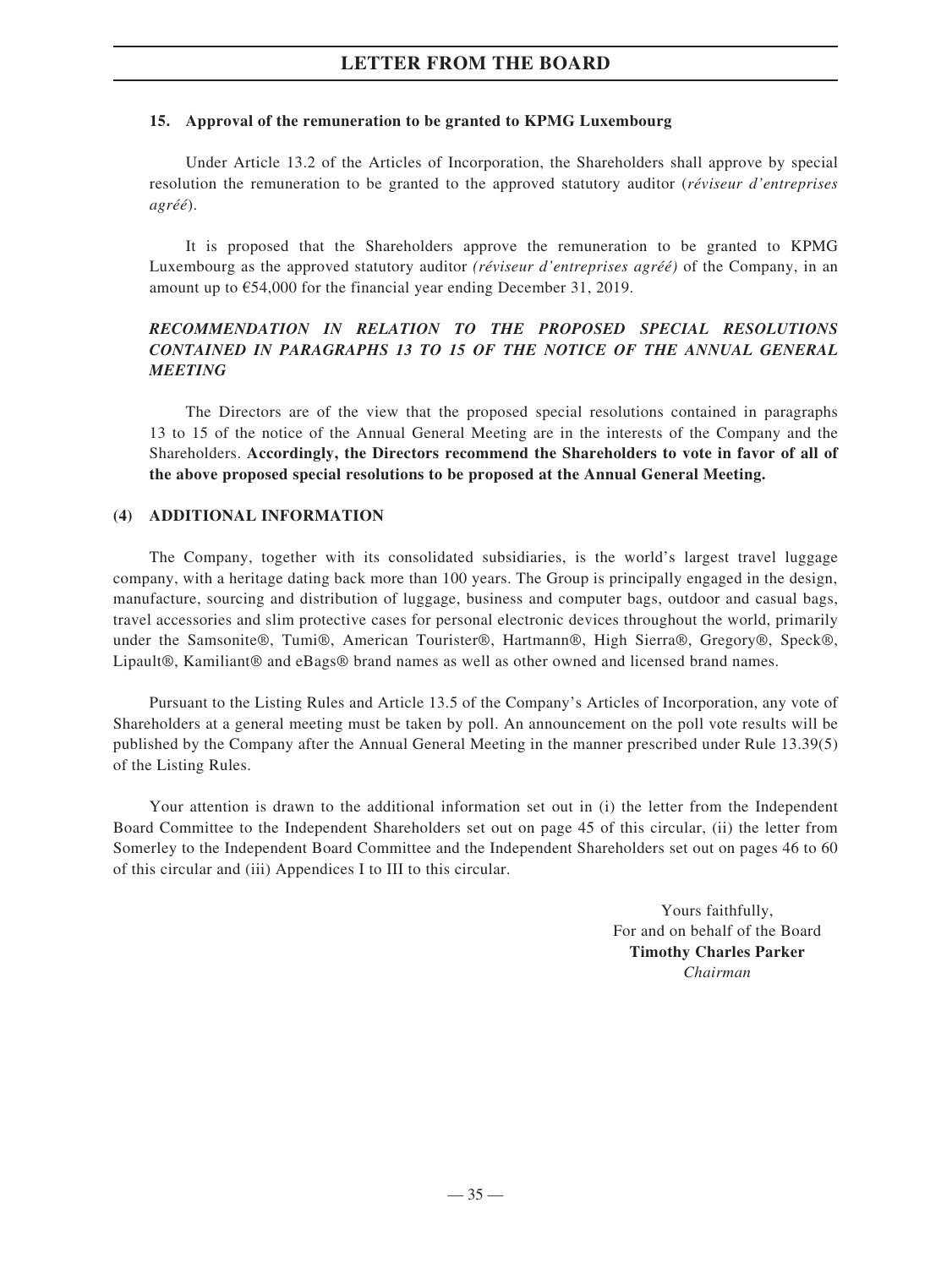# **APPENDIX I DETAILS OF THE RETIRING DIRECTORS PROPOSED TO BE RE-ELECTED AT THE ANNUAL GENERAL MEETING**

The following are details of the Directors who will retire and being eligible, offer themselves for re-election at the Annual General Meeting.

# **1. TIMOTHY CHARLES PARKER**

Mr. Timothy Charles Parker, aged 63, has served as the Chairman of the Board of Directors since the Company was incorporated in March 2011. As Chairman, he is responsible for leading the Board and ensuring that the Board functions effectively and acts in the best interests of the Company. He served as nonexecutive chairman of the consolidated group from November 2008 until January 2009, as Chairman and Chief Executive Officer of the consolidated group from January 2009 through September 2014, and as nonexecutive chairman since October 1, 2014. Mr. Parker has a long history of managing large businesses. Prior to joining the Company, he was chief executive of: The Automobile Association (2004 to 2007), the carrepair firm Kwik-Fit (2002 to 2004), Clarks, the shoemaker (1997 to 2002) and Kenwood Appliances (1989 to 1995). Mr. Parker is currently a director of Archive Investments and is a member of the U.K. Advisors Board of CVC Capital Partners. Since November 2014, Mr. Parker has been Chairman of the National Trust, a U.K. charitable organization. Mr. Parker was appointed Chairman of Post Office Limited effective October 1, 2015 and as Chairman of the Board of HM Courts & Tribunals Service since April 27, 2018. He has previously held non-executive directorships with Alliance Boots, Compass and Legal and General. Mr. Parker has also previously advised ministers and senior civil servants on nationalized industry policy in his capacity as an economist at the British Treasury (1977 to 1979). Mr. Parker holds a MA in Philosophy, Politics and Economics from the University of Oxford, Oxford, the United Kingdom (1977) and a Master's in Business Studies from London Graduate School of Business Studies, London, the United Kingdom (1981).

Mr. Parker is subject to re-election at the Annual General Meeting of the Company in accordance with the Articles of Incorporation for a period of three years expiring upon the holding of the annual general meeting of the Company to be held in 2022.

Save as disclosed, Mr. Parker does not have any relationship with any Directors, senior management or substantial or controlling Shareholders of the Company.

As of the Latest Practicable Date, Mr. Parker had a personal interest in 60,645,644 Shares or underlying Shares in the Company within the meaning of Part XV of the SFO, including Options exercisable for 4,190,364 Shares that were granted to Mr. Parker under the Company's Share Award Scheme.

Mr. Parker received a Director's fee amounting to US\$500,000 for the year ended December 31, 2018 for his services as Non-executive Director and Chairman of the Board. The emoluments of Mr. Parker are determined with reference to his duties and responsibilities with the Company and the Company's remuneration policy and are subject to review by the Remuneration Committee from time to time. His emoluments are covered by the letter of appointment issued by the Company dated October 1, 2014.

Save for the information disclosed above, there is no information which is discloseable nor is/was Mr. Parker involved in any of the matters required to be disclosed pursuant to any of the requirements under Rule  $13.51(2)(h)$  to  $13.51(2)(v)$  of the Listing Rules and there are no other matters concerning Mr. Parker that need to be brought to the attention of the Shareholders.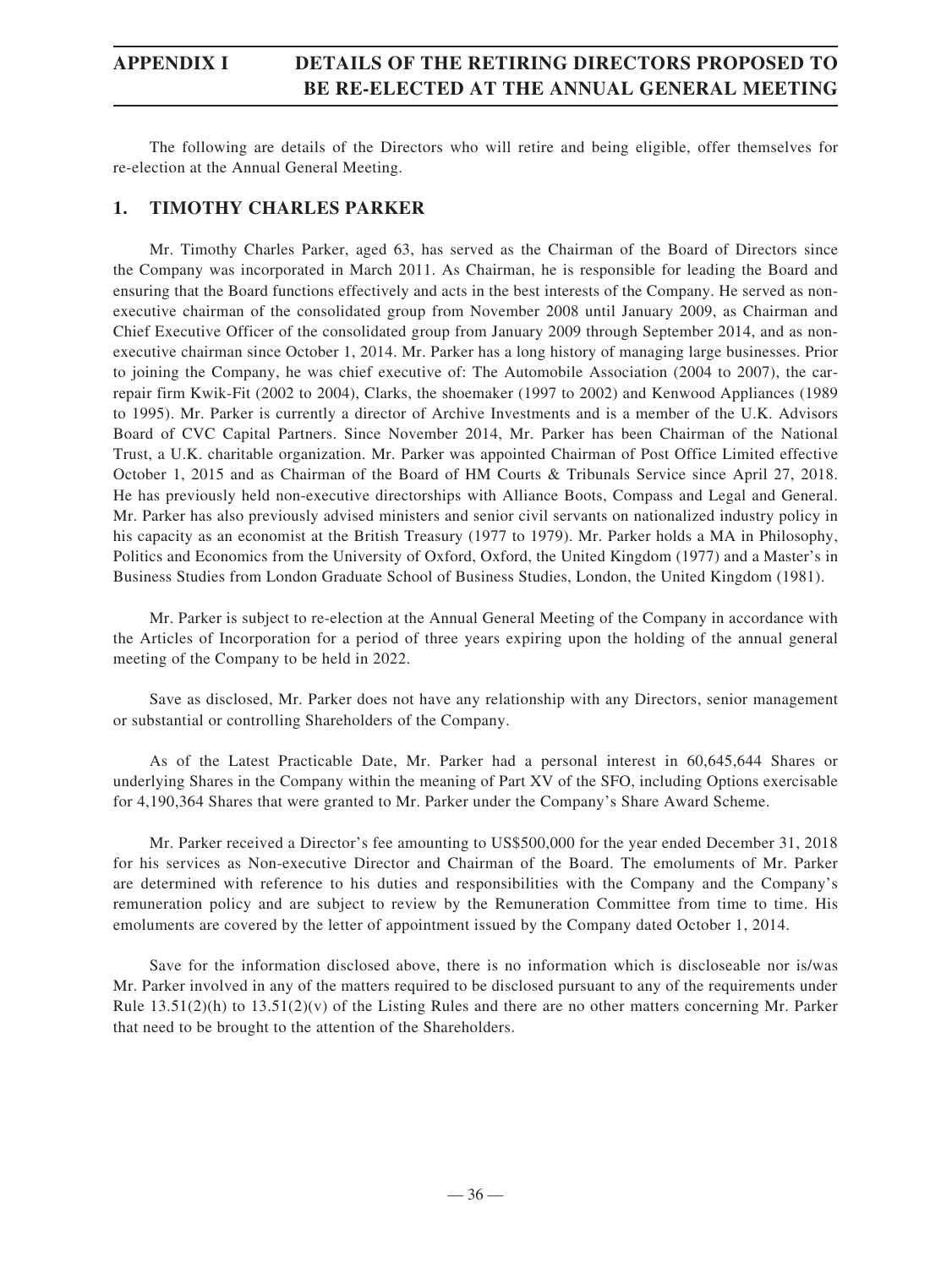# **APPENDIX I DETAILS OF THE RETIRING DIRECTORS PROPOSED TO BE RE-ELECTED AT THE ANNUAL GENERAL MEETING**

# **2. PAUL KENNETH ETCHELLS**

Mr. Paul Kenneth Etchells, aged 68, has served as an Independent Non-Executive Director of the Company since May 2011. He has served as an Independent Non-Executive Director of Swire Pacific Limited, which is listed on the Main Board of The Stock Exchange of Hong Kong Limited, since May 2017, as a Non-Executive Director at ETAK International Limited since January 2017, and as an advisor to Cassia Investments Limited, a private equity firm, since November 2012. Previously, he was an independent nonexecutive director of Swire Properties Limited, a leading developer, owner and operator of mixed use, principally commercial properties in Hong Kong and the PRC, and of China Foods Limited, a company engaged in food and beverage processing and distribution, both of which are listed on the Main Board of The Stock Exchange of Hong Kong Limited. Mr. Etchells also served as a non-executive director and chairman of Twenty20 Limited, a company incorporated in the Cayman Islands which, through its subsidiary companies, is engaged in the manufacture and sale of eyewear products. Mr. Etchells has also held various positions at The Coca-Cola Company (1998 to 2010), including deputy president of Coca-Cola Pacific (2007 to 2010) and president of Coca-Cola China (2002 to 2007). Prior to joining The Coca-Cola Company, Mr. Etchells held various positions at the Swire Group (1976 to 1998), including managing director of Swire Beverages (1995 to 1998), general manager of the Industries Division of Swire Pacific (1989 to 1995) and finance manager of the Industries Division of Swire Pacific (1981 to 1989). Mr. Etchells holds a BA in Political Studies from the University of Leeds, Leeds, the United Kingdom (1971) and a MA in Asia Pacific Studies from the University of Leeds (2013). He is a fellow of the Institute of Chartered Accountants in England and Wales and a fellow of the Hong Kong Institute of Certified Public Accountants.

Mr. Etchells is subject to re-election at the Annual General Meeting of the Company in accordance with the Articles of Incorporation for a period of three years expiring upon the holding of the annual general meeting of the Company to be held in 2022.

Save as disclosed, Mr. Etchells does not have any relationship with any Directors, senior management or substantial or controlling Shareholders of the Company.

As of the Latest Practicable Date, Mr. Etchells does not have any interest in the Shares or underlying Shares in the Company nor any associated corporation of the Company within the meaning of Part XV of the SFO.

Mr. Etchells received a Director's fee amounting to US\$145,000 for the year ended December 31, 2018 as an Independent Non-executive Director and a fee of US\$40,000 for the year ended December 31, 2018 as chairman of the Audit Committee of the Company. The emoluments of Mr. Etchells are determined by reference to his duties and responsibilities with the Company and the Company's remuneration policy and are subject to review by the Remuneration Committee from time to time. His emoluments are covered by the letter of appointment issued by the Company dated June 5, 2014.

Save for the information disclosed above, there is no information which is discloseable nor is/was Mr. Etchells involved in any of the matters required to be disclosed pursuant to any of the requirements under Rule  $13.51(2)(h)$  to  $13.51(2)(v)$  of the Listing Rules and there are no other matters concerning Mr. Etchells that need to be brought to the attention of the Shareholders.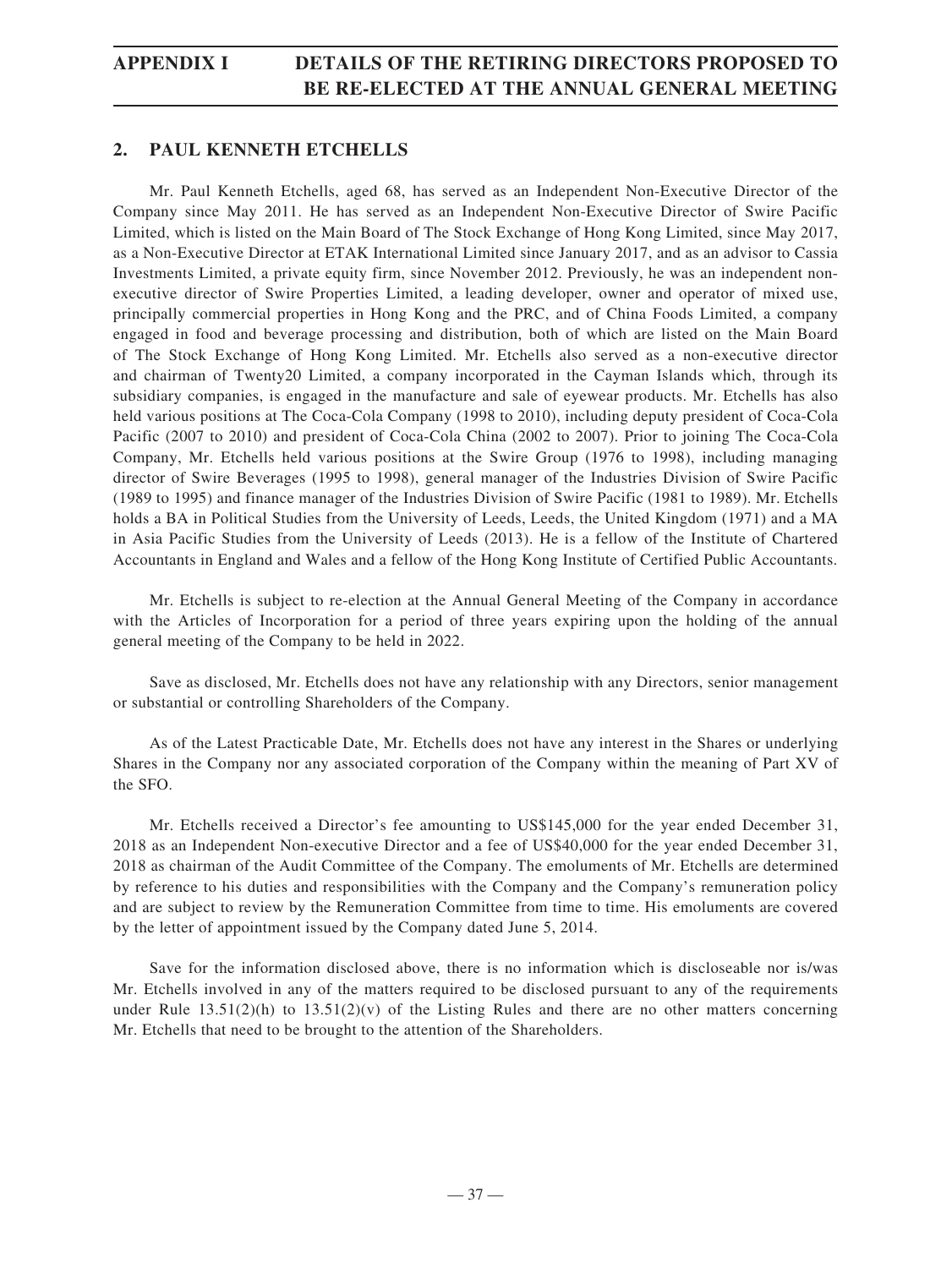# **APPENDIX I DETAILS OF THE RETIRING DIRECTORS PROPOSED TO BE RE-ELECTED AT THE ANNUAL GENERAL MEETING**

# **3. BRUCE HARDY MCLAIN**

Mr. Bruce Hardy McLain (Hardy), aged 66, has served as an Independent Non-Executive Director of the Company since June 2014, before which he served as a Non-Executive Director from May 2011 until June 2014. He served as a non-executive director of the consolidated group from October 2007 until May 2011. Mr. McLain is a co-founder, and serves on the board, of CVC Capital Partners (formerly a subsidiary of Citigroup known as Citicorp Venture Capital), from which he retired as managing partner in December 2012. Mr. McLain joined Citicorp Venture Capital in 1988, and in 1993 participated along with fellow managers in the acquisition of Citicorp Venture Capital from Citigroup and the founding of CVC Capital Partners. Since founding CVC Capital Partners he has been involved in and held directorships with a number of companies including Formula One (2013 to 2016), the Dorna Sports Group (1998 to 2006), Rapala VMC OYJ (1998 to 2005), Punch Taverns Plc (formerly known as Punch Group Limited) (1999 to 2002), Spirit Group Holdings Limited (formerly known as Spirit Amber Holdings) (2003 to 2006), Kappa Holding BV (1998 to 2000), Hayman Sports LLC (2013 to 2015) and Terressential Corp (2015 to 2016). He is currently a non-executive director of Everbright Ltd., Mount Street Group Limited and the Lecta Group. Prior to joining Citicorp Development Capital, Mr. McLain worked for Citicorp's investment management (1986 to 1987) and mezzanine finance (1987 to 1988) groups. Mr. McLain holds a BA in Public Policy and Psychology from Duke University, Durham, North Carolina, USA, where he graduated in 1976, and an MBA in Finance and Marketing from UCLA, Los Angeles, California, USA (1981). He serves on the Board of Advisors for the UCLA Anderson School of Management and previously served on the Board of Visitors for the Sanford School of Public Policy at Duke University.

Mr. McLain is subject to re-election at the Annual General Meeting of the Company in accordance with the Articles of Incorporation for a period of three years expiring upon the holding of the annual general meeting of the Company to be held in 2022.

Save as disclosed, Mr. McLain does not have any relationship with any Directors, senior management or substantial or controlling Shareholders of the Company.

As of the Latest Practicable Date, Mr. McLain had a personal interest in 883,400 Shares or underlying Shares in the Company within the meaning of Part XV of the SFO.

Mr. McLain received a Director's fee amounting US\$145,000 for the year ended December 31, 2018 as an Independent Non-executive Director. The emoluments of Mr. McLain are determined by reference to his duties and responsibilities with the Company and the Company's remuneration policy and are subject to review by the Remuneration Committee from time to time. His emoluments are covered by the letter of appointment issued by the Company dated June 5, 2014.

As disclosed in the Company's announcement on April 20, 2017, the Company was notified by Mr. McLain that the court of Turin, Italy had ruled that 15 defendants, including 12 members of the board of directors and three members of the board of statutory auditors of Seat Pagine Gialle SpA ("**SPG**") during the period 2003–2004, including Mr. McLain who was a director of SPG at that time, would stand trial for alleged offenses in relation to the bankruptcy of SPG. SPG is an Italian company based in Turin, Italy. Mr. McLain informed the Company that the allegations relate to an investigation in connection with a special dividend in the amount of approximately Euro 3.6 billion which was paid by SPG to its shareholders as part of the financial restructuring of SPG in 2004 while increasing SPG's debt levels to approximately Euro 4 billion at the end of 2004. SPG underwent a composition with creditors' procedure in 2013. SPG is not related to the Company or its subsidiaries. Mr. McLain has informed the Company that the trial commenced in early 2019 and the proceedings are ongoing.

Save for the information disclosed above, there is no information which is discloseable nor is/was Mr. McLain involved in any of the matters required to be disclosed pursuant to any of the requirements under Rule  $13.51(2)(h)$  to  $13.51(2)(v)$  of the Listing Rules and there are no other matters concerning Mr. McLain that need to be brought to the attention of the Shareholders.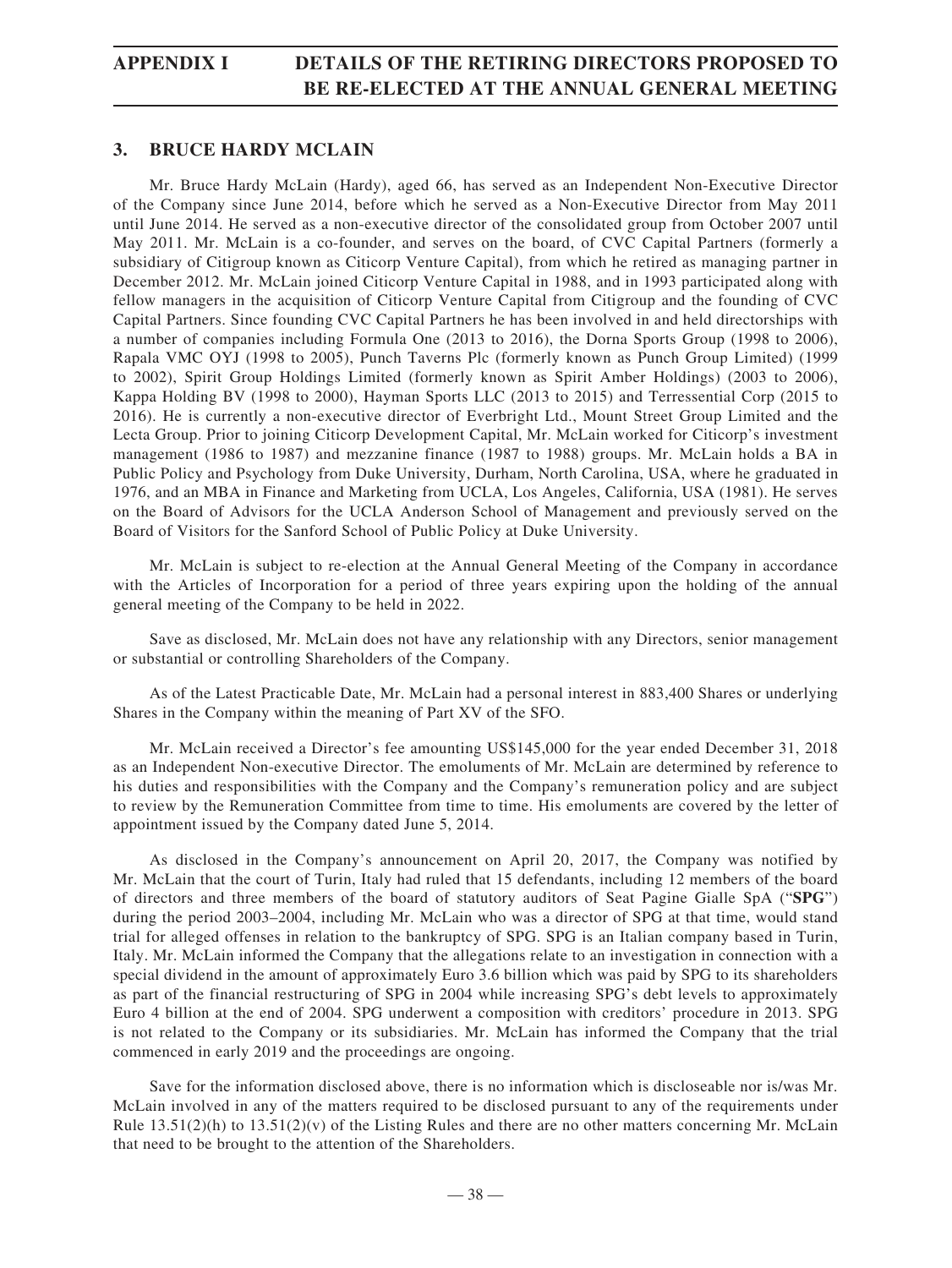# **APPENDIX II EXPLANATORY STATEMENT ON THE SHARE BUY-BACK MANDATE**

The following is an explanatory statement required by the Listing Rules to provide the Shareholders with requisite information reasonably necessary for them to make an informed decision on whether to vote for or against the ordinary resolution to be proposed at the Annual General Meeting in relation to the granting of the Share Buy-back Mandate.

# **1. SHARE CAPITAL**

As of the Latest Practicable Date, the issued share capital of the Company comprised 1,431,008,752 Shares.

Subject to the passing of the ordinary resolution set out in paragraph 8 of the notice of the Annual General Meeting in respect of the granting of the Share Buy-back Mandate and on the basis that no further Shares are issued or repurchased before the Annual General Meeting to be held on June 6, 2019, the Directors would be authorized under the Share Buy-back Mandate to repurchase, during the period in which the Share Buy-back Mandate remains in force, a total of 143,100,875 Shares, representing 10% of the total number of Shares in issue as of the date of the Annual General Meeting (excluding the Shares that are held in treasury pending cancellation if a waiver from the Stock Exchange is received) within the limits referred to in paragraphs 7 and 8 of the information on the proposed resolutions at the Annual General Meeting in the Letter from the Board.

# **2. REASONS FOR SHARE BUY-BACK**

The Directors believe that the granting of the Share Buy-back Mandate is in the best interests of the Company and the Shareholders.

Share buy-back may, depending on the market conditions and funding arrangements at the time, lead to an enhancement of the net asset value per Share and/or earnings per Share and will only be made when the Directors believe that such a buy-back will benefit the Company and the Shareholders.

# **3. FUNDING OF SHARE BUY-BACK**

Shares buy-back must be funded out of funds legally available for the purpose in accordance with the Articles of Incorporation and the Listing Rules and the applicable laws of Luxembourg. A listed company may not repurchase its own securities on the Stock Exchange for a consideration other than cash or for settlement otherwise than in accordance with the trading rules of the Stock Exchange. Subject to the foregoing, any buy-back by the Company may be made out of the Company's funds which would otherwise be available for dividend or distribution or out of the proceeds of a new issue of Shares made for the purpose of the buy-back. Any amount of premium payable on the purchase over the par value of the Shares to be repurchased must be paid out of the funds which would otherwise be available for dividend or distribution or from sums standing to the credit of the Company's share premium account.

# **4. IMPACT OF SHARE BUY-BACK**

There might be a material adverse impact on the working capital or gearing position of the Company (as compared with the position disclosed in the audited accounts contained in the annual report of the Company for the year ended December 31, 2018) in the event that the Share Buy-back Mandate was to be carried out in full at any time during the proposed buy-back period. However, the Directors do not intend to exercise the Share Buy-back Mandate to such extent as would, in the circumstances, have a material adverse effect on the working capital requirements of the Company or the gearing levels which in the opinion of the Directors are from time to time appropriate for the Company.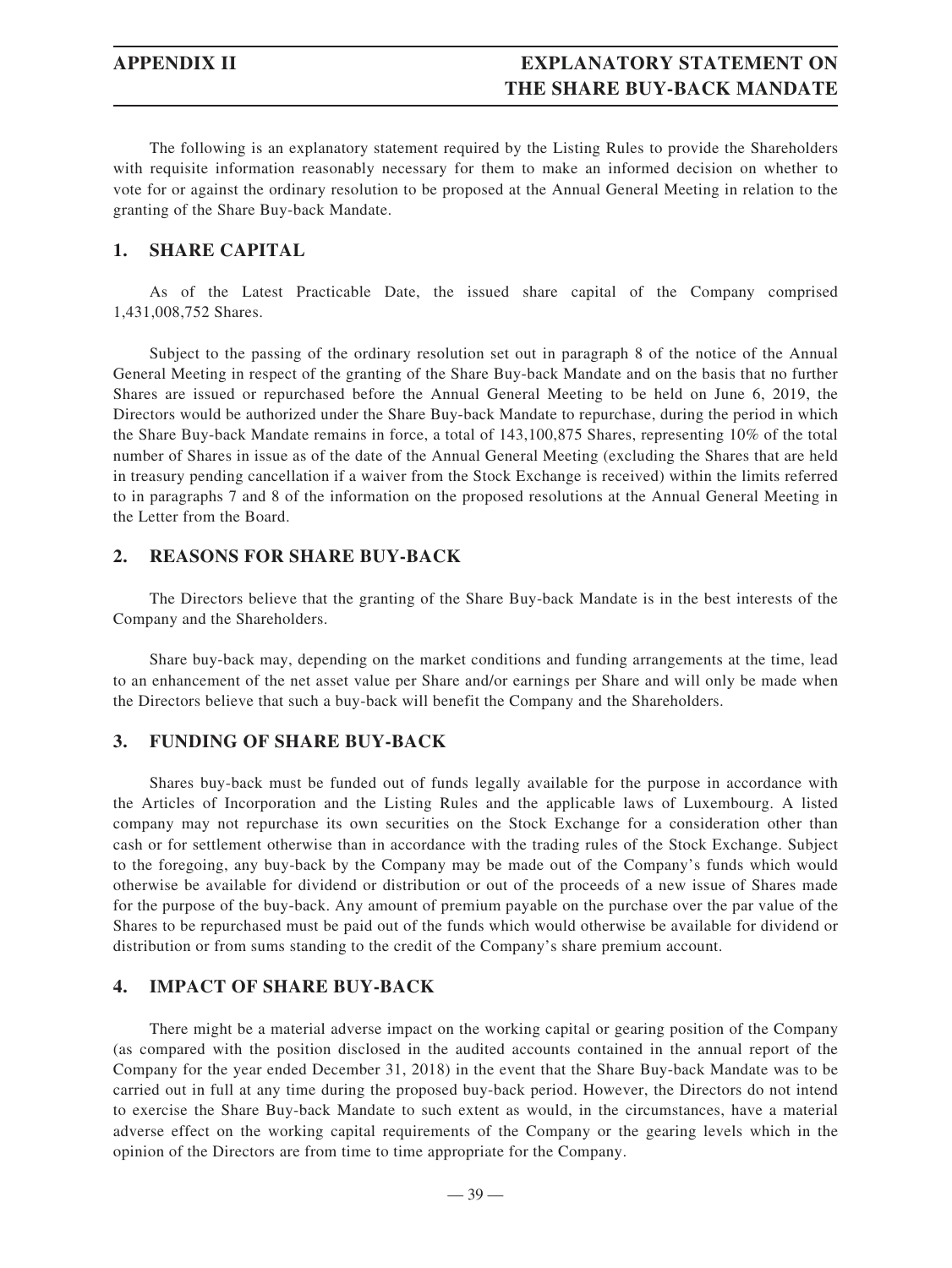# **APPENDIX II EXPLANATORY STATEMENT ON THE SHARE BUY-BACK MANDATE**

# **5. MARKET PRICES OF SHARES**

The highest and lowest prices per Share at which Shares have traded on the Stock Exchange during each of the previous 12 months were as follows:

| <b>Month</b>                                    | <b>Highest</b> | Lowest |
|-------------------------------------------------|----------------|--------|
|                                                 | HK\$           | HK\$   |
|                                                 |                |        |
| April, 2018                                     | 38.60          | 34.90  |
| May, 2018                                       | 37.00          | 26.35  |
| June, 2018                                      | 31.65          | 27.40  |
| July, 2018                                      | 32.00          | 25.80  |
| August, 2018                                    | 31.95          | 28.25  |
| September, 2018                                 | 32.75          | 27.60  |
| October, 2018                                   | 30.60          | 21.15  |
| November, 2018                                  | 26.35          | 21.90  |
| December, 2018                                  | 25.50          | 20.30  |
| January, 2019                                   | 24.75          | 21.10  |
| February, 2019                                  | 26.75          | 22.10  |
| March, 2019                                     | 25.40          | 22.40  |
| April, 2019 (up to the Latest Practicable Date) | 26.25          | 24.40  |

# **6. GENERAL**

To the best of their knowledge and having made all reasonable enquiries, none of the Directors nor any of their respective close associates (as defined in the Listing Rules) have any present intention to sell any Shares to the Company in the event that the granting of the Share Buy-back Mandate is approved by the Shareholders.

The Company has not been notified by any connected persons of the Company that they have a present intention to sell any Shares to the Company, or that they have undertaken not to sell any Shares held by them to the Company in the event that the granting of the Share Buy-back Mandate is approved by the Shareholders.

The Directors have undertaken to the Stock Exchange to exercise the power of the Company to make repurchases of Shares pursuant to the Share Buy-back Mandate in accordance with the Listing Rules and the applicable laws of Luxembourg.

# **7. TAKEOVERS CODE**

If as a result of a buy-back of Shares pursuant to the Share Buy-back Mandate, a Shareholder's proportionate interest in the voting rights of the Company increases, such increase will be treated as an acquisition of voting rights for the purposes of the Takeovers Code. Accordingly, a Shareholder or a group of Shareholders acting in concert (within the meaning under the Takeovers Code), depending on the level of increase in the Shareholders' interest, could obtain or consolidate control of the Company and thereby become obliged to make a mandatory offer in accordance with Rule 26 of the Takeovers Code.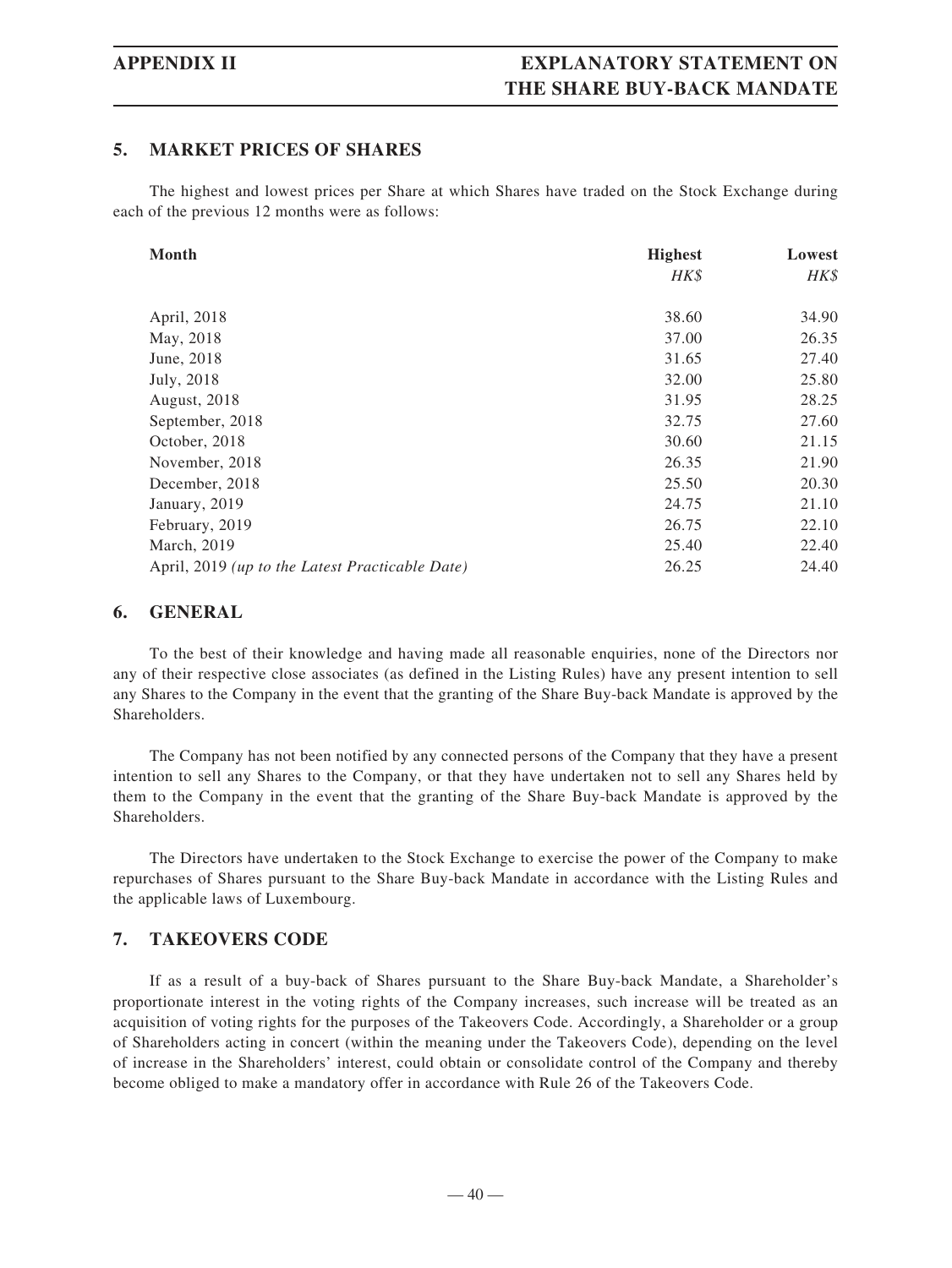# **APPENDIX II EXPLANATORY STATEMENT ON THE SHARE BUY-BACK MANDATE**

To the best knowledge of the Company, as of the Latest Practicable Date, The Capital Group Companies, Inc., Citigroup Inc., JPMorgan Chase & Co., FMR LLC, Schroders Plc and Pandanus Associates Inc., the substantial shareholders of the Company (as defined in the Listing Rules), were interested in/regarding as having control over the exercise of voting rights of 171,154,346, 81,311,221, 81,035,496, 72,261,199, 71,883,895 and 71,860,900 Shares respectively representing approximately 11.96%, 5.68%, 5.66%, 5.05%, 5.02% and 5.02% of the total issued share capital of the Company respectively. In the event that the Directors exercise the proposed Share Buy-back Mandate in full, the shareholding of The Capital Group Companies, Inc., Citigroup Inc., JPMorgan Chase & Co., FMR LLC, Schroders Plc and Pandanus Associates Inc. would be increased to approximately 13.28%, 6.31%, 6.29%, 5.61%, 5.58% and 5.58% of the issued share capital of the Company respectively, based upon their shareholdings as of the Latest Practicable Date.

The Directors are not aware of any consequences which may give rise to an obligation to make a mandatory offer under Rule 26 of the Takeovers Code. The Directors do not propose to exercise the Share Buy-back Mandate to such an extent as would, in the circumstances, give rise to an obligation to make a mandatory offer in accordance with Rule 26 of the Takeovers Code and/or result in the aggregate number of Shares held by the public shareholders falling below the prescribed minimum percentage required by the Stock Exchange.

# **8. SHARE BUY-BACK MADE BY THE COMPANY**

During the six months prior to the Latest Practicable Date, the Company had not repurchased any of the Shares (whether on the Stock Exchange or otherwise).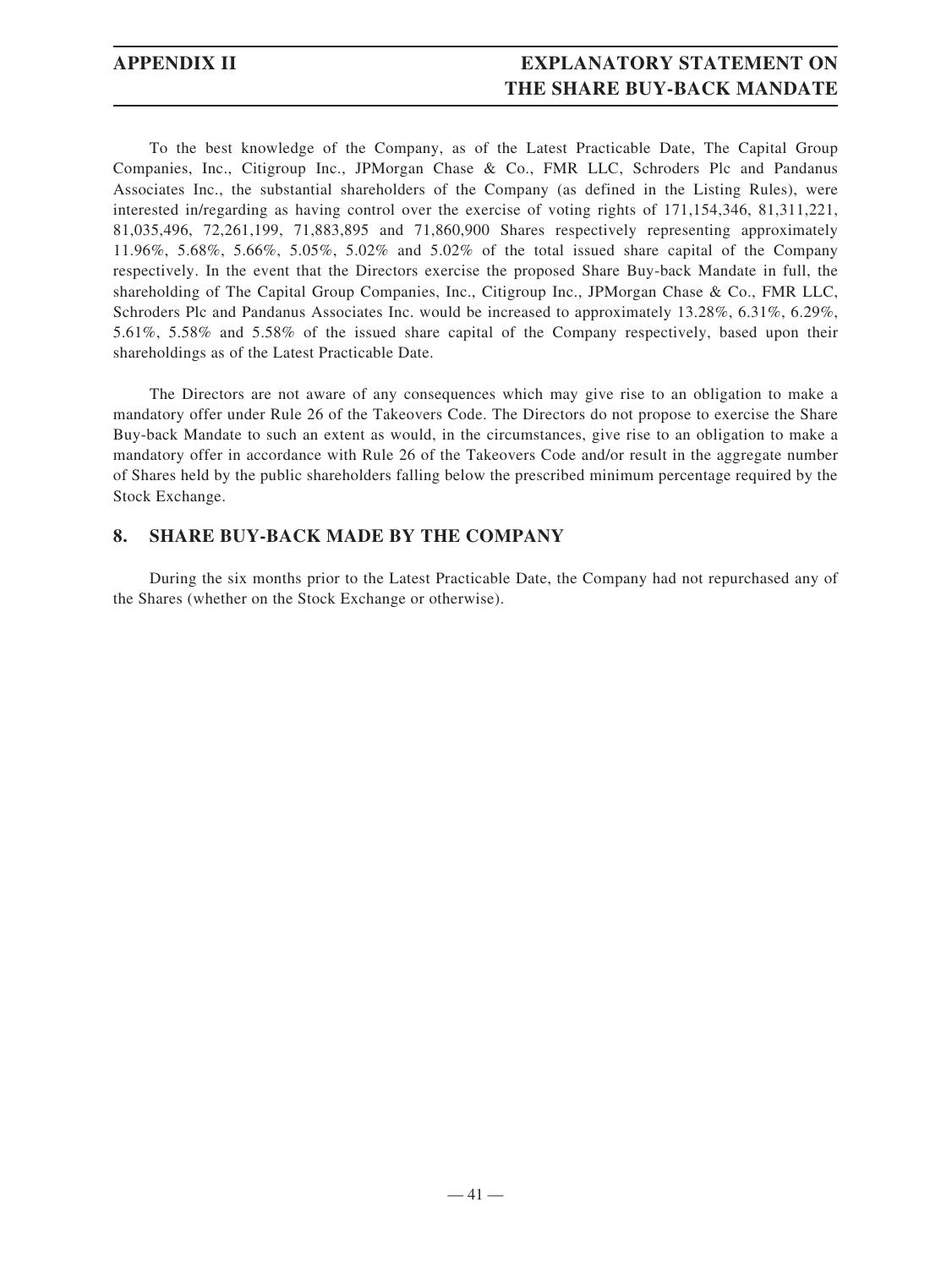# **1. RESPONSIBILITY STATEMENT**

This circular, for which the Directors collectively and individually accept full responsibility, includes particulars given in compliance with the Listing Rules for the purpose of giving information with regard to the Company.

The Directors, having made all reasonable enquiries, confirm that to the best of their knowledge and belief, the information contained in this circular is accurate and complete in all material respects and not misleading or deceptive, and there are no other matters the omission of which would make any statement herein or this circular misleading.

# **2. DISCLOSURE OF INTERESTS**

As of the Latest Practicable Date, the interests and short positions of the Directors and chief executives of the Company in the Shares or underlying shares or debentures of the Company or any of its associated corporation(s) (within the meaning of Part XV of the SFO) which were required (a) to be notified to the Company and the Stock Exchange pursuant to Divisions 7 and 8 of Part XV of the SFO (including interests and short positions, if any, which they were taken or deemed to have under such provisions of the SFO); or (b) to be entered in the register kept by the Company under Section 352 of the SFO; or (c) to be notified to the Company and the Stock Exchange pursuant to the Model Code for Securities Transactions by Directors of Listed Issuers (the "**Model Code**") of the Listing Rules were as follows:

| <b>Name of Director</b>       | <b>Nature of interest</b>        | Number of<br><b>Shares held</b> | Approximate<br>shareholding $%$ |
|-------------------------------|----------------------------------|---------------------------------|---------------------------------|
| <b>Timothy Charles Parker</b> | Beneficial owner                 | 60,645,644                      | $4.23\%$                        |
|                               |                                  | (Note 1)                        |                                 |
| Kyle Francis Gendreau         | Founder of a discretionary trust | 8,730,478                       | $0.61\%$                        |
|                               |                                  | (Note 2)                        |                                 |
| Tom Korbas                    | Beneficial owner                 | 1,442,704                       | $0.10\%$                        |
|                               |                                  | (Note 3)                        |                                 |
| Bruce Hardy McLain (Hardy)    | Beneficial owner                 | 883,400                         | $0.06\%$                        |
|                               |                                  | (Note 4)                        |                                 |
| Keith Hamill                  | Beneficial owner                 | 193.745                         | $0.01\%$                        |
| Ying Yeh                      | Beneficial owner                 | 3,000                           | $0.00\%$                        |

#### **(a) Long Position in Shares**

#### *Notes:*

- (1) Comprised of 28,312,540 Shares held by Mr. Parker and 28,142,740 Shares held by his spouse, Ms. Therese Charlotte Christiaan Marie Parker, each as beneficial and registered owner. Mr. Parker is deemed by virtue of the SFO to be interested in the shares held by Ms. Parker. Also includes Options held by Mr. Parker that are exercisable for 4,190,364 Shares once vested.
- (2) Comprised of 1,575,848 Shares held by a discretionary trust of which Mr. Gendreau is the founder, Options exercisable for 6,243,411 Shares once vested, TRSUs in respect of 303,741 Shares once vested and PRSUs in respect of an initial or target aggregate number of 607,478 Shares (with the final number of Shares being subject to the level of achievement of the performance conditions applicable to the grant of such PRSUs).
- (3) Comprised of 696,171 Shares held by Mr. Korbas as beneficial and registered owner and Options exercisable for 746,533 Shares once vested.
- (4) Comprised of 500,000 Shares held by Mr. McLain and 383,400 Shares held by his spouse, Ms. Helle Elisabeth Skov McLain, each as beneficial and registered owner. Mr. McLain is deemed by virtue of the SFO to be interested in the Shares held by Ms. McLain.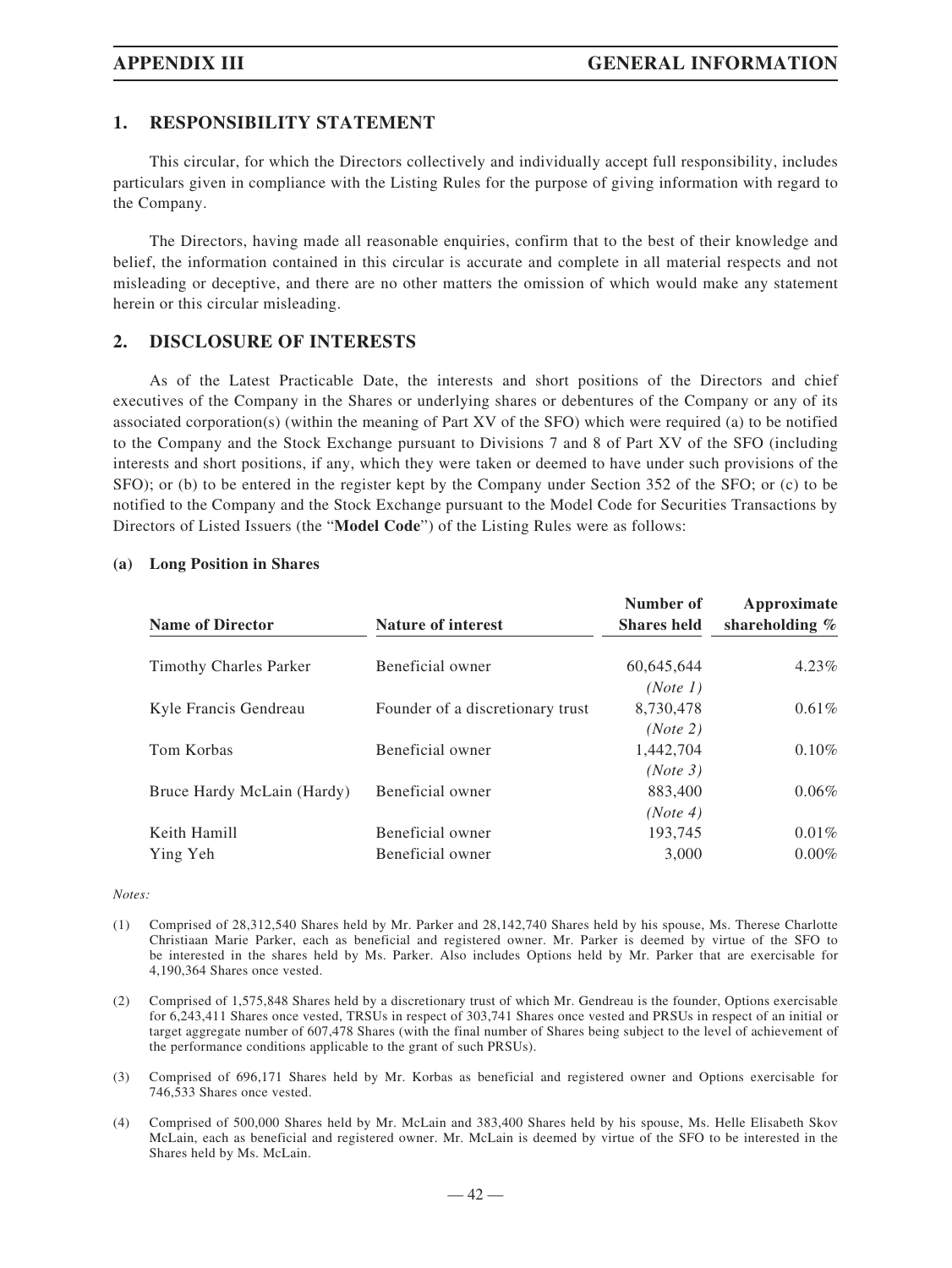Save as disclosed above, as of the Latest Practicable Date, none of the Directors or chief executives had or was deemed to have any interests or short positions in the shares, underlying shares or debentures of the Company or any of its associated corporations (within the meaning of Part XV of the SFO) which would have to be notified to the Company and the Stock Exchange pursuant to Divisions 7 and 8 of Part XV of the SFO (including interests or short positions which they were deemed or taken to have under such provisions of the SFO), or which were required, pursuant to Section 352 of the SFO, to be entered in the register maintained by the Company referred to therein, or which were required, pursuant to the Model Code contained in the Listing Rules, to be notified to the Company and the Stock Exchange.

#### **(b) Interests in assets, contracts or arrangements of the Group**

As of the Latest Practicable Date, none of the Directors had any direct or indirect interests in any assets which had been acquired or disposed of by, or leased to, or which were proposed to be acquired or disposed of by, or leased to, any member of the Group since December 31, 2018, being the date to which the latest published audited financial statements of the Group were made up.

As of the Latest Practicable Date, none of the Directors was materially interested in any contract or arrangement entered into by any member of the Group subsisting at the date of this circular and which is significant in relation to the business of the Group taken as a whole.

#### **(c) Competing interests**

Mr. Jerome Squire Griffith, an independent non-executive Director of the Company, serves as chief executive officer and as a director of Lands' End, Inc. Lands' End, Inc., a company listed on the NASDAQ, is a leading multi-channel retailer of clothing, accessories, footwear and home products. The products of Lands' End, Inc. include bags. Lands' End, Inc.'s bag business is incidental to its core business and the Company does not consider Lands' End, Inc. to be a significant competitor.

As of the Latest Practicable Date, save as disclosed above, none of the Directors or their close associates had an interest in any business which competes or is likely to compete, either directly or indirectly, with the Group's business.

#### **(d) Common directors**

As of the Latest Practicable Date, none of the Directors was a director or employee of any company which has an interest or short position in the Shares or underlying shares of the Company which were required to be notified to the Company under the provisions of Divisions 2 and 3 of Part XV of the SFO.

# **3. DIRECTORS' SERVICE CONTRACTS**

As of the Latest Practicable Date, none of the Directors had, or is proposed to have, a service contract with any member of the Group (excluding contracts expiring or determinable by the employer within one year without compensation (other than statutory compensation)).

# **4. NO MATERIAL ADVERSE CHANGE**

As of the Latest Practicable Date, the Directors are not aware of any material adverse change in the financial or trading position of the Group since December 31, 2018, the date to which the latest published audited consolidated financial statements of the Group were made up.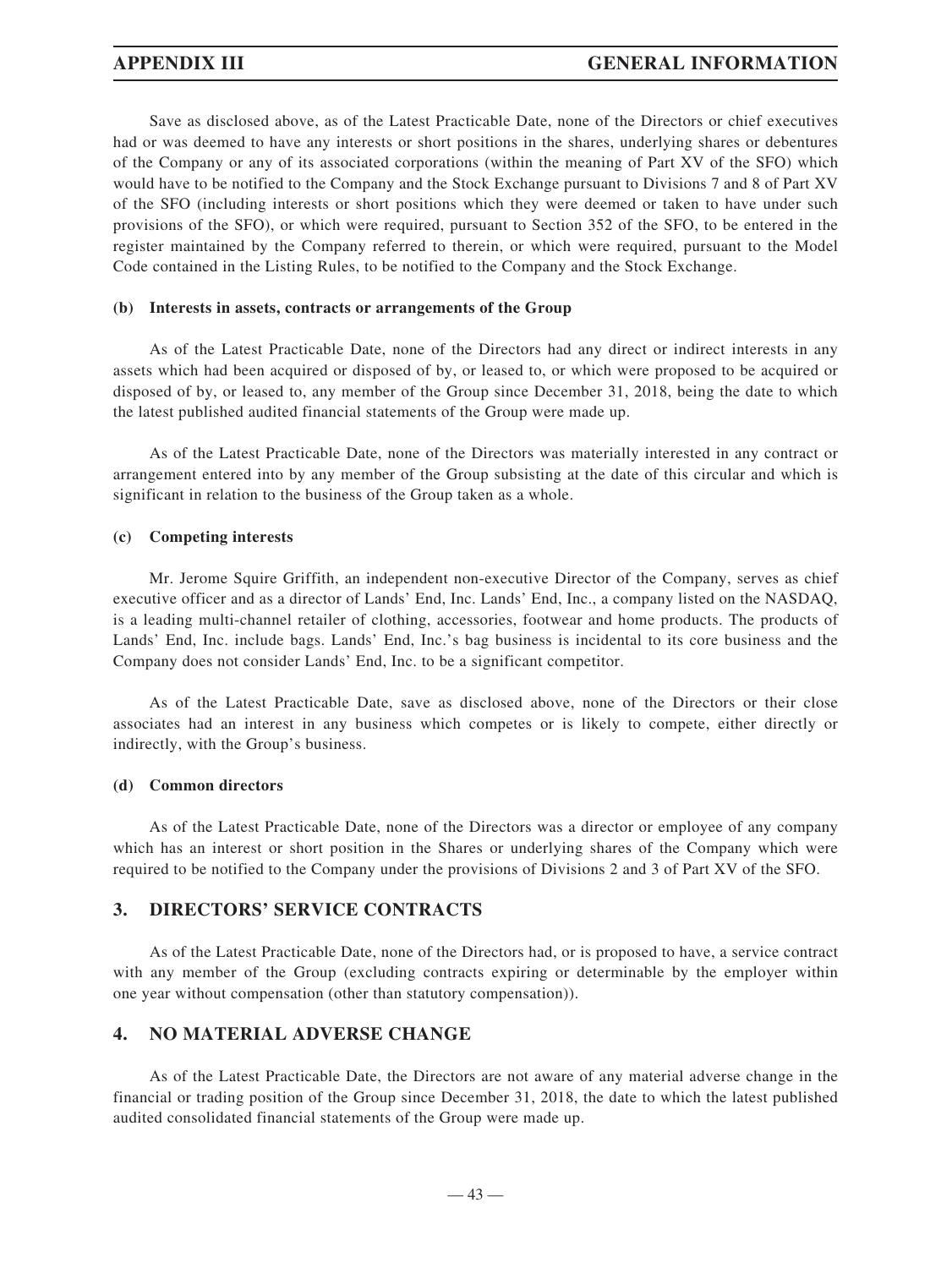# **5. EXPERTS**

#### **(a) Qualification of experts**

The following are the names and qualification of the experts who have given advice which are contained in this circular:

| <b>Name</b>              | <b>Oualification</b>                                                                                                                                   |
|--------------------------|--------------------------------------------------------------------------------------------------------------------------------------------------------|
| Somerley Capital Limited | A corporation licensed to carry out Type 1 (dealing in<br>securities) and Type 6 (advising on corporate finance)<br>regulated activities under the SFO |
| Mercer, Inc.             | Independent global human resources consulting firm                                                                                                     |

#### **(b) Interests of experts**

As of the Latest Practicable Date, neither Somerley nor Mercer had any interest in any securities of any member of the Group or any right (whether legally enforceable or not) to subscribe for or to nominate persons to subscribe for any securities in any member of the Group, and neither Somerley nor Mercer had any direct or indirect interest in any assets which had been, since December 31, 2018 (being the date to which the latest published audited consolidated financial statements of the Group were made up), acquired or disposed of by, or leased to, or were proposed to be acquired or disposed of by, or leased to, any member of the Group.

### **(c) Consents of expert**

Each of Somerley and Mercer has given and has not withdrawn its written consent to the issue of this circular with the inclusion of its letter and/or references to its name in the form and context in which they respectively appear.

# **6. LANGUAGE**

The English text of this circular shall prevail over the Chinese text in the event of any inconsistency.

# **7. DOCUMENT AVAILABLE FOR INSPECTION**

A copy of the Share Award Scheme currently in force will be available for inspection at the Company's registered office at 13–15 Avenue de la Liberté, L-1931 Luxembourg and at the office of Freshfields Bruckhaus Deringer at 55th Floor, One Island East, Taikoo Place, Quarry Bay, Hong Kong on any weekday, except Saturdays, Sundays and public holidays, from the date of this circular until the date of the Annual General Meeting.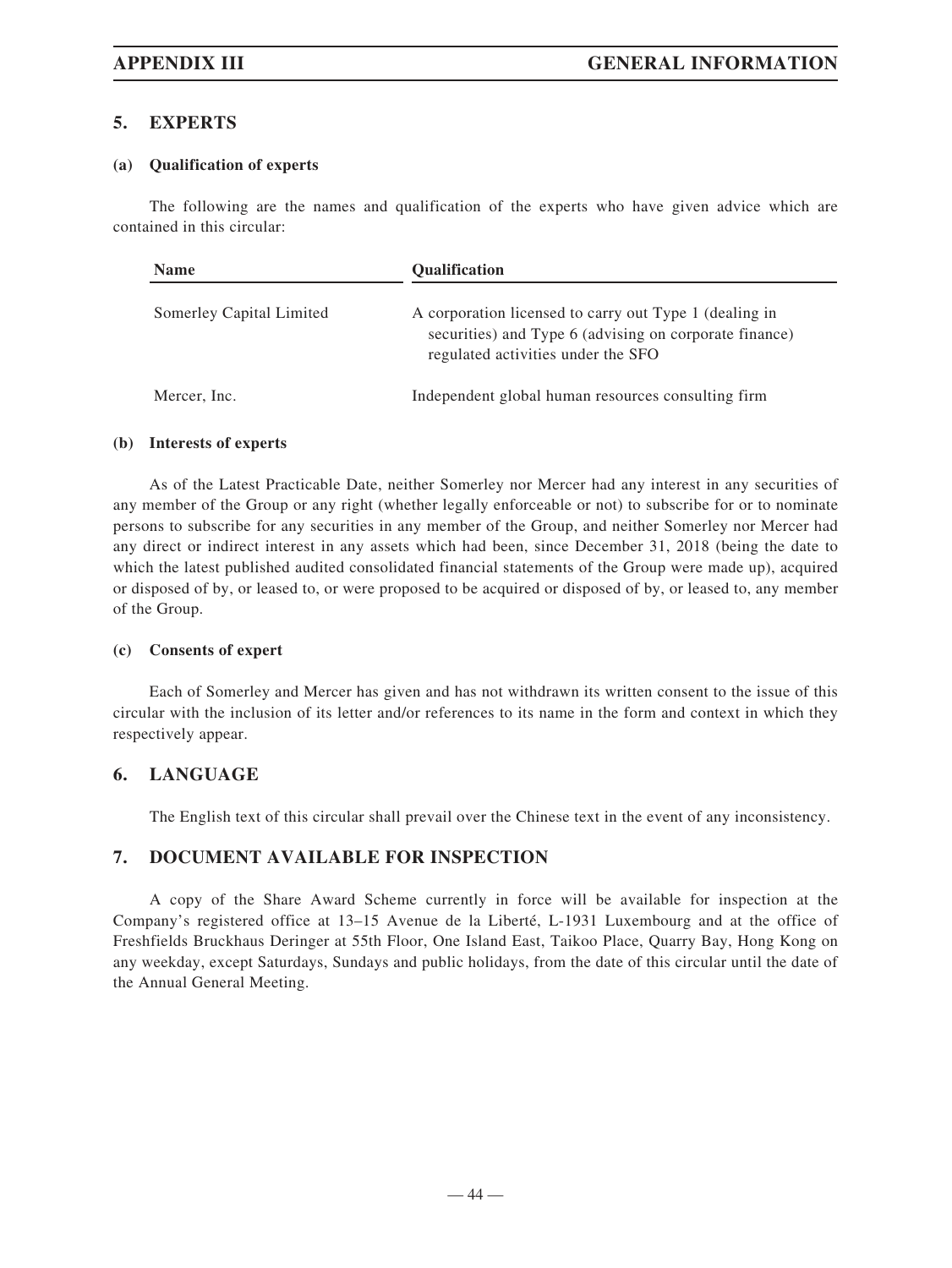# SamsGnite

**SAMSONITE INTERNATIONAL S.A.**

**新秀麗國際有限公司** *13–15 Avenue de la Liberté, L-1931 Luxembourg R.C.S. LUXEMBOURG: B 159.469 (Incorporated in Luxembourg with limited liability)* **(Stock code: 1910)**

April 16, 2019

*To the Independent Shareholders*

Dear Sir/Madam,

# **PROPOSED CONNECTED TRANSACTIONS RELATING TO THE PROPOSED GRANTS OF RSUS TO THE CONNECTED PARTICIPANTS**

We refer to the circular dated April 16, 2019 (the "**Circular**") issued by the Company to the Shareholders, of which this letter forms part. Unless the context otherwise requires, terms defined in the Circular shall have the same meanings when used in this letter.

We, being all the independent non-executive Directors, have been appointed by the Board as the members of the Independent Board Committee to advise the Independent Shareholders as to whether the Connected Grants are in the ordinary and usual course of business of the Group and in the interests of the Company and the Shareholders as a whole and whether the terms of the Connected Grants are on normal commercial terms and fair and reasonable so far as the Independent Shareholders are concerned.

Somerley Capital Limited has been appointed as the Independent Financial Adviser to advise the Independent Board Committee and the Independent Shareholders in respect of the Connected Grants.

Your attention is drawn to the letter from the Board set out on pages 6 to 35 of the Circular which contains, among other things, details of the terms of the Connected Grants and the letter from Somerley set out on pages 46 to 60 of the Circular which contains its advice to the Independent Board Committee and the Independent Shareholders, together with the principal factors and reasons taken into consideration in arriving at such advice.

Having considered the advice from Somerley, we are of the view that the Connected Grants are in the ordinary and usual course of business of the Company and the Group as a whole and in the interests of the Company and the Shareholders as a whole and the terms of the Connected Grants are on normal commercial terms and are fair and reasonable so far as the Independent Shareholders are concerned.

Accordingly, we recommend the Independent Shareholders to vote in favor of the proposed ordinary resolutions relating to the Connected Grants contained in paragraphs 11 and 12 of the notice of the Annual General Meeting.

> Yours faithfully **Independent Board Committee**

**Paul Kenneth Etchells Jerome Squire Griffith Keith Hamill Bruce Hardy McLain (Hardy) Ying Yeh** *Independent Non-executive Directors*

 $-45-$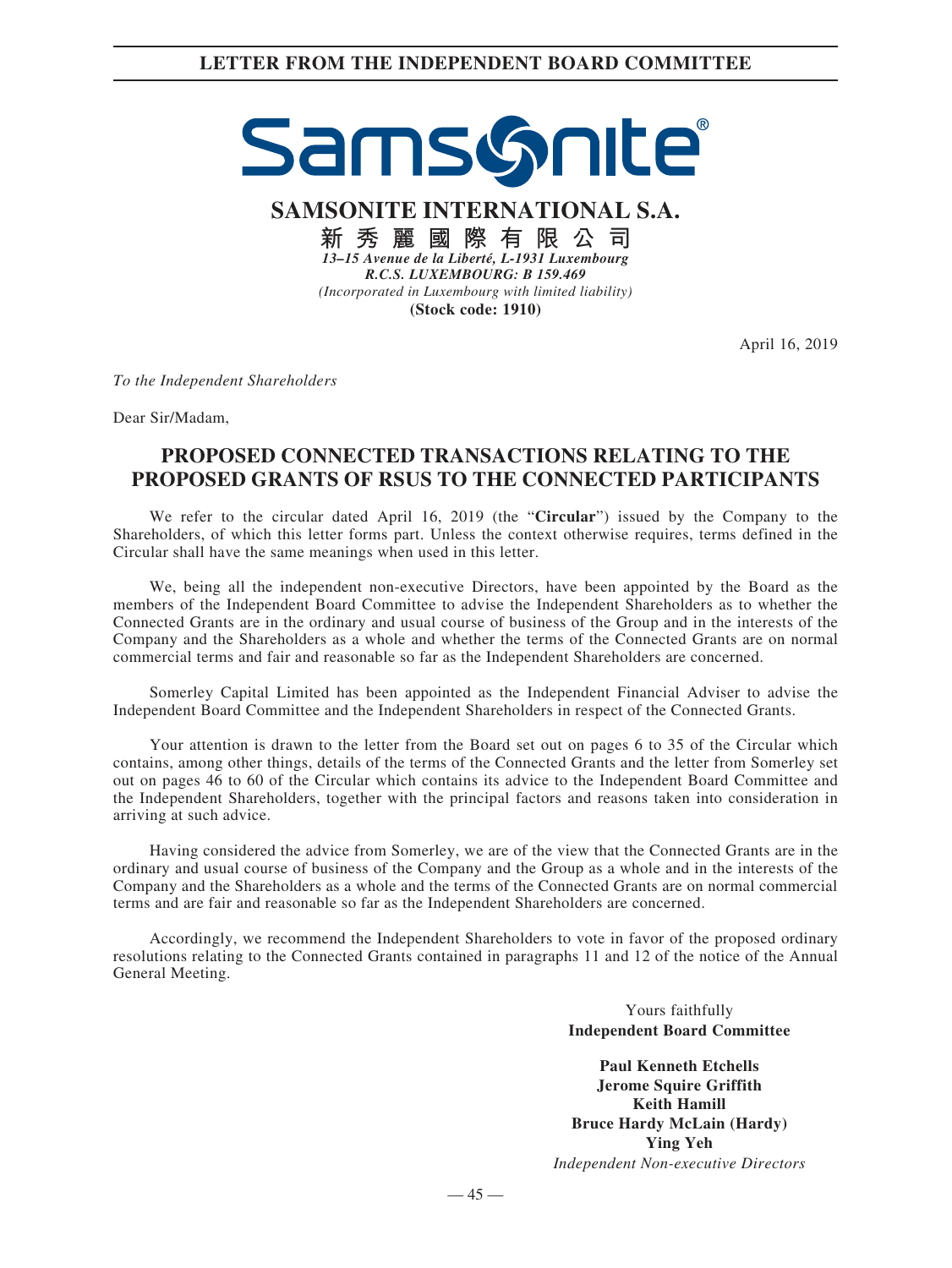*Set out below is the text of the letter of advice from Somerley Capital Limited to the Independent Board Committee and the Independent Shareholders in relation to the Connected Grants for inclusion in this circular.*



# **SOMERLEY CAPITAL LIMITED**

20th Floor China Building 29 Queen's Road Central Hong Kong

April 16, 2019

*To: the Independent Board Committee and the Independent Shareholders of Samsonite International S.A.*

Dear Sirs,

# **PROPOSED CONNECTED TRANSACTIONS RELATING TO THE PROPOSED GRANTS OF RSUS TO CONNECTED PARTICIPANTS**

# **INTRODUCTION**

We refer to our appointment by the Company to advise the Independent Board Committee and the Independent Shareholders in connection with the Connected Grants. Details of the Connected Grants are set out in the letter from the Board contained in the circular of the Company to the Shareholders dated April 16, 2019 (the "**Circular**"), of which this letter forms part. Capitalised terms used in this letter shall have the same meanings as those defined in the Circular unless the context requires otherwise.

As with the approval granted by the Shareholders in 2018 for the Awards of RSUs granted in 2018, the Company is seeking the approval of Shareholders for the proposed Awards of RSUs to be granted in 2019.

The Remuneration Committee has proposed to grant to: (i) Mr. Kyle Francis Gendreau, the Chief Executive Officer and executive Director, an aggregate target LTIP Value of US\$4,200,000 (the same as 2018), which is based on 350% of his base salary of US\$1,200,000 for the year 2019 (the same as 2018) (of which 50% of the target LTIP Value will be in the form of PRSUs, 25% in the form of TRSUs and 25% in the form of Options); and (ii) the Other Connected Participants RSUs representing an aggregate target grant date value of US\$4,617,234 (US\$3,808,771 in 2018) (which will be in the form of PRSUs and/or TRSUs). The Other Connected Participants comprise Senior Managers and employees of the Group and who also hold positions as a director and/or chief executive of the Significant Subsidiaries of the Company or an associate of a director of certain Significant Subsidiaries.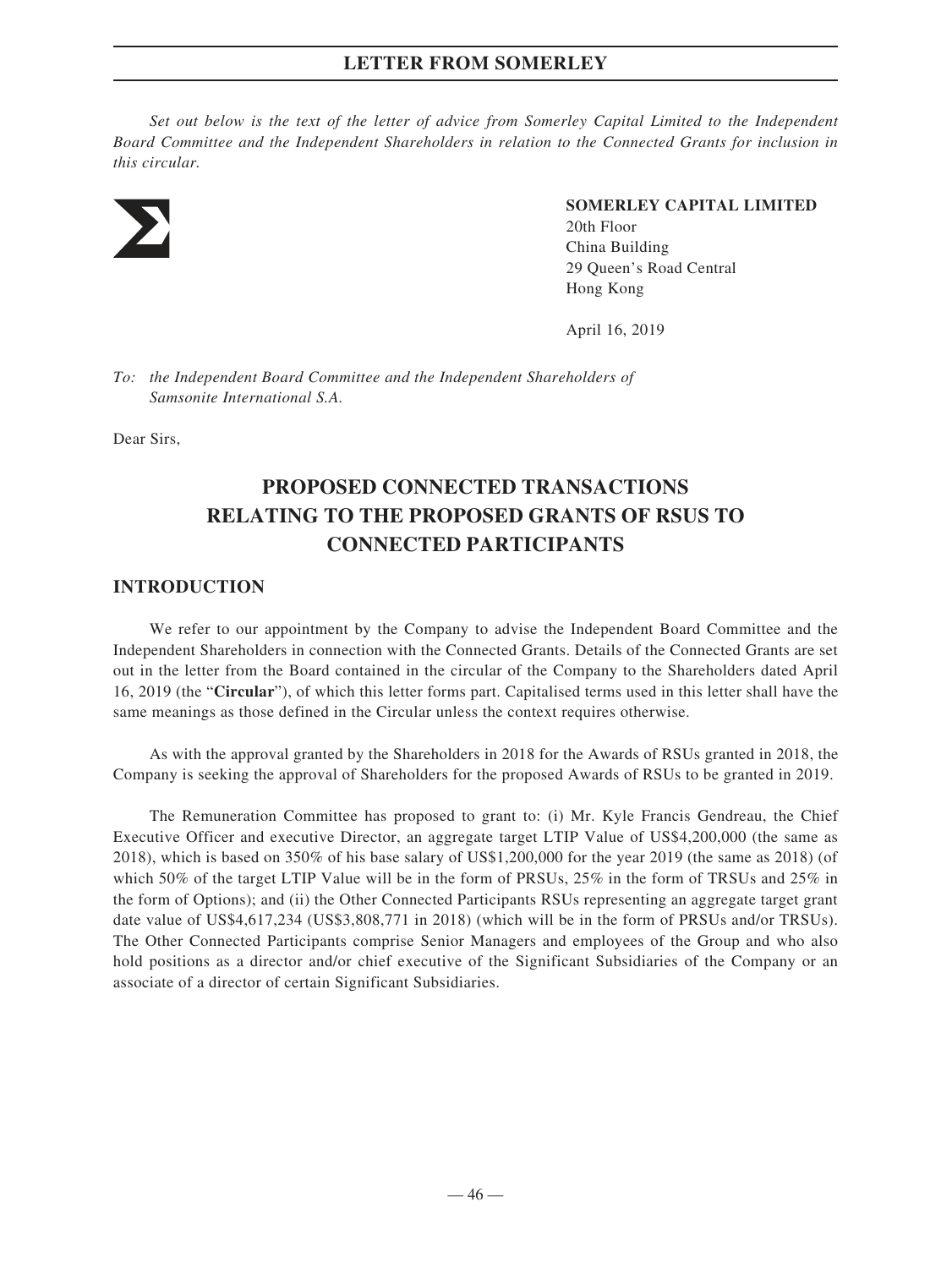As (i) Mr. Gendreau is a Director; and (ii) the Other Connected Participants are directors and/or chief executives of the Significant Subsidiaries of the Company or an associate of a director of certain Significant Subsidiaries, they are connected persons of the Company under the Listing Rules. Accordingly, the Connected Grants constitute non-exempt connected transactions of the Company under Chapter 14A of the Listing Rules and are subject to reporting, announcement and Independent Shareholders' approval requirement under the Listing Rules.

The Independent Board Committee, comprising all five of the Company's independent non-executive Directors, namely Mr. Paul Kenneth Etchells, Mr. Jerome Squire Griffith, Mr. Keith Hamill, Mr. Bruce Hardy McLain (Hardy) and Ms. Ying Yeh, has been formed to make a recommendation to the Independent Shareholders on the terms of the Connected Grants. We, Somerley Capital Limited, have been appointed as the Independent Financial Adviser to advise the Independent Board Committee and the Independent Shareholders in the same regard.

We are not associated with the Company, the Connected Participants or their respective close associates, associates or core connected persons (all as defined under the Listing Rules) and accordingly we are considered eligible to give independent advice on the Connected Grants. Apart from normal professional fees payable to us in connection with this or similar appointments, no arrangement exists whereby we will receive any fees or benefits from the Company, the Connected Participants or their respective close associates, associates or core connected persons.

In formulating our opinion, we have reviewed, amongst other documents, the Share Award Scheme, the independent compensation consultant report (the "**Compensation Expert Report**") prepared by Mercer, a global human resources consulting firm, the annual report of the Company for the year ended December 31, 2018 (the "**2018 Annual Report**") and the information contained in the Circular.

We have relied on the information and facts supplied, and the opinions expressed to us, by the management and the Directors of the Group which we have assumed to be true, accurate, complete and not misleading in all material aspects at the relevant time they were supplied or expressed. We have also sought and received confirmation from the Company that no material facts have been omitted from the information supplied and opinions expressed to us. We have no reason to believe that any material information has been withheld from us, or to doubt the truth, accuracy or completeness of the information provided. We have relied on such information and consider that the information we have received is sufficient for us to reach an informed view. We have not, however, conducted any independent investigation into the business and affairs of the Group, nor have we carried out any independent verification of the information supplied.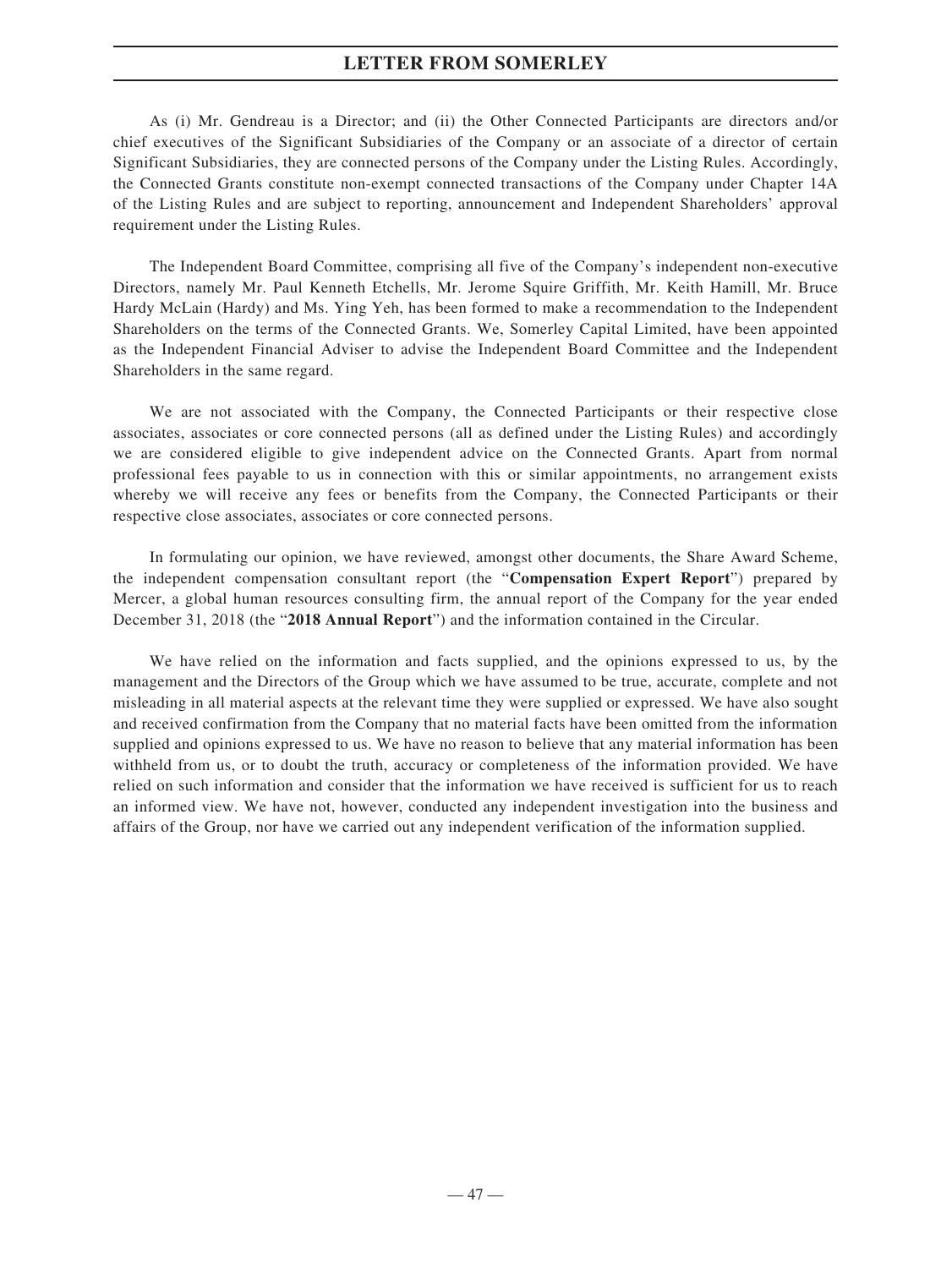# **PRINCIPAL FACTORS AND REASONS CONSIDERED**

In arriving at our opinion and our recommendation with regard to the Connected Grants, we have taken into account the principal factors and reasons set out below:

#### **1. Information on the Group**

The Group is principally engaged in the design, manufacture, sourcing and distribution of luggage, business and computer bags, women's bags, outdoor and casual bags, travel accessories and slim protective cases for personal electronic devices throughout the world, primarily under the *Samsonite®* , *Tumi*® , *American Tourister®* , *Hartmann®* , *High Sierra®* , *Gregory®* , *Speck®* , *Lipault®* , *Kamiliant® and eBags*® brand names as well as other owned and licensed brand names.

#### **2. Background of and reasons for the Connected Grants**

As set out in the letter from the Board contained in the Circular, the LTIP is a critical component of the Group's compensation program for Senior Managers and other employees. By providing the opportunity for financial reward based on long-term Company performance and long-term growth in Share value, it aligns the interests of the Group's management with the interests of the Shareholders, fosters a long-term commitment to the Group and aids in the retention of Senior Managers and other managers in an industry in which the market for talent is highly competitive.

The Remuneration Committee's policy is for the Company's LTIP to support the Company's need to recruit, retain and motivate management in a manner that is consistent with generally accepted market practice for international branded consumer goods companies. In evaluating the Company's LTIP relative to market practice, the Remuneration Committee notes that a majority of its Senior Managers and a significant proportion of the other Participants in the LTIP are based in the United States. The international companies that form part of the Global Peer Companies (as defined below) for the purpose of executive compensation benchmarking and LTIP design are also primarily companies that are based in and listed in the United States. The companies that comprise the Global Peer Companies were identified by the Remuneration Committee, with advice from Mercer, on the basis of comparable industry sectors, business operations with revenue, and market capitalisation. Accordingly, the Remuneration Committee considers that in order to achieve the objectives of the LTIP — particularly with regard to recruitment and retention — it is appropriate to consider the Company's LTIP in light of the practices of relevant international companies such as those in the Global Peer Companies, which are primarily based in and listed in the United States, and with which the Company competes for talent both in the United States and internationally.

The LTIP is administered pursuant to the Company's Share Award Scheme, which was adopted by the Shareholders on September 14, 2012. The Share Award Scheme will remain in effect until September 13, 2022. The purpose of the Share Award Scheme is to attract skilled and experienced personnel, to incentivise them to remain with the Group, and to motivate them to strive for the future development and expansion of the Group by providing them with the opportunity to acquire equity interests in the Company.

In 2018, the Remuneration Committee and the Board re-designed the Company's LTIP to align the LTIP with similar programs adopted by the Global Peer Companies, and to further enhance the alignment of the LTIP with long-term Shareholders' interests. On September 26, 2018, the Shareholders approved various resolutions that were proposed by the Board to give effect to the re-designed LTIP, including certain amendments to the Share Award Scheme. Further details on how the Company's compensation philosophy is reflected in the LTIP are set out in the letter from the Board contained in the Circular.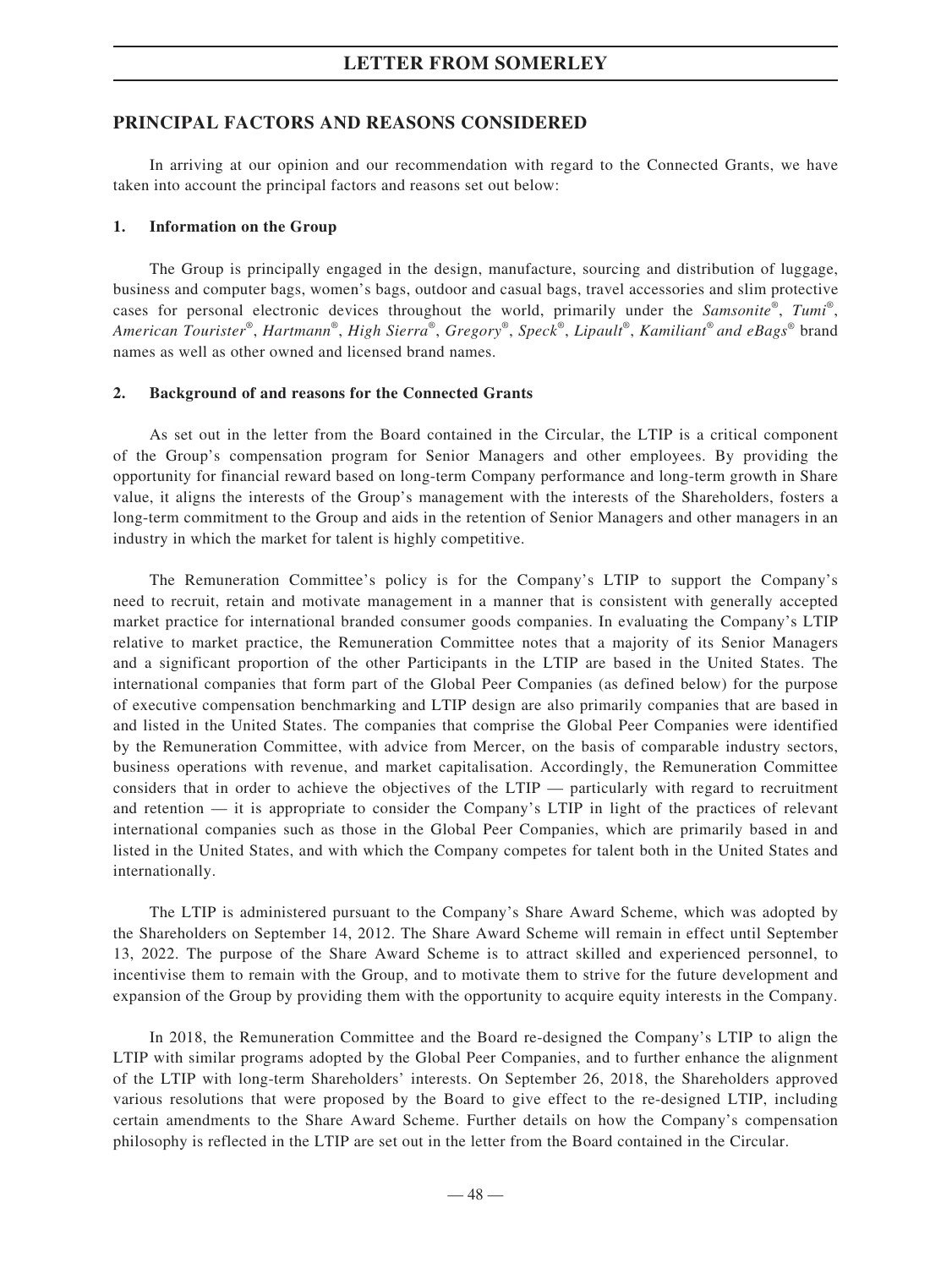| Scheme and the estimated number of the Shares to |                                                   | The table below sets out the roles and responsibilities of the Connected Participants, grant date value of the 2019 RSUs under the Share Award<br>be granted upon vesting of the 2019 RSUs:                                                  |                                               |                                          |                                   |                                                    |                                                                                                        |                                                                                                   |
|--------------------------------------------------|---------------------------------------------------|----------------------------------------------------------------------------------------------------------------------------------------------------------------------------------------------------------------------------------------------|-----------------------------------------------|------------------------------------------|-----------------------------------|----------------------------------------------------|--------------------------------------------------------------------------------------------------------|---------------------------------------------------------------------------------------------------|
| Name                                             | <b>Position/Title</b>                             | Roles and responsibilities                                                                                                                                                                                                                   | Grant date<br>value of<br>2019 TRSUs<br>(USS) | Grant date value of<br>2019 PRSUs (US\$) |                                   | 2019 RSUs<br>Total grant<br>date value of<br>(USS) | number of<br>the<br>Shares to be<br>granted upon<br>vesting of the<br>2019 RSUs<br>Estimated<br>(Note) | issued share<br>Practicable<br>Date<br>Approximate<br>capital as at<br>the Latest<br>$%$ of total |
| Director                                         |                                                   |                                                                                                                                                                                                                                              |                                               |                                          |                                   |                                                    |                                                                                                        |                                                                                                   |
| Mr. Kyle Francis Gendreau                        | Chief Executive Officer<br>and Executive Director | Gendreau is responsible for the Company's<br>overall strategic planning and for managing the<br>Group's operations.<br>Мr.                                                                                                                   | 1,050,000                                     | Threshold<br>Maximum<br>Target           | 525,000<br>2,100,000<br>4,200,000 | 1,575,000<br>3,150,000<br>5,250,000                | 495,536<br>1,651,785<br>991,071                                                                        | 0.03%<br>$0.07\%$<br>$0.12\%$                                                                     |
| Other Connected Participants                     |                                                   |                                                                                                                                                                                                                                              |                                               |                                          |                                   |                                                    |                                                                                                        |                                                                                                   |
| Mr. Reza Taleghani                               | Chief Financial Officer                           | Taleghani is responsible for the Group's<br>accounting, global investor<br>relations, external reporting, financial planning<br>analysis and treasury functions, as well as<br>mergers and acquisitions.<br>corporate finance,<br>Мr.<br>and | 251,563                                       | Maximum<br>Threshold<br>Target           | 503,125<br>1,006,250<br>125,781   | 377,344<br>754,688<br>1,257,813                    | 118,723<br>237,445<br>395,743                                                                          | $0.01\%$<br>$0.02\%$<br>$0.03\,\%$                                                                |
| Mr. Patrick Baele                                | Chief Financial Officer<br>(Europe)               | Vice President of Finance/ Mr. Baele is responsible for managing all aspects<br>of the Group's finance and treasury matters in the<br>Europe region.                                                                                         | 273,081                                       | Not applicable                           |                                   | 273,081                                            | 85,920                                                                                                 | 0.01%                                                                                             |
| Ms. Lynne Berard                                 | President of North America                        | development of the Group's<br>overall<br>business (excluding the Tumi brand) in the United<br>responsible for the<br>management and<br>States and Canada<br>$\ddot{a}$<br>Berard<br>Ms.                                                      | 184,396                                       | Threshold<br>Maximum<br>Target           | 92,198<br>368,792<br>737,583      | 276,594<br>553,188<br>921,979                      | 87,024<br>174,048<br>290,081                                                                           | $0.01\,\%$<br>$0.01\%$<br>$0.02\%$                                                                |
| Mr. Ame Borrey                                   | President of Europe                               | overall<br>Group's<br>the<br>the<br>for<br>management and development of<br>responsible<br>business in Europe.<br>Borrey is<br>Мr.                                                                                                           | 188,483                                       | Threshold<br>Maximum<br>Target           | 94,242<br>376,967<br>753,934      | 282,725<br>565,450<br>942,417                      | 88,953<br>177,906<br>296,512                                                                           | $0.01\%$<br>$0.01\%$<br>$0.02\%$                                                                  |
| Mr. Robert W. Cooper                             | North America for Tumi<br>General Manager of      | management and development of the Tumi brand's<br>Cooper is responsible for the overall<br>business in North America.<br>Мr.                                                                                                                 | 184,396                                       | Threshold<br>Maximum<br>Target           | 92,198<br>368,792<br>737,583      | 276,594<br>553,188<br>921,979                      | 87,024<br>174,048<br>290,081                                                                           | $0.01\%$<br>$0.02\%$<br>$0.01\%$                                                                  |

Information on the Connected Participants and the Connected Grants **3. Information on the Connected Participants and the Connected Grants**

 $\ddot{3}$ 

# **LETTER FROM SOMERLEY**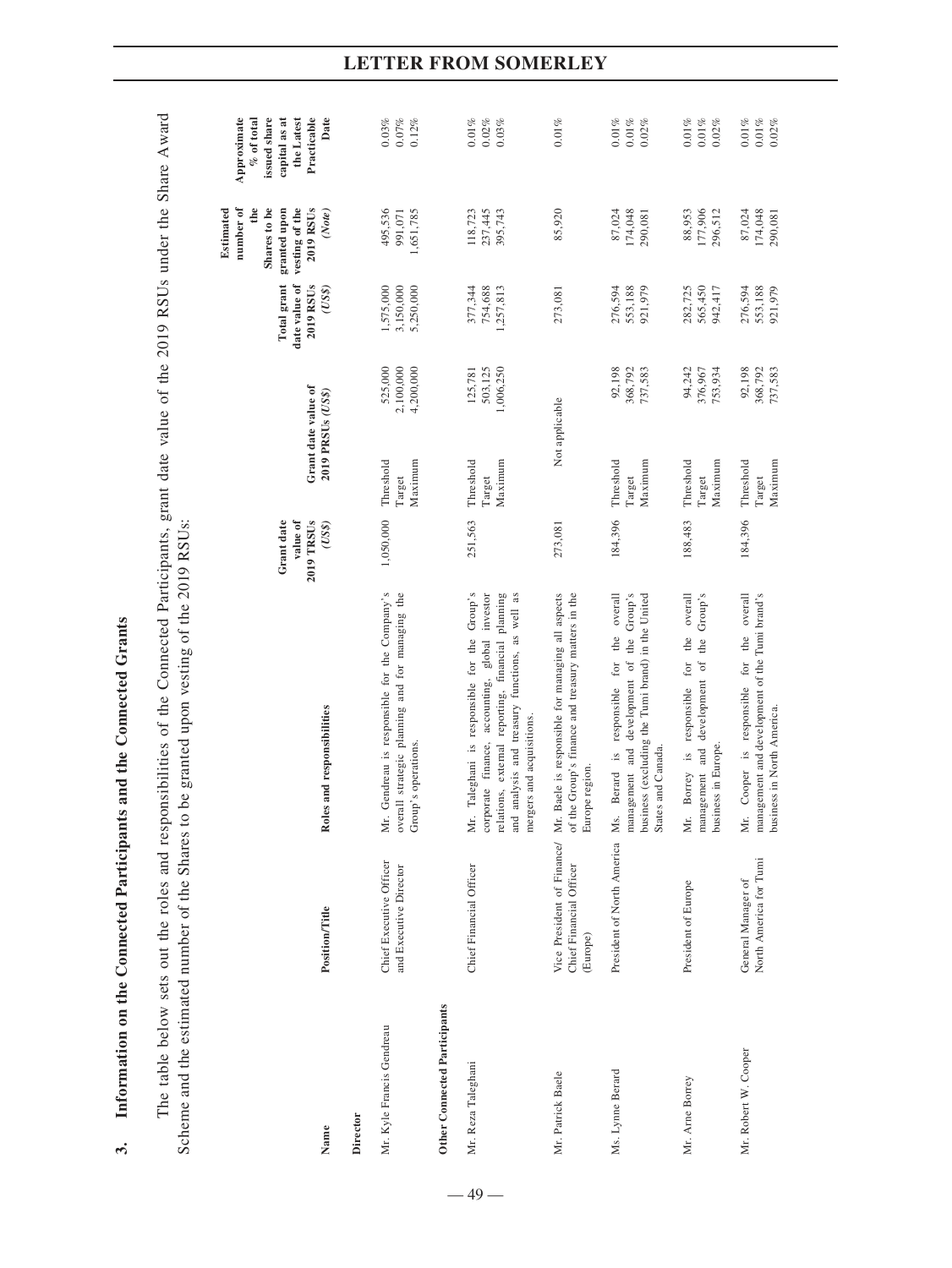| Name                                                      | <b>Position/Title</b>                                                       | Roles and responsibilities                                                                                                                                                                                                                                                                                                                                                                                                                                                                                 | Grant date<br>value of<br>2019 TRSUs<br>(USS) | Grant date value of<br>2019 PRSUs (US\$) |                                     | Total grant<br>date value of<br>2019 RSUs<br>(USS) | number of<br>de<br>Shares to be<br>vesting of the<br>2019 RSU <sub>s</sub><br>Estimated<br>granted upon<br>(Note) | issued share<br>Approximate<br>capital as at<br>the Latest<br>Practicable<br>Date<br>$%$ of total |
|-----------------------------------------------------------|-----------------------------------------------------------------------------|------------------------------------------------------------------------------------------------------------------------------------------------------------------------------------------------------------------------------------------------------------------------------------------------------------------------------------------------------------------------------------------------------------------------------------------------------------------------------------------------------------|-----------------------------------------------|------------------------------------------|-------------------------------------|----------------------------------------------------|-------------------------------------------------------------------------------------------------------------------|---------------------------------------------------------------------------------------------------|
| Mr. Subrata Dutta                                         | President of Asia Pacific<br>and Middle East                                | Group's<br>overall<br>the<br>the<br>management and development of<br>for<br>responsible<br>$\ddot{a}$<br>business in Asia.<br>Dutta<br>Мr.                                                                                                                                                                                                                                                                                                                                                                 | 163,397                                       | Maximum<br>Threshold<br>Target           | 81,698<br>326,794<br>653,588        | 816,985<br>245,095<br>490,191                      | 257,047<br>77,114<br>154,227                                                                                      | $0.01\,\%$<br>$0.01\%$<br>$0.02\%$                                                                |
| Mr. J. Roberto Guzmán                                     | President of Latin America                                                  | overall<br>management and development of the Group's<br>the<br>for<br>responsible<br>business in Latin America.<br>Mr. Guzmán is                                                                                                                                                                                                                                                                                                                                                                           | 153,744                                       | Maximum<br>Threshold<br>Target           | 307,489<br>76,872<br>614,977        | 230,616<br>461,233<br>768,721                      | 145,116<br>241,860<br>72,558                                                                                      | $0.01\%$<br>$0.01\%$<br>0.02%                                                                     |
| Mr. Richard Andrew Lamb                                   | Intellectual Property<br>Vice President of                                  | Mr. Lamb is responsible for managing the Group's<br>intellectual property portfolio.                                                                                                                                                                                                                                                                                                                                                                                                                       | 109,376                                       | Not applicable                           |                                     | 109,376                                            | 34,413                                                                                                            | less than $0.01\%$                                                                                |
| Mr. John Bayard Livingston                                | Executive Vice President,<br>Joint Company Secretary<br>General Counsel and | Mr. Livingston is responsible for all of the<br>Group's legal matters worldwide and provides<br>counsel to senior management and the Directors on<br>matters of corporate governance.                                                                                                                                                                                                                                                                                                                      | 184,098                                       | Maximum<br>Threshold<br>Target           | 92,049<br>368,197<br>736,394        | 552,295<br>920,492<br>276,147                      | 289,614<br>86,883<br>173,767                                                                                      | $0.01\,\%$<br>$0.01\%$<br>$0.02\%$                                                                |
| Mr. Rui Guo Ma (Frank)                                    | President of Greater China                                                  | Mr. Ma is responsible for the overall management<br>and development of the Group's business in<br>mainland China and Taiwan.                                                                                                                                                                                                                                                                                                                                                                               | 280,202                                       | Not applicable                           |                                     | 280,202                                            | 88,161                                                                                                            | 0.01%                                                                                             |
| Mrs. Anushree Tainwala                                    | Executive Director of<br>Marketing (India)                                  | Mrs. Tainwala is responsible for the Group's<br>marketing in India.                                                                                                                                                                                                                                                                                                                                                                                                                                        | 24,342                                        | Not applicable                           |                                     | 24,342                                             | 7,659                                                                                                             | less than $0.01\%$                                                                                |
|                                                           |                                                                             | otal                                                                                                                                                                                                                                                                                                                                                                                                                                                                                                       | 3,047,078                                     | Maximum<br>Threshold<br>Target           | 1,180,038<br>4,720,156<br>9,440,309 | 4,227,116<br>7,767,234<br>2,487,387                | 3,928,876<br>1,329,968<br>2,443,781                                                                               | 0.09%<br>0.17%<br>0.27%                                                                           |
| the sum of the grant date values of the 2019 TRSUs and th |                                                                             | closing price of the Shares as of the Latest Practicable Date. The exact numbers of Shares underlying the 2019 RSUs will be determined by dividing the grant date value by the higher<br>he 2019 PRSUs and dividing the sum by a per Share price of HK\$24.95 (equivalent to approximately US\$3.18 per Share), the<br>Note: The estimated numbers of the Shares to be granted upon vesting of the 2019 RSUs as set out in the table above are for illustrative purpose only. They are calculated based on |                                               |                                          |                                     |                                                    |                                                                                                                   |                                                                                                   |

*of (i) the closing price of a Share on the grant date; and (ii) the average closing price of a Share for the five trading days immediately preceding the grant date, and may differ from* 

of (i) the closing price of a Share on the grant date; and (ii) the average closing price of a Share for the five trading days immediately preceding the grant date, and may differ from<br>the above estimates.

*the above estimates.*

# **LETTER FROM SOMERLEY**

 $-50-$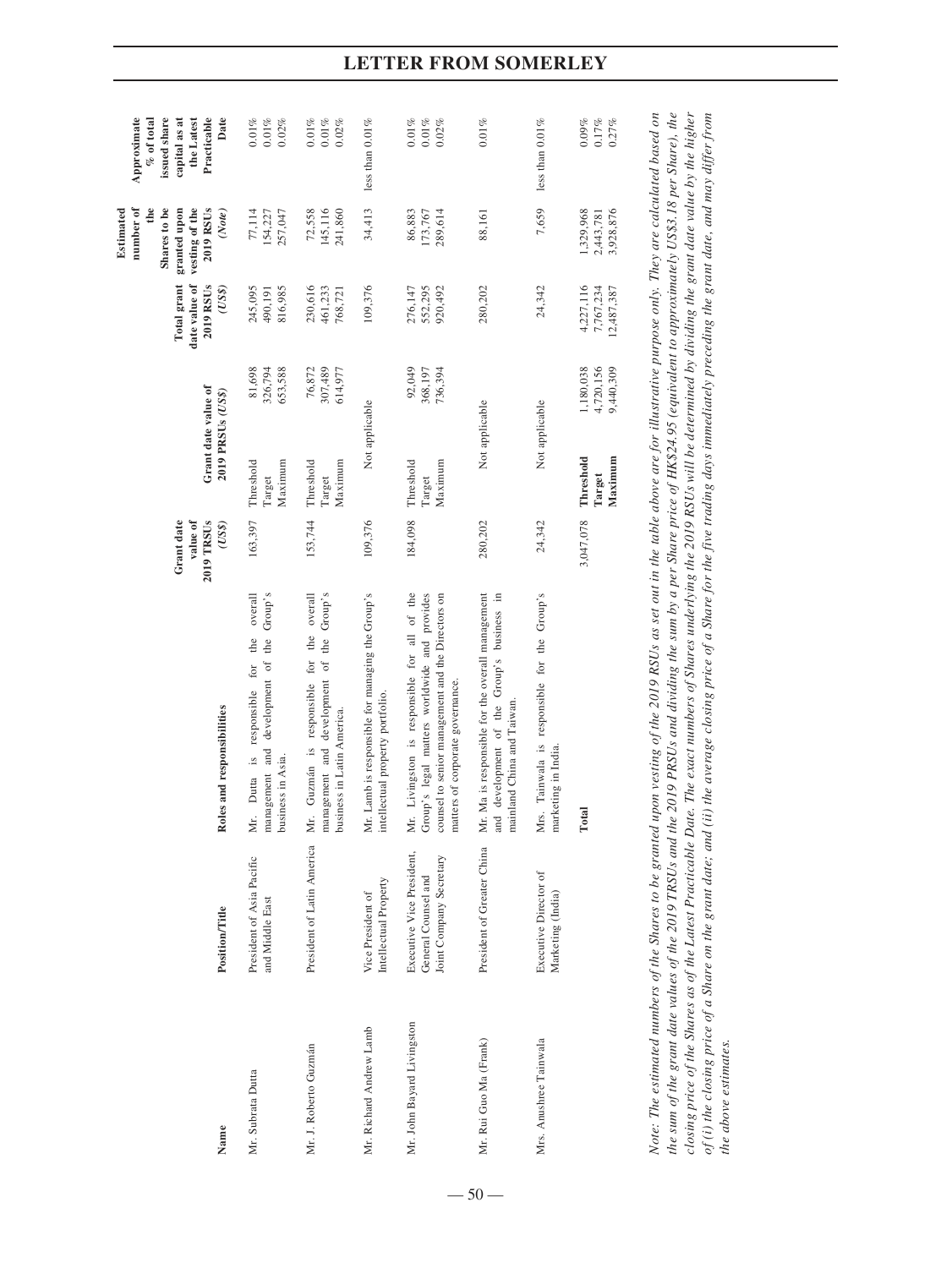The Connected Participants are Mr. Kyle Francis Gendreau, Chief Executive Officer and Executive Director, and directors and/or chief executives of Significant Subsidiaries of the Company or an associate of a director of certain Significant Subsidiaries.

Mr. Kyle Francis Gendreau has served as an Executive Director of the Company since its incorporation in March 2011 and as an executive director of the consolidated group since January 2009. He has served as the Chief Executive Officer of the Company since May 31, 2018 and is responsible for the Company's overall strategic planning and for managing the Group's operations. Prior to his appointment as Chief Executive Officer, Mr. Gendreau served as the Company's Chief Financial Officer from January 2009 until May 2018 and was actively involved in the development of the Group's business and in implementing the Company's strategic plan, in addition to managing all aspects of the Group's finance and treasury matters. He continued to serve as Interim Chief Financial Officer from May 2018 to November 2018. Mr. Gendreau joined the Group in June 2007 as Vice President of Corporate Finance and as Assistant Treasurer. Prior to joining the Group, he held various positions including vice president of finance and chief financial officer at Zoots Corporation, a venture capital-backed start-up company (2000 to 2007), assistant vice president of finance and director of SEC reporting at Specialty Catalog Corporation, a listed catalog retailer (1997 to 2000) and a manager at Coopers & Lybrand in Boston (1991 to 1996). Mr. Gendreau holds a BS in Business Administration from Stonehill College, Easton, Massachusetts, USA (1991) and is a Certified Public Accountant in Massachusetts.

In addition to the above, we have also reviewed the biographies of the Other Connected Participants and their roles and responsibilities in the Group. Based on our review, we are of the view that the aforementioned participants are capable of having a significant influence on the performance of the Group.

#### **4. Summary of the LTIP and key terms of the Connected Grants**

Set out below is a summary of key features of the LTIP, details of which are set out in the letter from the Board contained in the Circular.

### **(i) Selection of peer companies**

Based on the Compensation Expert Report prepared by Mercer and the advice from a leading governance advisory firm, the Remuneration Committee has identified 13 companies (the "**Peer Companies**") which are of similar industry sectors, business operations with revenue, market capitalisation, global presence comparable with the Company. The Peer Companies consist of Hanesbrands Inc., Capri Holding Limited (formerly Michael Kors Holdings Limited), Tapestry, Inc. (formerly Coach, Inc.), Under Armour, Inc., Fossil Group, Inc., Skechers U.S.A., Inc., Carter's, Inc., Wolverine World Wide, Inc., G-III Apparel Group, Ltd., Columbia Sportswear Company, Lululemon Athletica Inc., Steven Madden, Ltd., and Deckers Outdoor Corporation. Also, Mercer has identified five international peer companies, comprising Prada S.p.A. ("**Prada**"), Global Brands Group Holdings Limited ("**Global Brands**"), Burberry Group plc, Hugo Boss AG and L'Occitane International S.A. (together with the Peer Companies, the "**Global Peer Companies**"), which are considered comparable for the purpose of the Compensation Expert Report.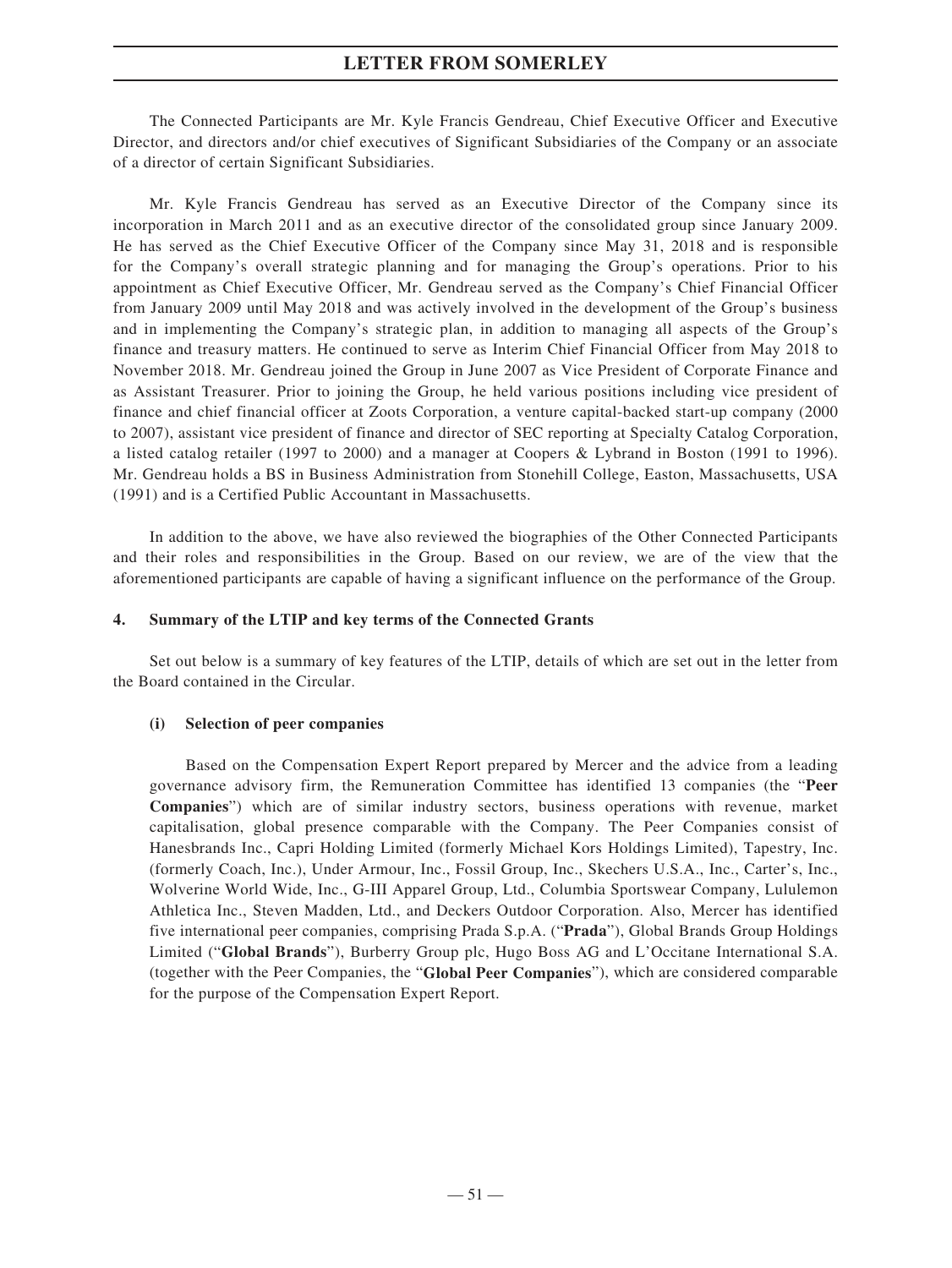We have reviewed and discussed with Mercer the selection criteria and assessed the appropriateness of the Global Peer Companies. According to Mercer, the Global Peer Companies are, in their opinion, appropriate and a representative sample for comparison with the Company on the basis of similar industry sectors, business operations with revenue and market capitalisation, while also considering the Company's significant global presence. We have reviewed the financial performance of the Global Peer Companies and noted that (i) the Company and the Global Peer Companies are principally engaged in similar business activities (i.e. consumer brands and fashions); (ii) all of the Company and the Global Peer Companies have global presence of the products and brands; (iii) the Company and the Global Peer Companies have comparable market capitalisation; and (iv) all of the Company and the Global Peer Companies have generated revenue worldwide. Having considered the above, we are satisfied with the selection of the Global Peer Companies.

#### **(ii) Total compensation packages for Mr. Gendreau and the Other Connected Participants**

The Remuneration Committee has engaged Mercer to review the compensation packages for Mr. Gendreau, an executive Director and chief executive officer of the Company, and the Other Connected Participants who are Senior Managers. The compensation packages for Mr. Gendreau and the Other Connected Participants mainly comprise (a) base salary; (b) short-term cash incentive in the form of annual bonus based on financial and strategic targets; and (c) long-term equity-based incentive awards which are currently in the form of TRSUs, PRSUs and Options for the Other Connected Participants who are Senior Managers, and TRSUs and Options for the Other Connected Participants who are not Senior Managers. Details of the total compensation of Mr. Gendreau in recent years are set out in the 2018 Annual Report and announcement in relation to the grant of options, TRSUs and PRSUs on October 11, 2018.

Mercer has compared the total compensation levels of the chief executive officer of the Company with that of the chief executive officers of the Global Peer Companies.

We have reviewed the total compensation package for Mr. Gendreau for the year ended December 31, 2019 and noted that it is within the range of that for the chief executive officers of the Global Peer Companies. The pay mix of Mr. Gendreau's compensation package comprises approximately 17% of base salary, approximately 25% of short-term incentive and approximately 58% of long-term incentive (i.e. the realisable value of long-term incentive comprising the intrinsic value of options, full value of restricted Shares and most recent payout of PRSU assuming Mr. Gendreau achieves the target performance payout). After taking into account the pay mix in the market with increasing emphasis on long-term incentives, we are of the view that the pay mix of Mr. Gendreau is generally in line with the market, of which approximately  $20\%$  is base salary, approximately  $30\%$ is the short-term incentive and approximately 50% is the long-term incentive. Having considered the above, we are of the view that the proposed total compensation package for and the pay mix of Mr. Gendreau are appropriate.

We consider a higher proportion of long-term incentive for senior management which links to the actual performance of the Company is favourable to the Company as the compensation packages for the senior management align with the shareholders' interest and demonstrates the Company's philosophy of "pay-for-good-performance".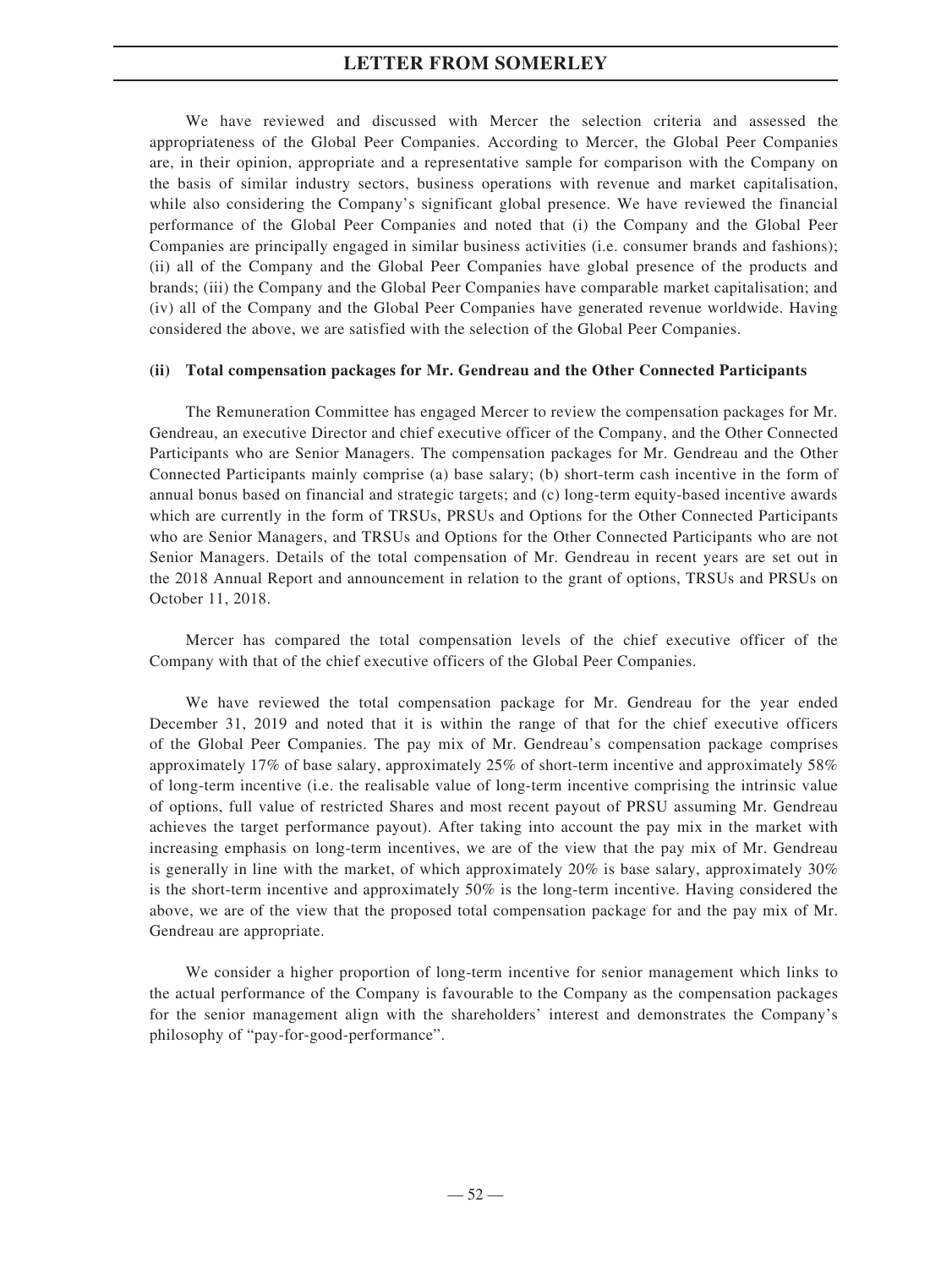In addition to the above, the Company and Mercer have compared the total compensation packages for the Other Connected Participants who are Senior Managers of the Group with that from Mercer's survey market data of companies engaging similar business of the Company in the USA and/or the rest of the world. We have obtained and reviewed the relevant results of the survey and noted that the total compensation packages for the Other Connected Participants (who are senior management of the Group) are, as a whole, comparable to those of similar positions in the market.

As for the Other Connected Participants (who are not Senior Managers), we have reviewed and discussed the total compensation packages for the Other Connected Participants (who are not Senior Managers) with the management of the Group and noted that the total compensation packages for the Other Connected Participants (who are not Senior Managers) are generally comparable with those of other employees (who are not Senior Managers), after having considered the factors including the respective role, responsibility and contribution to the Group and longevity with the Company.

#### **(iii) Weighting of Awards**

Consistent with the Awards granted in 2018, the proposed LTIP replaces a portion of Option grants with PRSUs and/or TRSUs. The target LTIP Value of Awards to be granted to the Group's Connected Participants (who are Senior Managers) will be comprised 50% of PRSUs, 25% of TRSUs and 25% of Options based on the grant date value. The target LTIP Value of Awards to be granted to the Group's Connected Participants (other than Senior Managers) will be comprised 75% of TRSUs and 25% of Options (based on the grant date value).

We have reviewed the Compensation Expert Report and noted that only 2 (i.e. Prada and Global Brands) out of the 18 Global Peer Companies did not have any long-term incentive schemes in place. Among the rest of the Global Peer Companies, the average mix of the long-term incentive scheme consist of 45% performance shares, 32% service-based stock (i.e. TRSUs) and 23% options. Therefore, we considered the proposed mix of 50% PRSUs, and 25% TRSUs and 25% Options of the LTIP is comparable with that of the Global Peer Companies.

### **(iv) PRSUs**

As discussed with the management of the Group, a PRSU under the LTIP is a contractual right, granted to a participant, to be given a relevant number of award shares for nil or nominal cash consideration if relevant performance targets are achieved. The PRSUs do not confer rights to the participant as a Shareholder until such time as the performance targets are achieved, the PRSUs are vested and the Shares are issued to the participant.

PRSUs will cliff vest three years after the grant date only upon achievement of pre-established cumulative performance goals determined by reference to cumulative adjusted EPS (the "**Cumulative Adjusted EPS**") and relative total shareholders' return ("**TSR**") relative to the Global Peer Companies, with no above-target payout with respect to relative TSR if the Company's absolute TSR is negative.

As set out in the letter from the Board contained in the Circular, the PRSUs ensure that there is a greater linkage between the Company's stated long-term strategic and financial goals and executive compensation.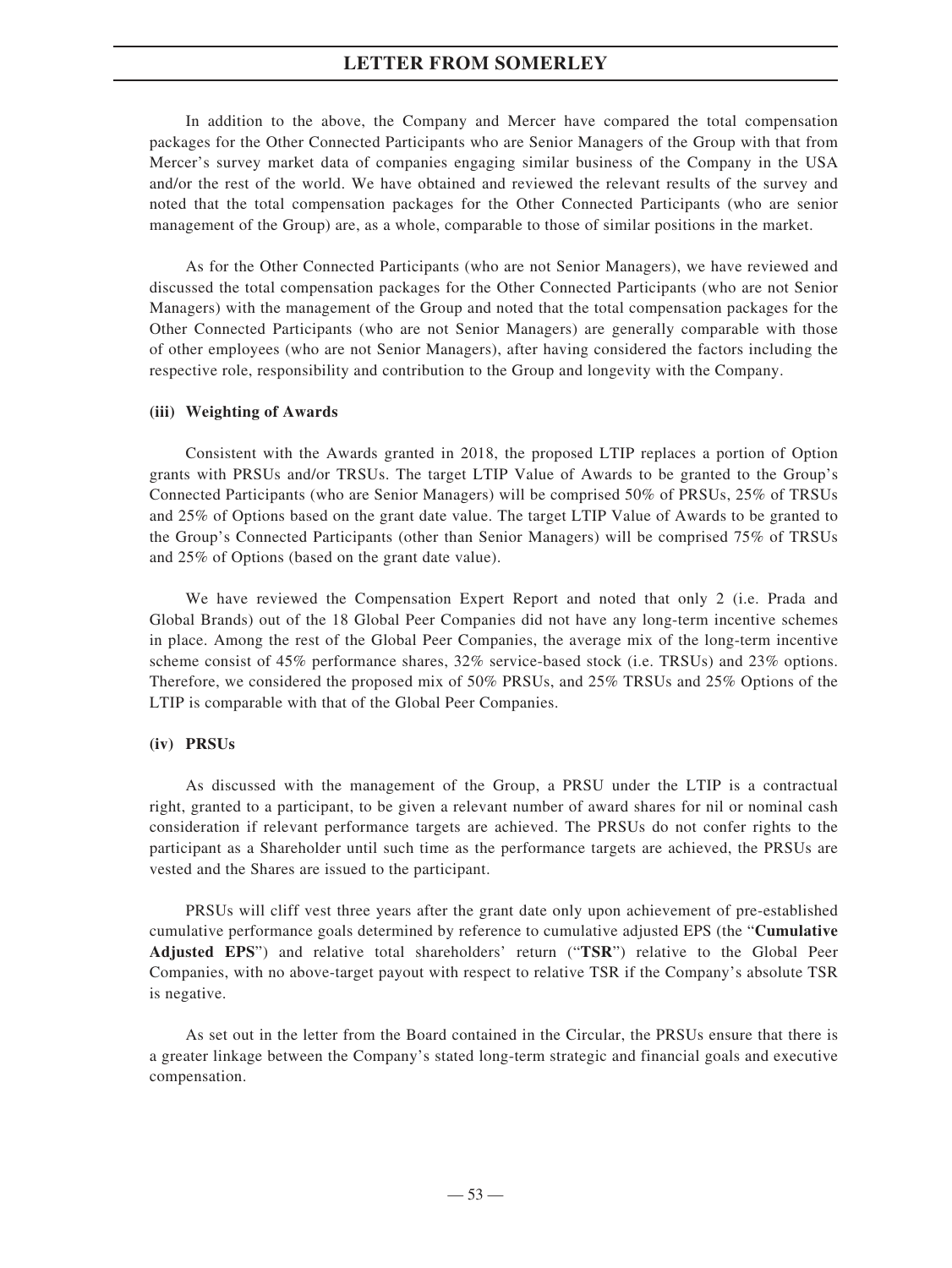Set out below are further details of the performance measures and performance period of the PRSUs:

*(a) Performance measures*

The two performance measures of the PRSUs, which carry equal weights, are the Cumulative Adjusted EPS and the relative TSR. Details of the performance conditions, including maximum vesting level of the PRSUs are set out below.

#### *Cumulative Adjusted EPS (50% weighting)*

| 2019–2021 3-year cumulative |                                  |                                                  |  |  |
|-----------------------------|----------------------------------|--------------------------------------------------|--|--|
|                             | adjusted EPS<br>$(\%$ of target) | <b>Vesting level</b><br>$(\%$ of shares granted) |  |  |
| <b>Maximum</b>              | $120\%$ or higher                | 200%                                             |  |  |
| <b>Target</b>               | $100\%$                          | $100\%$                                          |  |  |
| <b>Threshold</b>            | 90%                              | 50%                                              |  |  |
|                             | Below 90%                        | $0\%$                                            |  |  |

#### *Notes:*

- *(1) Cumulative Adjusted EPS targets will not be disclosed prospectively. However, retrospective disclosure of the targets and performance against them will be provided in the Company's annual report following the end of the three-year performance period.*
- *(2) Vesting levels will be interpolated for actual performance between goals.*

The 3-year cumulative Adjusted EPS represents the cumulative adjusted diluted earnings per Share for the three years ending December 31, 2021. The adjusted diluted earnings per Share for the year ended December 31, 2018 was US\$0.205. In determining the target 3-year cumulative Adjusted EPS applicable to the PRSUs, the Remuneration Committee and Mercer have taken into account a number of factors including: (i) the historical performances of the Company, the Global Peer Companies and the general market; (ii) the analyst forecasts of the Company, the Global Peer Companies and the general market for the three years ending December 31, 2021; and (iii) the management's forecast and strategic plan. We have obtained the goal setting guidelines for PRSUs prepared by Mercer and we have reviewed the aforesaid historical performances, analyst consensus and projection of the adjusted diluted EPS of the Company in determining the target Adjusted EPS by the Company's management and we considered that the aforesaid goal setting methodology to be appropriate.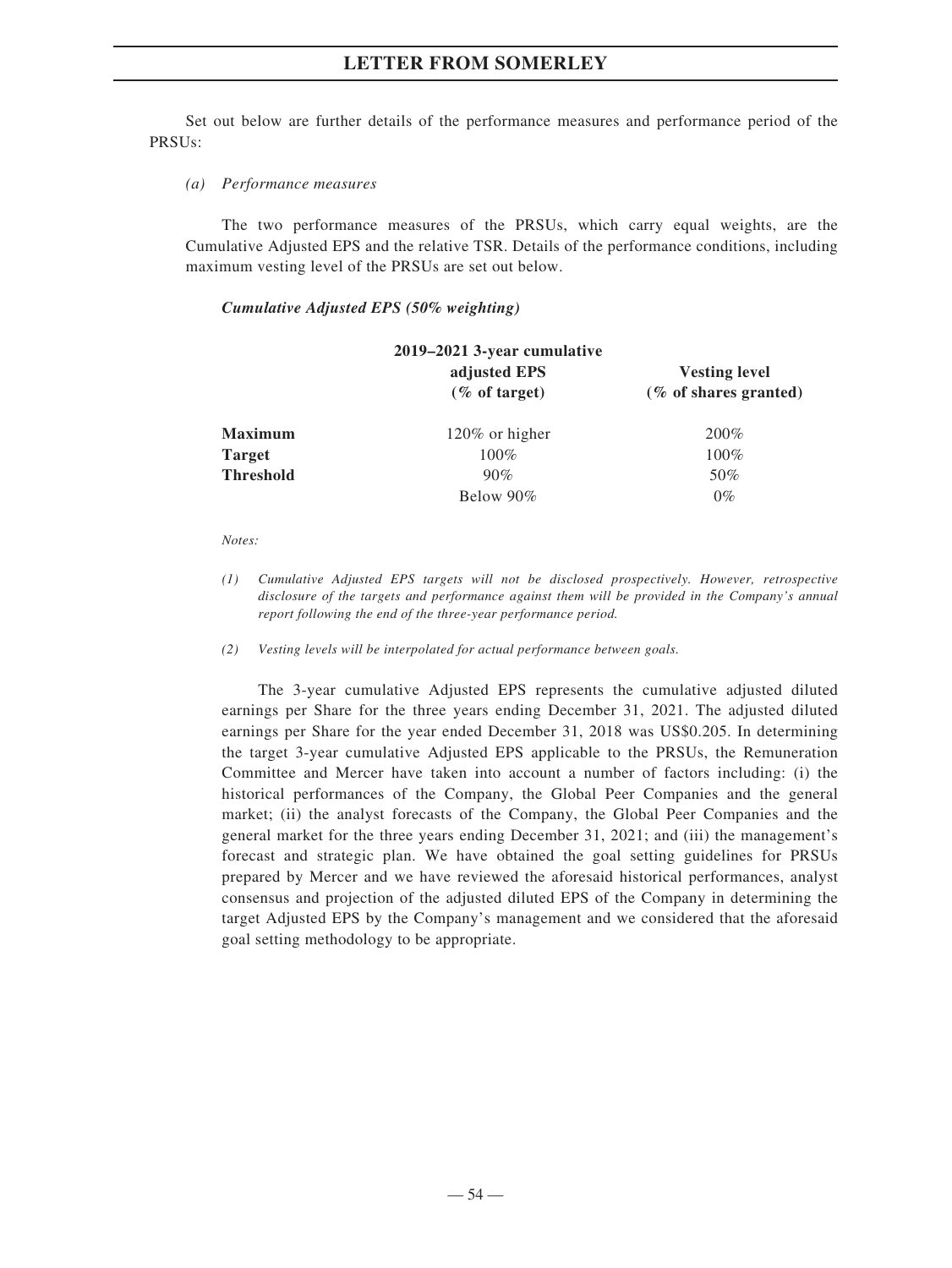In determining the actual payout, it is proposed that if the Company achieves 120% or higher of the Cumulative Adjusted EPS target, the vesting level will be 200% of the target number of the Shares. Mercer noted that for the Global Peer Companies adopting EPS as the performance measurement, accomplishing 115% of the target was a common benchmark of entitlement for maximum vesting level and the vesting level for achieving such maximum performance level (i.e. 115% of the target) was approximately 183%. On the other hand, if the Company only manages to achieve 90% of the Adjusted EPS target, the vesting level will drop to 50% of the target number of the Shares. The average benchmark for the threshold performance level of the Global Peer Companies was approximately 86%, which is lower than the proposed threshold performance level of the Company of 90%, with the average vesting level of approximately 36%. Having considered the above, we are of the view that the scale of the proposed performance target and vesting level are in line with, if not more stringent than, the prevailing market practices.

#### *Relative TSR (50% weighting)*

|                  | 2019–2021 3-year              | <b>Vesting level</b>     |  |
|------------------|-------------------------------|--------------------------|--|
|                  | <b>TSR</b> percentile ranking | $(\%$ of shares granted) |  |
| <b>Maximum</b>   | 90th or higher                | 200%                     |  |
| <b>Target</b>    | 50th                          | $100\%$                  |  |
| <b>Threshold</b> | 35th                          | 50%                      |  |
|                  | Below 35th                    | $0\%$                    |  |

*Note: No above-target payout with respect to relative TSR will be made if absolute TSR is negative. Vesting levels will be interpolated for actual performance between goals.*

Payouts with respect to cumulative adjusted EPS and relative TSR will be calibrated separately.

TSR is the total return of a stock to an investor, or the capital gain plus dividends. TSR is the internal rate of return of all cash flows to an investor during the holding period of an investment. Relative TSR is a market-based performance measure that substantially aligns the interests of the Shareholders with the Participants. The higher the relative TSR, the higher the likelihood for the Shareholders to benefit from investing in the Shares, as compared to the shares of peer companies.

For the 3-year TSR percentile ranking, Mercer has taken into account the practices of the companies listed in Standard & Poor's 500 Index ("**S&P 500 Companies**"), an American stock market index based on the market capitalisation of 500 largest companies having common stock traded on New York Stock Exchange or NASDAQ, rather than the Peer Companies since the Relative TSR was adopted as a performance measure by two Peer Companies only. Because the Company's Peer Companies is comprised primarily of US-listed companies, the Remuneration Committee believes that benchmarking against the practice of the S&P 500 Companies is appropriate. According to Mercer, the most prevalent approach among such companies is (i) to set the threshold performance for vesting at the 25th percentile, (ii) to set the target performance for vesting at the 50th percentile, and (iii) to set the maximum performance for vesting at the 75th percentile. The percentile ranking levels for the PRSUs proposed to be granted by the Company are more stringent than those that are in use among a majority of S&P 500 companies. As for the vesting levels that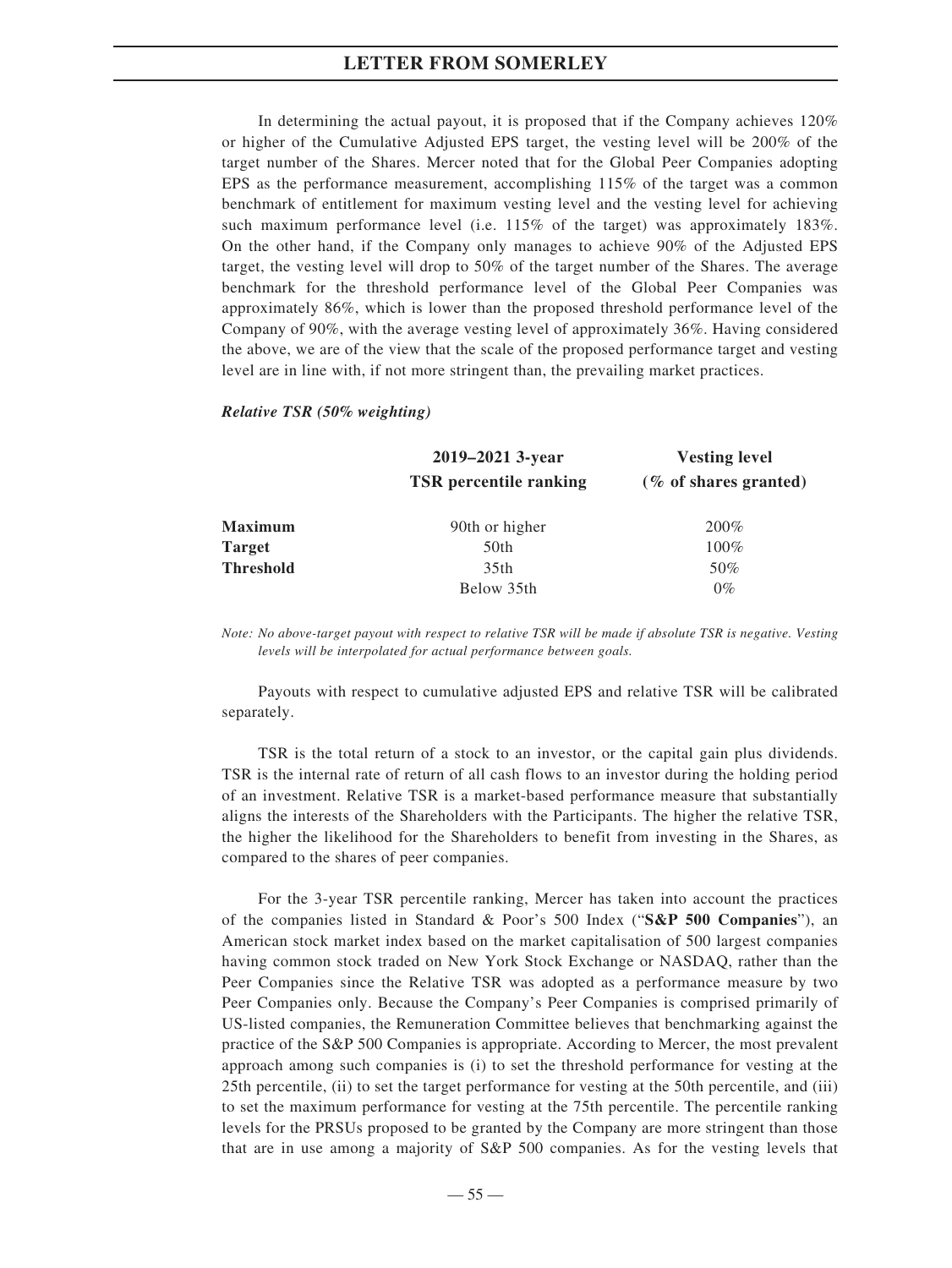may be achieved based on achievement of the threshold, target and maximum percentile ranking, the most common practice among S&P 500 companies is to make a payout of 50% of target for threshold performance, to make a payout of 100% of target for target performance and to make a payout of 200% of target for maximum performance. We have reviewed the relative TSR payout scale of the Company as mentioned above and considered the range of the relative TSR payout of the Company is in general in line with market practices, in particular market practices in the U.S..

We have discussed with Mercer the appropriateness in selecting the Cumulative Adjusted EPS and the relative TSR as the performance measures. According to Mercer, a relative TSR compared to the peers and the EPS are the most prevalent performance metrics for long-term incentive plans adopted by companies with performance-based long-term incentive plans. Approximately 63% and 30% of the S&P 500 Companies adopted relative TSR and EPS respectively for performance measurement.

Having considered the above, we consider the performance measures of the PRSUs proposed to be adopted by the Company are in line with the market practices.

The final number of Shares vested under the PRSUs will vary depending on the level of achievement of performance conditions applicable to PRSUs, thereby ensuring that the actual payout is linked to the Company's performance.

#### *(b) Performance period*

PRSUs will vest three years after the grant date only upon achievement of pre-established cumulative performance goals determined as mentioned above. The performance period is from January 1, 2019 to December 31, 2021 (the "**Performance Period**"). The Group's achievement against the corresponding performance targets will be determined upon the end of the Performance Period for the purpose of vesting of the PRSUs.

Based on our discussion with Mercer, we noted that three-year performance period is the most common practice among companies listed in the U.S.. We have reviewed a survey conducted by Mercer, among 478 companies under the survey, approximately 89.3% opted for a 3-year performance period for similar PRSUs. Approximately 85.6% of the above adopted cliff vesting, i.e. the PRSUs are fully vested at the specified time compared with partially vested in increasing amount over the performance period. We have obtained the survey results from Mercer and noted that the findings are consistent with the above.

We also consider the Performance Period of three years to be a sufficient (but not prolonged) period of time to evaluate the performance of the Group, while not losing sight of the Participants' interests in realising their PRSUs.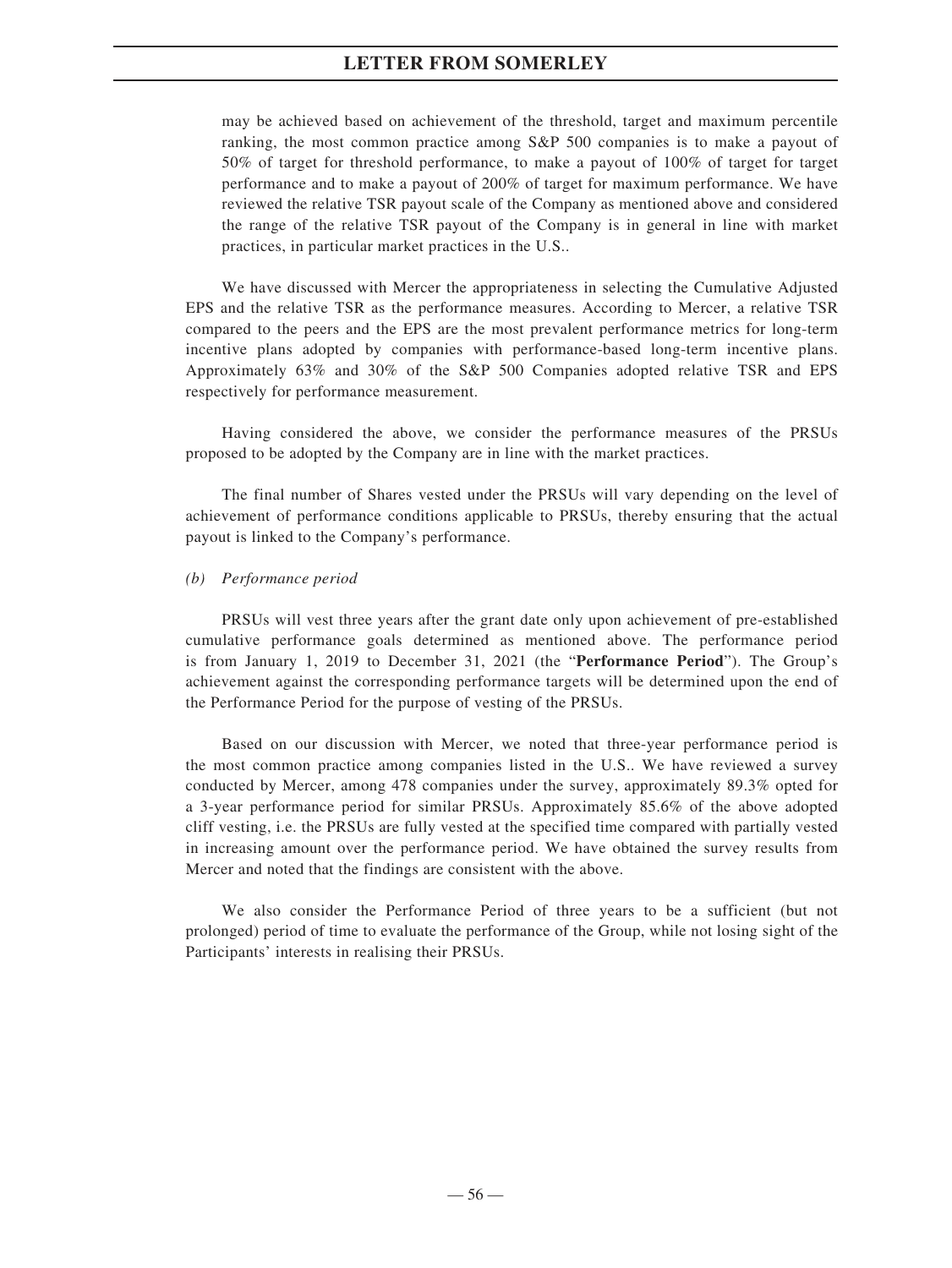#### **(v) TRSUs**

As set out in the letter from the Board contained in the Circular, TRSUs will vest pro rata over a three-year period on each anniversary of the grant date. Upon vesting, Shares will be issued to the Participants in accordance with the terms of the Share Award Scheme, and unless required by the Company to pay the nominal value of US\$0.01 for each Share, no consideration is payable by the Participants to receive such Shares. TRSUs aid in the retention of Participants since the Shares will vest over a period of time, thereby rewarding long-term performance as the value of the TRSUs depends on the market value of the Company's Shares.

Based on our discussion with Mercer, we noted that three-year vesting period for restricted share unit schemes is also the most common in the USA. We have reviewed a survey conducted by Mercer that shows that approximately 71.0% of the restricted share unit schemes adopted a three-year vesting period among 662 companies in the survey. We have obtained the survey results from Mercer and noted that the findings are consistent with the above.

#### **(vi) Termination of employment/corporate events**

In case of termination of employment, the Remuneration Committee has discretion to determine (i) whether and to what extent any unvested Awards should vest and (ii) how long any vested Options should remain exercisable. Unvested Awards will normally be forfeited upon termination of employment, save that Awards will vest early if termination is due to death or disability (in which case the Board may take into account the extent to which performance conditions have been satisfied at the time). Vested but unexercised Options will normally remain exercisable for a shortened exercise period following termination, save that in case of termination for cause, any unexercised Options will be forfeited.

For Awards granted on or after September 26, 2018, the Share Award Scheme provides for continuation of unvested Awards following a change in control (unless roll-over of Awards is not permitted under applicable law or not agreed by the acquirer), save that Awards will vest early (where the level of PRSU vesting will be determined assuming target level performance and applying time pro-rating) upon involuntary termination of employment without cause or voluntary resignation for good reason (as defined in the Share Award Scheme) within two years following the change in control (commonly known as "**double trigger**").

We have discussed with Mercer and we noted that accelerated vesting via double-trigger has become the most prevalent in the USA and is considered as the best practice. Furthermore, approximately 80% of the peer companies' share award schemes adopted accelerated vesting via double-trigger. We have obtained Mercer's research on peer companies' share award schemes and noted that the research result is consistent with Mercer's finding. We are of the view that the accelerated vesting via double-trigger adopted in the Share Award Scheme is considered to be in line with market practices.

#### **(vii) Malus and clawback policy**

A malus and clawback policy applies to performance-based compensation (including PRSUs) paid or granted to the Company's CEO, CFO and certain other Senior Managers on or after 26 September 2018.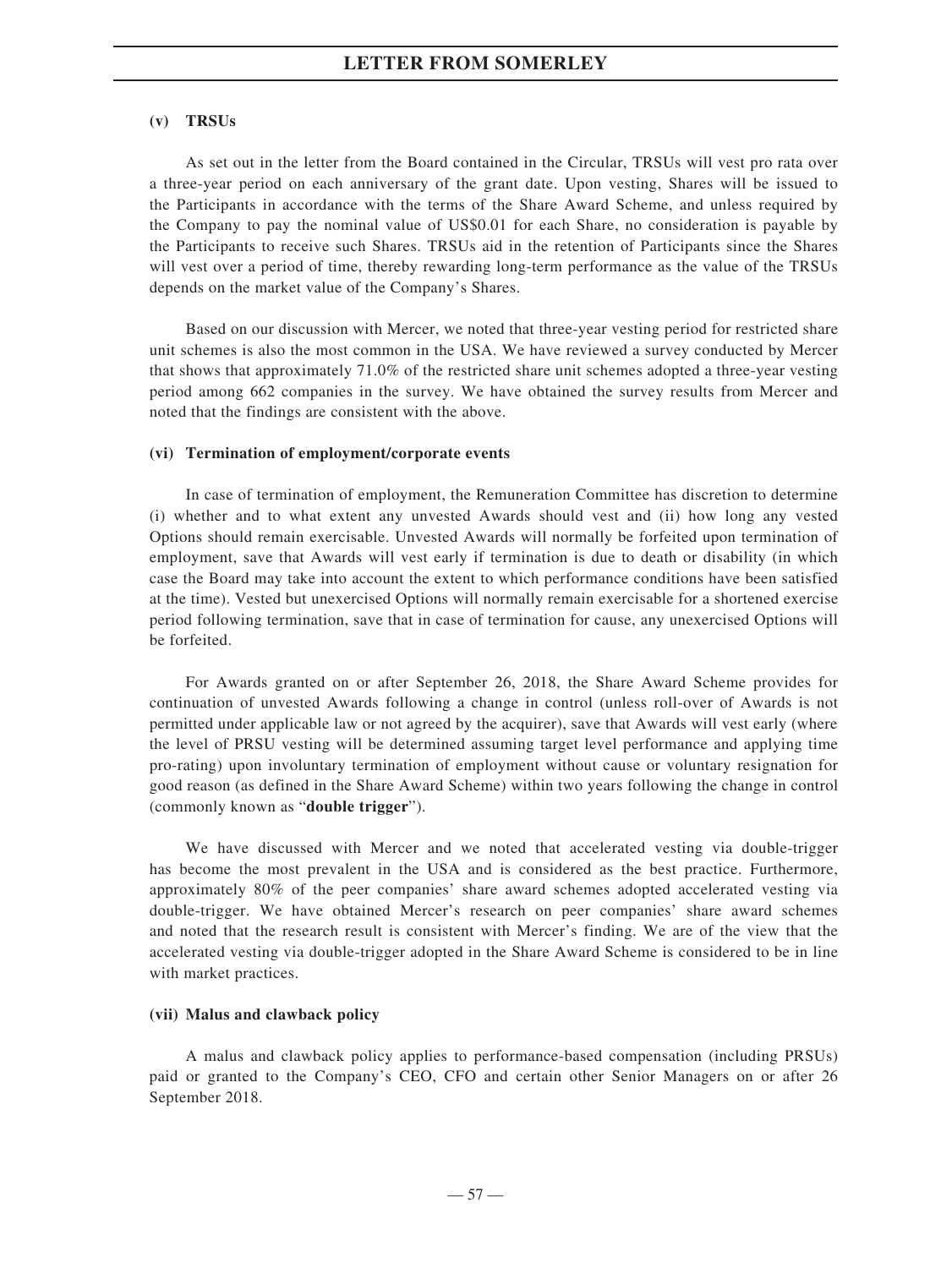Under the policy, if the Company determines that it must prepare an accounting restatement due to material non-compliance with any applicable financial reporting requirements resulting from the individual's fraud or misconduct, the Company has the power to seek to recover in respect of vested Awards and reduce in respect of unvested Awards the amount of erroneously awarded performancebased compensation received by the individual. The applicable period for which performance-based compensation may be clawed back will be the entire period impacted by the accounting restatement.

We consider this policy can help safeguard the interests of the Shareholders from fraud or misconduct.

#### **(viii)Limitation on dilutive effect of the 2019 Awards**

Under the Share Award Scheme, the Board was authorised to grant Awards in respect of up to 140,713,700 Shares, representing approximately 10% of the Company's issued share capital at the date of adoption of the Share Award Scheme. Any dilution exceeding this level is prohibited, unless it is approved by the Shareholders. The proposed 2019 Awards (including the proposed RSUs) will be made within the existing dilution limits under the Share Award Scheme and do not seek Shareholder authorisation for any additional dilution.

As set out in the letter from the Board contained in the Circular, it is the Remuneration Committee's policy to ensure that the dilution resulting from LTIP awards granted in each financial year does not exceed 1.25% of the then existing issued share capital of the Company. Accordingly, the Shares underlying the proposed 2019 Awards of Options and RSUs will not in the aggregate represent more than 1.25% of the issued share capital of the Company as at the Latest Practicable Date. The proposed 2019 Awards take into account assumptions with respect to potential Awards for newly hired or promoted employees of the Group who have not yet been identified. The Remuneration Committee does not anticipate that any further Awards, other than the 2019 Awards (except as may be appropriate for new hires or promotions as described above), will be granted unless Shareholder approval of further Awards of RSUs is obtained at a future general meeting.

The Remuneration Committee further undertakes that in the event the Company seeks future Shareholder approval for the renewal of the Scheme Mandate Limit pursuant to the Share Award Scheme, the total number of Shares which may be issued and/or transferred upon the vesting or exercise of the Awards granted pursuant to the Share Award Scheme and any other share award schemes of the Company following the date of approval of the renewed Scheme Mandate Limit will not exceed 5% of the Shares in issue as at such date.

Further discussion on the rationale of the limitation on dilutive effect is set out in the section headed "(c). Limitation on Dilutive Effect of the 2019 LTIP" in the letter from the Board contained in the Circular.

## **5. Financial effects of the Connected Grants**

In accordance with the terms of the PRSUs and the TRSUs, holders of Awards receive Shares when vesting occurs. The fair value of services received in return for the PRSUs and the TRSUs granted is based on the grant date fair value of the underlying Shares. The grant-date fair values of the PRSUs and the TRSUs granted are generally recognised as an expense, with a corresponding increase in a reserve account in equity over the vesting period of the Awards. The amount recognised as an expense is adjusted to reflect the number of Awards for which the vesting conditions are expected to be met, such that the amount ultimately recognised is based on the number of Awards that meet the vesting conditions at the vesting date.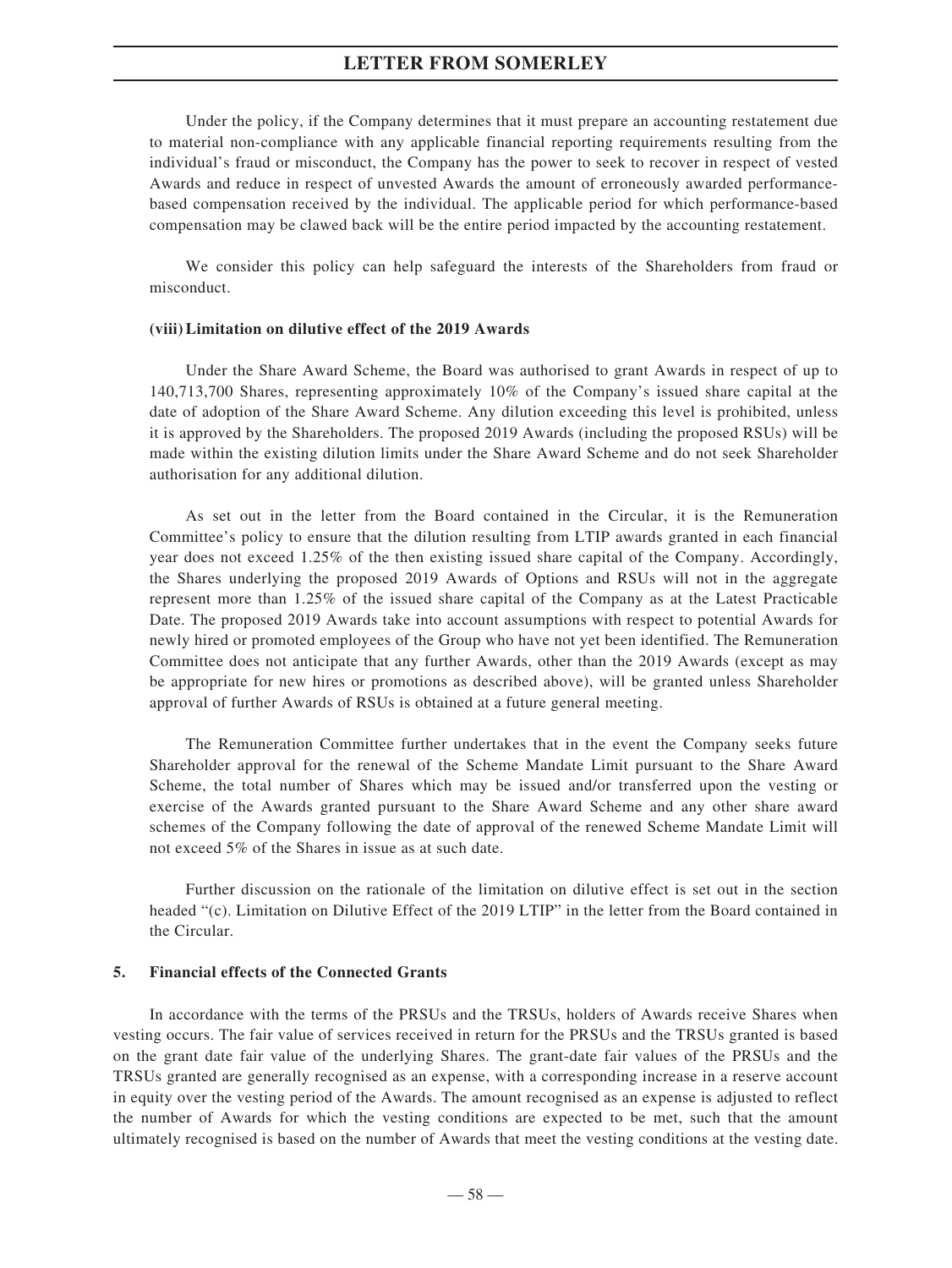Upon vesting of the RSUs, the Shares under the RSUs will be issued and the corresponding balance in the reserve account will be transferred to share capital account in equity.

In terms of financial impact on net asset value ("**NAV**") of the Group, it is anticipated that there will be a dilution in the NAV per Share upon the issue of new Shares as a result of the vesting of the 2019 RSUs. It is expected that the Connected Grants in 2019 will result in the dilution in the NAV per Share of not more than approximately 0.17% (assuming target level vesting of PRSUs and based on the closing Share price as at the Latest Practicable Date) and approximately 0.27% (assuming maximum level vesting of the PRSUs and based on the closing Share price as at the Latest Practicable Date). On the other hand, it is expected there will be a NAV per Share accretion upon the vesting and exercise of Options on the basis that the exercise price, which will be determined with reference to the prevailing market price of the Shares, is significantly above the current NAV per Share.

#### **6. Shareholding effects of the Connected Grants**

The table below sets out the shareholding in the Company assuming (i) all the conditions to the grant of the 2019 RSUs are satisfied; (ii) RSUs in respect of the maximum number of Shares referred to section headed "3. Information on the Connected Participants and the Connected Grants" above (i.e. 3,928,876 Shares) are granted to the Connected Participants; (iii) no Options (whether outstanding or proposed to be granted) are exercised; (iv) no other Shares are issued or repurchased by the Company; and (v) there are no other changes to the issued share capital of the Company as of the Latest Practicable Date:

|                                     |                                             |        | <b>Upon vesting of</b>                |        |
|-------------------------------------|---------------------------------------------|--------|---------------------------------------|--------|
|                                     |                                             |        | the 2019 RSUs granted to              |        |
|                                     | As of the Latest<br><b>Practicable Date</b> |        | the Connected Participants<br>in full |        |
|                                     |                                             |        |                                       |        |
|                                     | No. of Shares                               | $\%$   | No. of Shares                         | $\%$   |
| The Capital Group Companies, Inc.   | 171,154,346                                 | 11.96  | 171,154,346                           | 11.92  |
| Citigroup Inc.                      | 81, 311, 221                                | 5.68   | 81, 311, 221                          | 5.67   |
| JP Morgan Chase & Co                | 81,035,496                                  | 5.66   | 81,035,496                            | 5.65   |
| <b>FMR LLC</b>                      | 72, 261, 199                                | 5.05   | 72,261,199                            | 5.04   |
| Schroders Plc                       | 71,883,895                                  | 5.02   | 71,883,895                            | 5.01   |
| Pandanus Associates Inc.            | 71,860,900                                  | 5.02   | 71,860,900                            | 5.01   |
| Mr. Gendreau                        | 1,575,848                                   | 0.11   | 3,227,633                             | 0.22   |
| <b>Other Connected Participants</b> | 491,854                                     | 0.03   | 2,768,945                             | 0.19   |
| Other Shareholders                  | 879,433,993                                 | 61.47  | 879,433,993                           | 61.29  |
| <b>Total</b>                        | 1,431,008,752                               | 100.00 | 1,434,937,628                         | 100.00 |

As shown in the table above, the shareholding of the Other Shareholders in the Company will decrease from approximately 61.47% to approximately 61.29% assuming the 2019 RSUs in respect of the maximum number of Shares are granted to the Connected Participants. Although the shareholding interest of the Independent Shareholders will be diluted, taking into account the reasons for and benefits of the Connected Grants and terms and conditions of the Connected Grants as discussed above, the dilution to the Independent Shareholders upon the issuance of the 2019 RSUs to the Connected Participants is considered acceptable.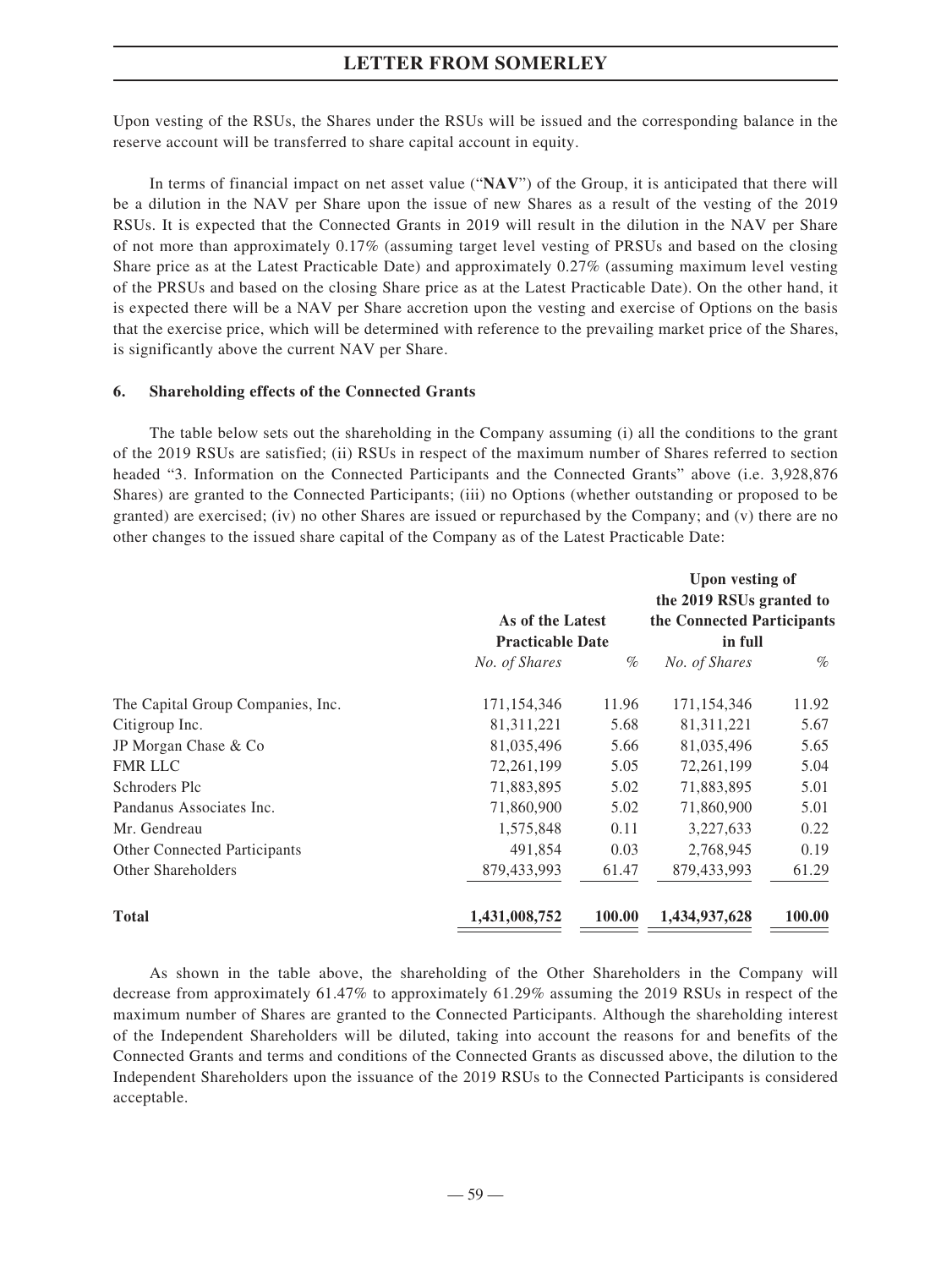# **OPINION AND RECOMMENDATION**

Having taken into account the above principal factors and reasons, we consider that (i) the Connected Grants are in the ordinary and usual course of business of the Group and in the interests of the Company and the Shareholders as a whole; and (ii) the terms of the Connected Grants are on normal commercial terms and fair and reasonable so far as the Independent Shareholders are concerned. Accordingly, we recommend the Independent Board Committee to recommend, and we ourselves recommend, the Independent Shareholders to vote in favor of the ordinary resolutions to be proposed at the Annual General Meeting in relation to the Connected Grants.

> Yours faithfully, for and on behalf of **SOMERLEY CAPITAL LIMITED Danny Cheng** *Director*

*Mr. Danny Cheng is a licensed person registered with the Securities and Futures Commission and as a responsible officer of Somerley to carry out Type 1 (dealing in securities) and Type 6 (advising on corporate finance) regulated activities under the SFO and has over 10 years of experience in corporate finance industry.*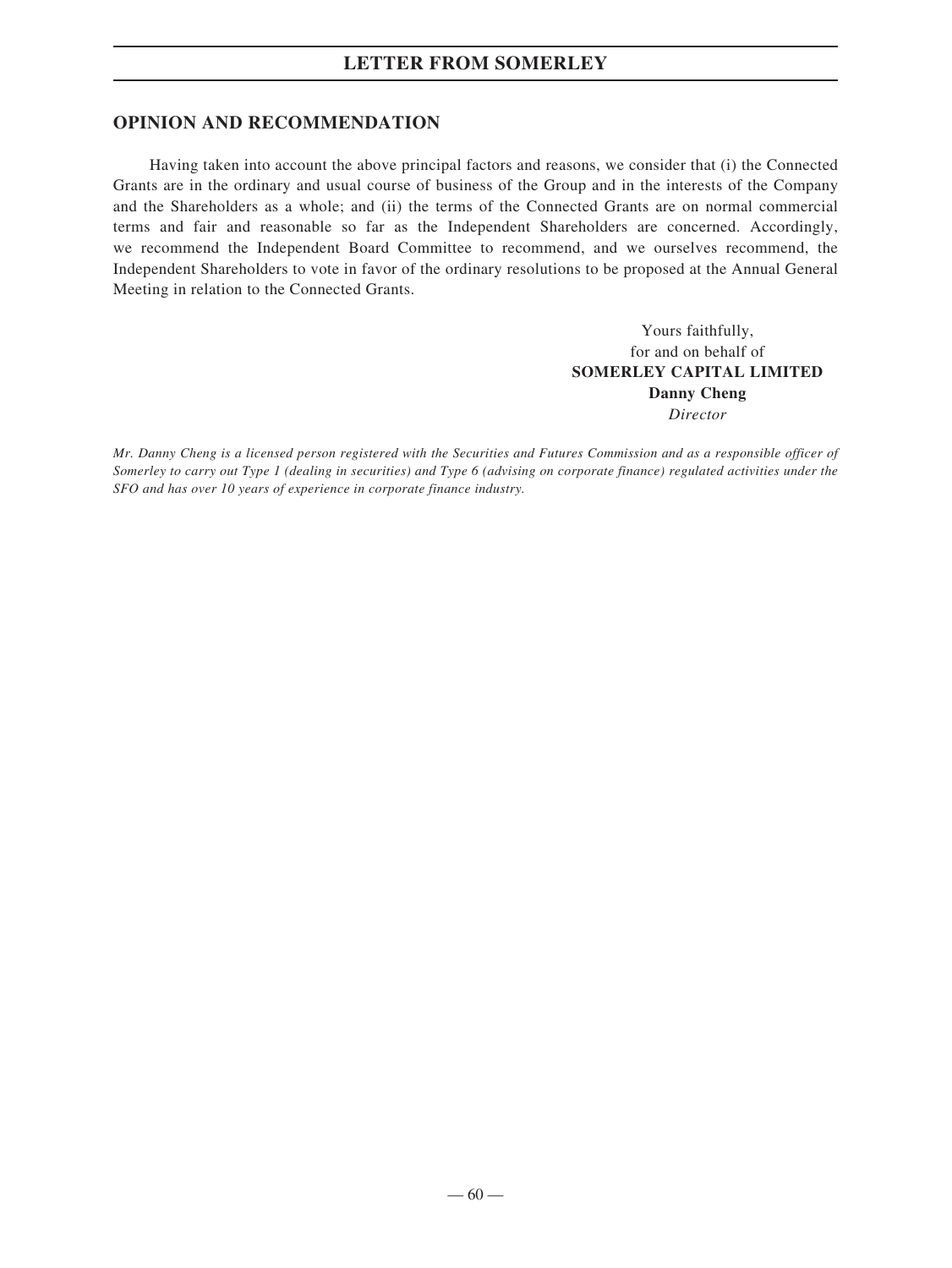# SamsGnite

**SAMSONITE INTERNATIONAL S.A.**

**新秀麗國際有限公司** *13–15 Avenue de la Liberté, L-1931 Luxembourg R.C.S. LUXEMBOURG: B 159.469 (Incorporated in Luxembourg with limited liability)* **(Stock code: 1910)**

# **NOTICE OF ANNUAL GENERAL MEETING**

**Notice is hereby given that** an annual general meeting (the "**Annual General Meeting**") of Samsonite International S.A. (the "**Company**") will be held at 13–15 Avenue de la Liberté, L-1931 Luxembourg and by video conference at Admiralty Conference Centre, Room 1804, 18/F., Tower 1, Admiralty Centre, 18 Harcourt Road, Admiralty, Hong Kong on Thursday, June 6, 2019 at 10:00 a.m. (CET)/4:00 p.m. (Hong Kong time) for the purposes of considering and, if thought fit, passing (with or without amendments) the following resolutions:

# **ORDINARY RESOLUTIONS**

To consider and, if thought fit, pass with or without amendments, the following resolutions as ordinary resolutions:

- 1. To receive and adopt the audited statutory accounts and audited consolidated financial statements of the Company and the reports of the directors of the Company (the "**Directors**") and auditors for the year ended December 31, 2018.
- 2. To approve the allocation of the results of the Company for the year ended December 31, 2018.
- 3. To declare a cash distribution to the shareholders of the Company in an amount of one hundred and twenty five million United States dollars (US\$125,000,000) out of the Company's ad hoc distributable reserve.
- 4. To re-elect the following retiring Directors for a period of three years expiring upon the holding of the annual general meeting of the Company to be held in 2022:
	- (i) Mr. Timothy Charles Parker;
	- (ii) Mr. Paul Kenneth Etchells; and
	- (iii) Mr. Bruce Hardy McLain (Hardy).
- 5. To renew the mandate granted to KPMG Luxembourg to act as approved statutory auditor (*réviseur d'entreprises agréé*) of the Company for the year ending December 31, 2019.
- 6. To re-appoint KPMG LLP as the external auditor of the Company to hold office from the conclusion of the Annual General Meeting until the next annual general meeting of the Company.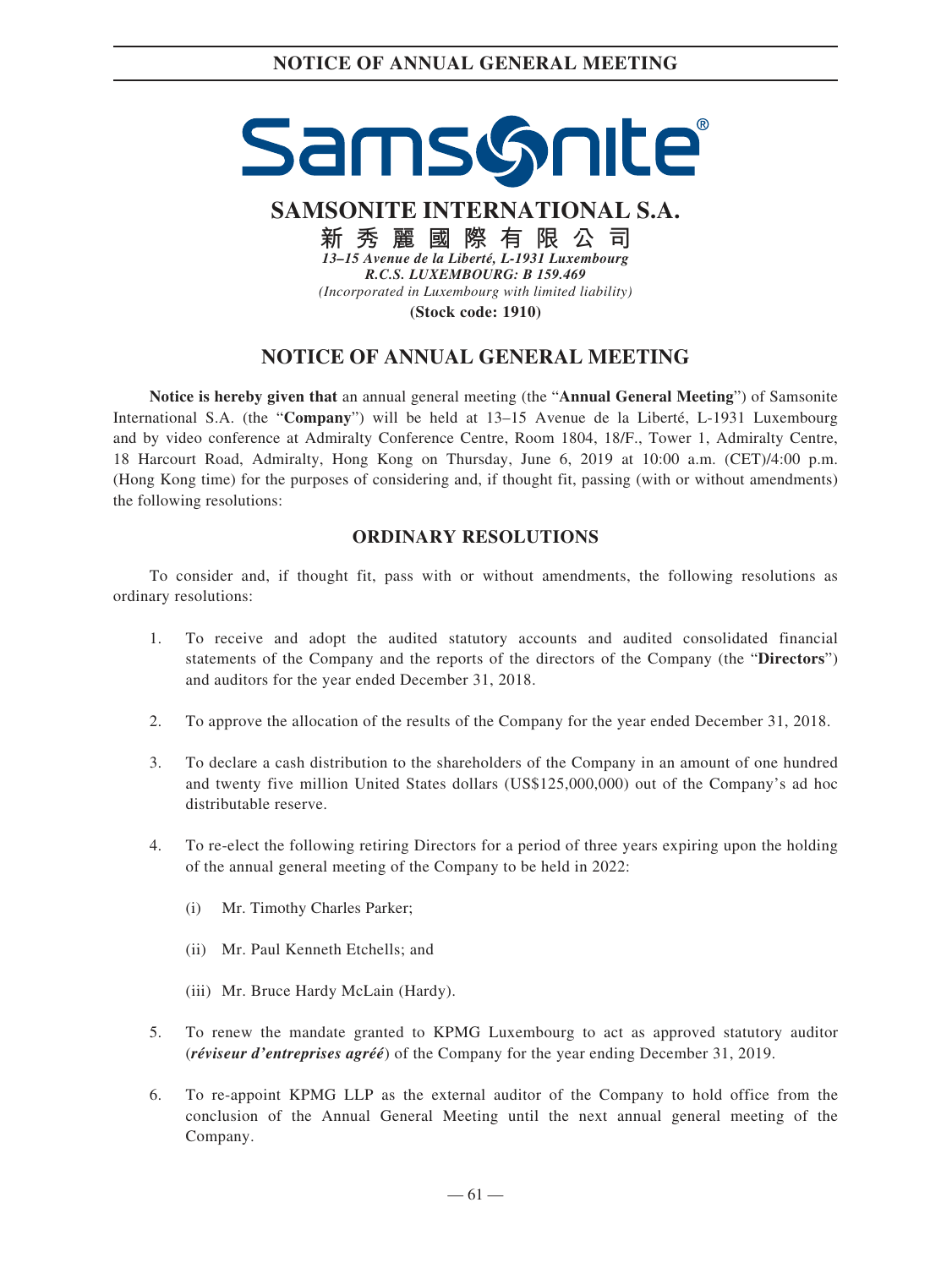# 7. "**THAT**:

- (a) subject to paragraphs  $7(c)$  and (d) below, a general mandate be and is hereby generally and unconditionally given to the Directors to allot, issue and deal with additional shares in the capital of the Company ("**Shares**") or securities convertible into Shares or options, warrants or similar rights to subscribe for Shares or such convertible securities and to make or grant offers, agreements and options which would or might require the exercise of such powers during or after the end of the Relevant Period (as defined below) in accordance with all applicable laws, rules and regulations;
- (b) the mandate in paragraph 7(a) above shall authorize the Directors to make or grant offers, agreements and options during the Relevant Period which would or might require the exercise of such powers after the end of the Relevant Period;
- (c) the total number of Shares allotted or agreed conditionally or unconditionally to be allotted by the Directors pursuant to the mandate in paragraph  $7(a)$  above, otherwise than pursuant  $10.06(1)(c)(i)$ to:
	- (i) a Rights Issue (as defined below); or
	- (ii) the exercise of any options under the Share Award Scheme of the Company (the "**Share Award Scheme**") or any other option scheme or similar arrangements for the time being adopted for the grant or issue to the Directors, officers and/or employees of the Company and/or any of its subsidiaries of shares or rights to acquire Shares of the Company; or
	- (iii) any scrip dividend scheme or similar arrangement providing for the allotment of Shares in lieu of the whole or part of a dividend on Shares of the Company in accordance with the articles of incorporation of the Company; or
	- (iv) a specific authority granted by the shareholders of the Company in general meeting,

shall not exceed 10 per cent. of the total number of the issued Shares of the Company as of the date of the passing of this resolution and the said mandate shall be limited accordingly;

- (d) the mandate in paragraph 7(a) above shall authorize the Directors to allot and issue, or agree conditionally or unconditionally to allot and issue, Shares or securities convertible with Shares for cash consideration, provided that the relevant price for securities shall not represent a discount of more than 10 per cent. to the Benchmarked Price (as defined below) of the Shares; and
- (e) for the purposes of this resolution:

"**Relevant Period**" means the period from the passing of this resolution until whichever is the earliest of:

(i) the conclusion of the next annual general meeting of the Company;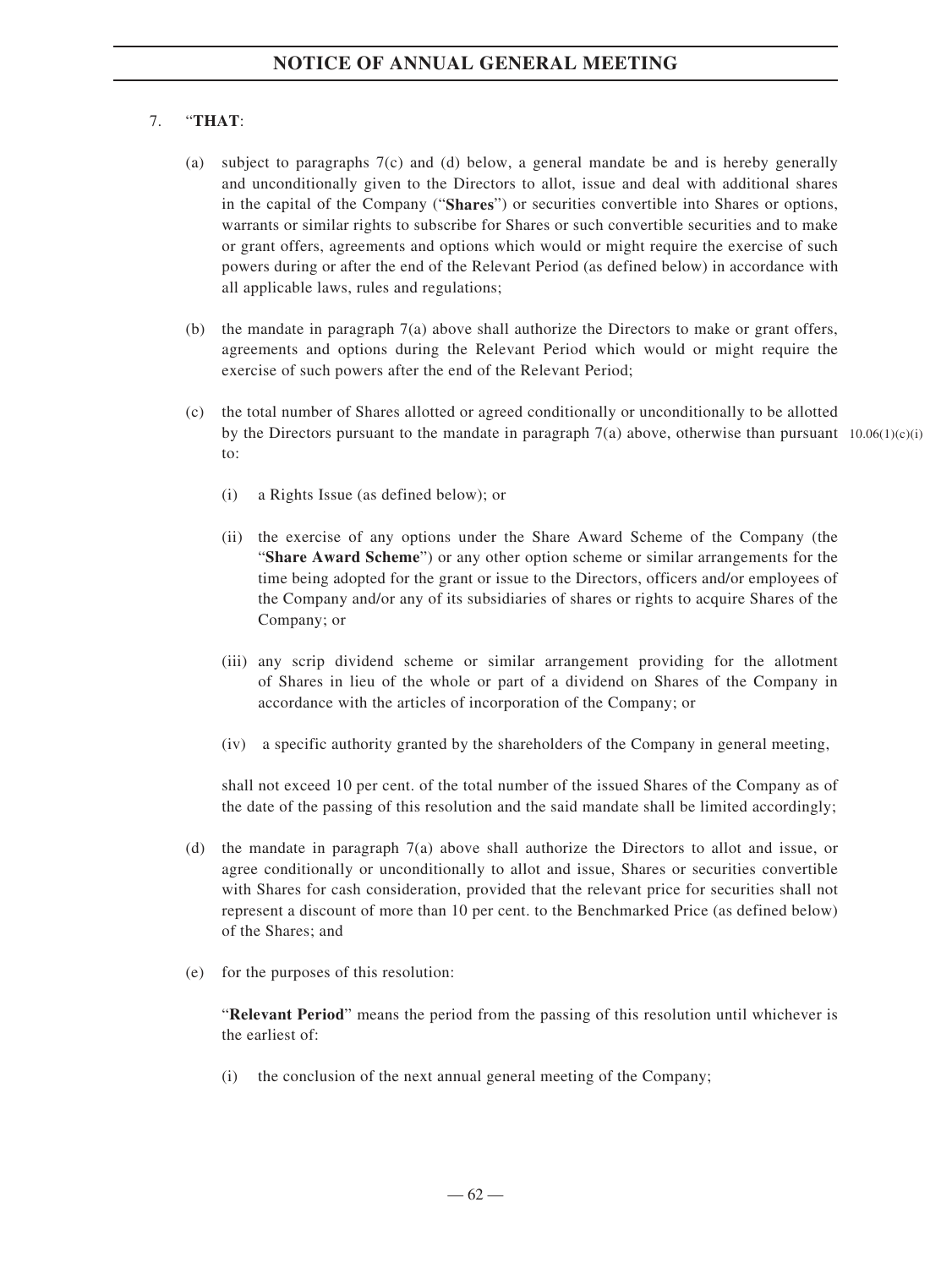- (ii) the expiration of the period within which the next annual general meeting of the Company is required by the articles of incorporation of the Company or any applicable laws to be held; and
- (iii) the date on which the authority set out in this resolution is revoked or varied by an ordinary resolution of the shareholders of the Company in general meeting.

"**Benchmarked Price**" means the higher of:

- (i) the closing price of the Shares on the date of the relevant agreement involving the proposed issue of securities; and
- (ii) the average closing price of the Shares in the five trading days immediately prior to the earlier of:
	- (A) the date of announcement of the proposed transaction or arrangement involving the proposed issue of securities;
	- (B) the date of the agreement involving the proposed issue of securities; and
	- (C) the date on which the subscription price for the securities is fixed.

"**Rights Issue**" means an offer of Shares open for a period fixed by the Directors to holders of Shares of the Company or any class thereof on the register on a fixed record date in proportion to their then holdings of such Shares or class thereof (subject to such exclusions or other arrangements as the Directors may deem necessary or expedient in relation to fractional entitlements or having regard to any restrictions or obligations under the laws of any relevant jurisdiction or the requirements of any recognized regulatory body or any stock exchange)."

### 8. "**THAT**:

- (a) subject to paragraph 8(b) below, a general mandate be and is hereby generally and unconditionally given to the Directors to exercise during the Relevant Period (as defined in paragraph  $7(e)$  above) all the powers of the Company to purchase its Shares in accordance with all applicable law, rules and regulations; and
- (b) (i) the total number of Shares of the Company to be purchased pursuant to the mandate in paragraph 8(a) above shall not exceed 10 per cent. of the total number of the issued Shares of the Company as of the date of passing of this resolution and (ii) the price at which any Shares of the Company may be purchased shall be within the range of HK\$15 and HK\$45 per Share and shall not be higher by five per cent. or more than the average closing market price of the Shares on The Stock Exchange of Hong Kong Limited for the five trading days preceding the date of purchase of any such Shares by the Company, and the said mandate shall be limited accordingly."
- 9. "**THAT** a mandate be and is hereby granted to the Directors to grant awards of restricted share units ("**RSUs**") pursuant to the Share Award Scheme in respect of a maximum of 8,534,685 new Shares during the Relevant Period (as defined in paragraph 7(e) above) and to allot, issue and deal with Shares underlying the RSUs granted pursuant to the Share Award Scheme during the Relevant Period as and when such RSUs vest."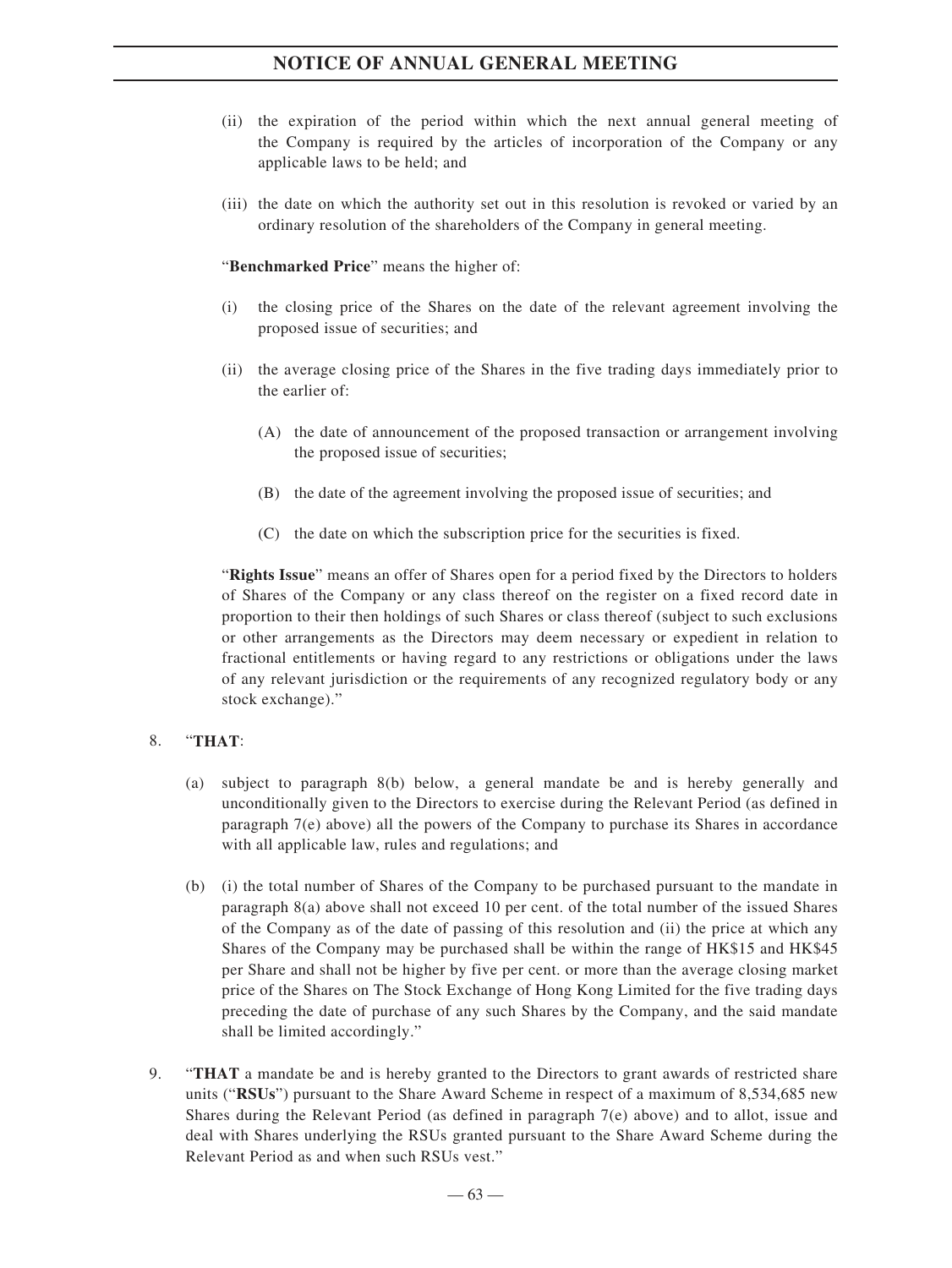10. "**THAT** paragraph 5.12 of the Share Award Scheme be amended to include the highlighted words as follows:

"… Notwithstanding any other terms applicable to the new award, the shares, securities or cash amounts underlying the new award shall vest or be exercisable (as the case may be) immediately (provided that the award shall vest or be exercisable (as the case may be) in respect of such number of shares, securities or cash amounts determined by multiplying the total number of shares, securities or cash amounts underlying the award (based on at-target level achievement of any applicable performance conditions) by the Relevant Proportion (as defined below), **if the award is subject to any performance conditions**) upon the occurrence of any of the following events during the 24-month period following the Relevant Event … "

- 11. "**THAT** subject to the passing of the resolution in paragraph 9 above, (a) the grant of RSUs pursuant to the Share Award Scheme in respect of an aggregate of up to 1,990,920 Shares to Mr. Kyle Francis Gendreau in accordance with the terms of the Share Award Scheme, subject to all applicable laws, rules and regulations and applicable award document(s), be approved and (b) authority be given to the Directors to exercise the powers of the Company under the mandate granted to the Directors to grant RSUs referred to in the resolution in paragraph 9 above to give effect to such grant of RSUs."
- 12. "**THAT** subject to the passing of the resolution in paragraph 9 above, (a) the grant of RSUs pursuant to the Share Award Scheme in respect of an aggregate of up to 2,744,605 Shares to the Other Connected Participants (as defined in the circular dated April 16, 2019) in accordance with the terms of the Share Award Scheme, subject to all applicable laws, rules and regulations and applicable award document(s), be approved and (b) authority be given to the Directors to exercise the powers of the Company under the mandate granted to the Directors to grant RSUs referred to in the resolution in paragraph 9 above to give effect to such grant of RSUs."

# **SPECIAL RESOLUTIONS**

To consider and, if thought fit, pass with or without amendments, the following resolutions as special resolutions:

- 13. To approve the discharge granted to the Directors and the approved statutory auditor (*réviseur d'entreprises agréé*) of the Company for the exercise of their respective mandates during the year ended December 31, 2018.
- 14. To approve the remuneration to be granted to certain Directors.
- 15. To approve the remuneration to be granted to KPMG Luxembourg as the approved statutory auditor (*réviseur d'entreprises agréé*) of the Company.

By Order of the Board **SAMSONITE INTERNATIONAL S.A. Timothy Charles Parker** *Chairman*

Luxembourg, April 16, 2019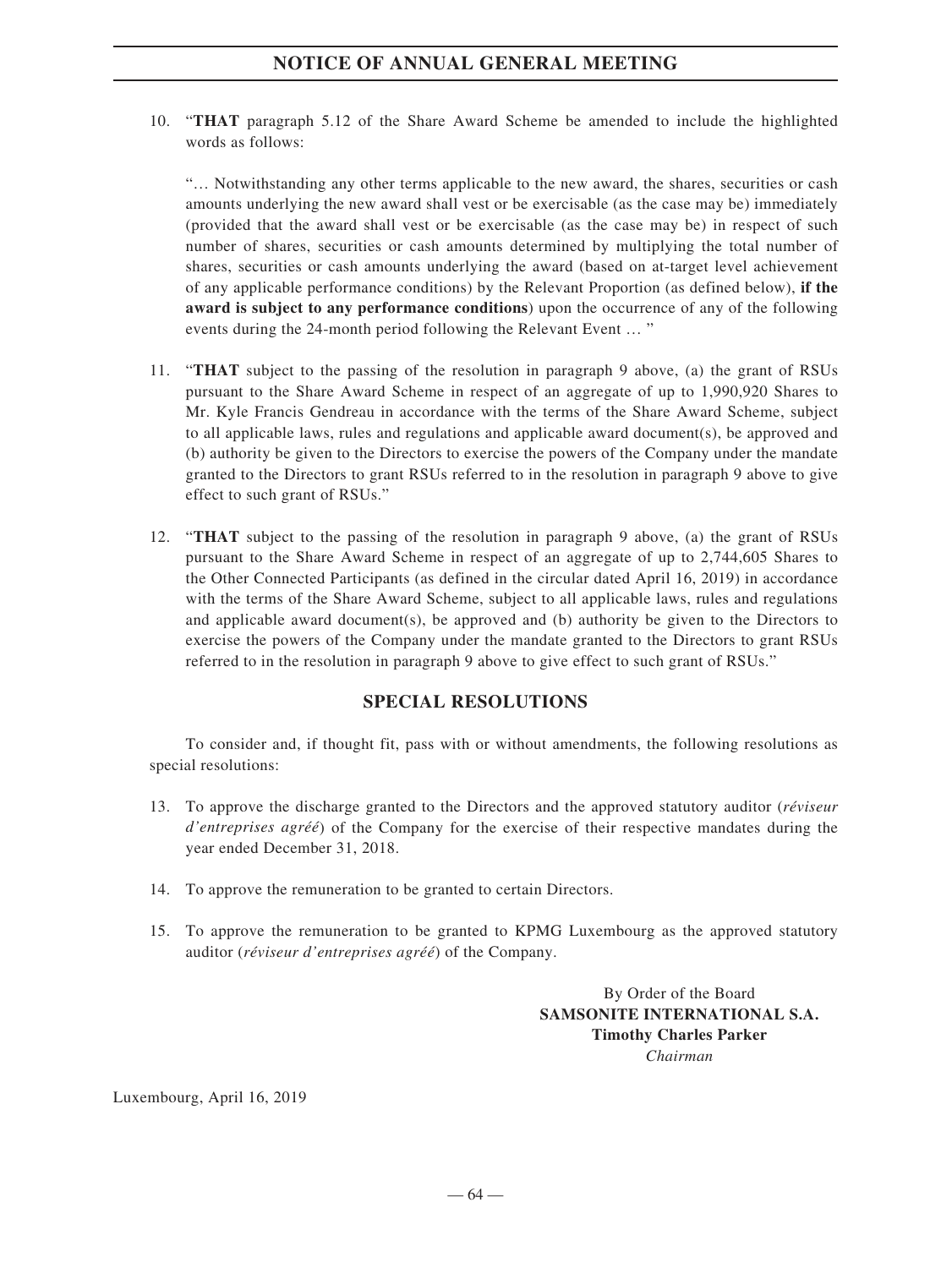*Notes*:

- 1. All resolutions at the Annual General Meeting will be taken by poll pursuant to the Rules Governing the Listing of Securities on The Stock Exchange of Hong Kong Limited (the "**Listing Rules**") and the results of the poll will be published on the websites of Hong Kong Exchanges and Clearing Limited and the Company in accordance with the Listing Rules.
- 2. Any shareholder of the Company entitled to attend and vote at the Annual General Meeting is entitled to appoint a proxy to attend and vote instead of him. A proxy need not be a shareholder of the Company. If more than one proxy is so appointed, the appointment shall specify the number of Shares in respect of which each such proxy is so appointed.
- 3. Any shareholder of the Company whose ownership is either recorded through the Central Clearing and Settlement System ("**CCASS**") or maintained with a licensed securities dealer (i.e. not directly recorded in his own name in the register of members of the Company) shall only be entitled to vote by providing its instructions to vote to HKSCC Nominees Limited either directly as a CCASS Participant or through its licensed securities dealer and the relevant financial intermediaries. In order to attend and vote at the Annual General Meeting, any such shareholder shall be appointed by HKSCC Nominees Limited as its proxy to attend and vote instead of him.
- 4. In order to be valid, the form of proxy must be deposited at the Company's branch share registrar in Hong Kong, Computershare Hong Kong Investor Services Limited, at 17M Floor, Hopewell Centre, 183 Queen's Road East, Wanchai, Hong Kong or at the Company's registered office at 13–15 Avenue de la Liberté, L-1931 Luxembourg not less than 48 hours (excluding any part of a day that is a public holiday) before the time appointed for the holding of the Annual General Meeting or any adjournment thereof. Delivery of the form of proxy shall not preclude a shareholder of the Company from attending and voting in person at the Annual General Meeting and, in such event, the instrument appointing a proxy shall be deemed to be revoked.
- 5. For determining the entitlement to attend and vote at the Annual General Meeting, the register of members of the Company will be closed from Friday, May 31, 2019 to Thursday, June 6, 2019, both dates inclusive, during which period no transfer of shares will be registered. In order to be eligible to attend and vote at the Annual General Meeting, all transfer documents accompanied by the relevant share certificates must be lodged with the Company's registered office at 13–15 Avenue de la Liberté, L-1931 Luxembourg or with the Company's branch share registrar in Hong Kong, Computershare Hong Kong Investor Services Limited, at Shops 1712–1717, 17th Floor, Hopewell Centre, 183 Queen's Road East, Wanchai, Hong Kong for registration not later than 4:30 p.m. on Thursday, May 30, 2019 (Hong Kong Time).
- 6. For determining the entitlement to the proposed cash distribution, the register of members of the Company will be closed from Thursday, June 13, 2019 to Monday, June 17, 2019, both dates inclusive, during which period no transfer of shares will be registered. In order to be entitled to receive the proposed cash distribution, all transfer documents accompanied by the relevant share certificates must be lodged with the Company's registered office at 13–15 Avenue de la Liberté, L-1931 Luxembourg or with the Company's branch share registrar in Hong Kong, Computershare Hong Kong Investor Services Limited, at Shops 1712–1717, 17th Floor, Hopewell Centre, 183 Queen's Road East, Wanchai, Hong Kong for registration not later than 4:30 p.m. on Wednesday, June 12, 2019 (Hong Kong Time).
- 7. If a black rainstorm warning or a tropical cyclone warning signal number 8 or above is hoisted at or after 12 noon on June 6, 2019, the Annual General Meeting will not be held in Hong Kong on June 6, 2019 but will continue to be held at the Company's registered office in Luxembourg at 13–15 Avenue de la Liberté, L-1931 Luxembourg.
- 8. In order to comply with its legal obligations under relevant laws (including, without limitation, the Luxembourg law dated August 10, 1915 on commercial companies as amended, the Luxembourg law dated November 12, 2004 on the fight against money laundering and terrorist financing as amended, any Luxembourg law implementing the Directive (EU) 2015/849 of the European Parliament and of the Council of May 20, 2015 on the prevention of the use of the financial system for the purposes of money laundering or terrorist financing as amended), the Company shall collect (or has collected) and process (or has processed) your personal data as shareholder of the Company.